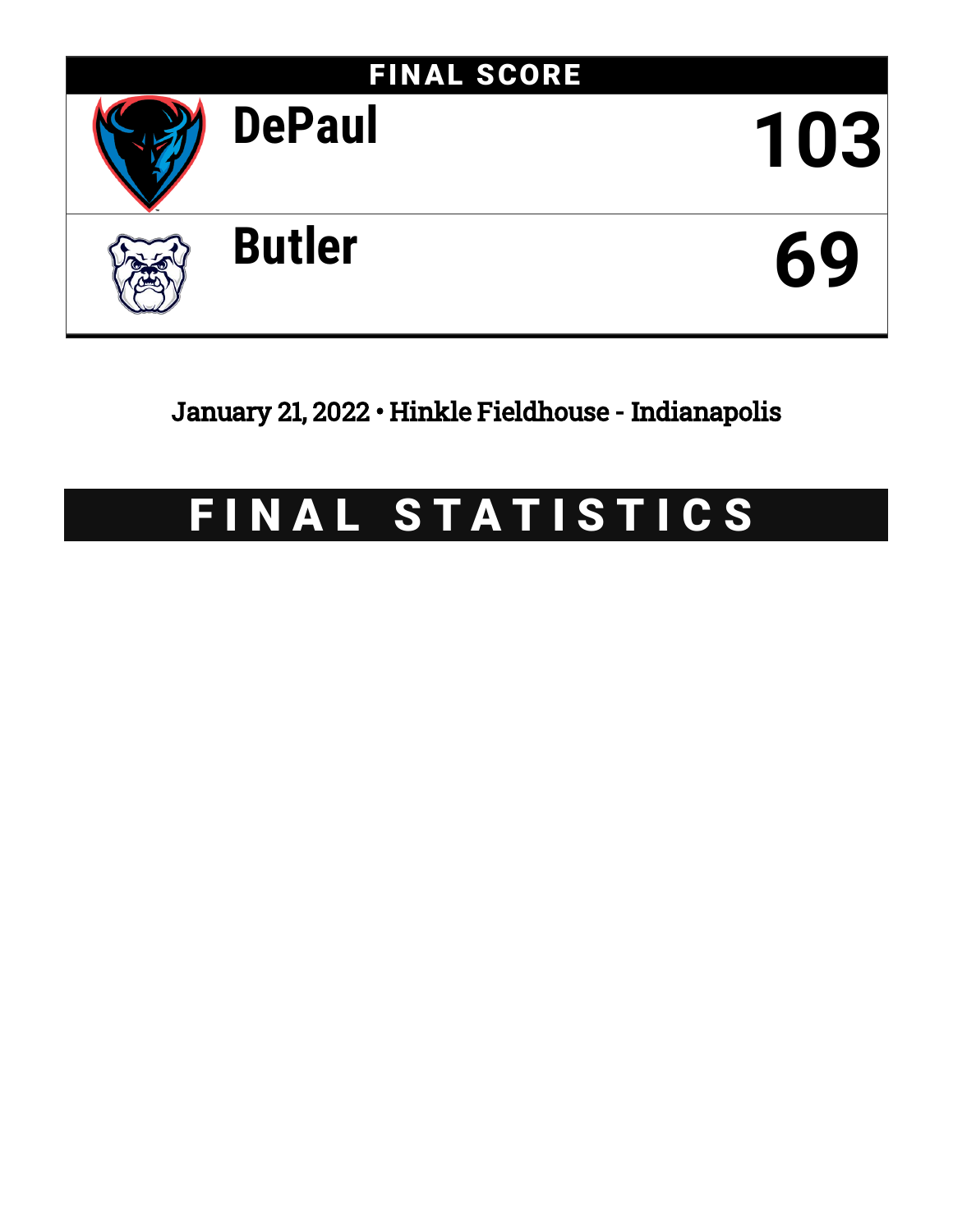# **Official Box Score DePaul vs Butler Game Totals -- Final Statistics January 21, 2022 at Hinkle Fieldhouse - Indianapolis**



# **DePaul 103**

| No. | Player                 | S  | <b>Pts</b>           | FG.       | 3FG       | FT        | ΟR             | DR           | TR            | PF           | A               | TO | <b>Blk</b>   | Stl | Min | $+/-$ |
|-----|------------------------|----|----------------------|-----------|-----------|-----------|----------------|--------------|---------------|--------------|-----------------|----|--------------|-----|-----|-------|
| 03  | CHURCH, DEJA           | G  | 15                   | $5 - 7$   | 3-4       | $2 - 2$   |                | 6            |               | 0            | 3               | 0  |              |     | 27  | 25    |
| 10  | HELD, LEXI             | G  | 6                    | $2 - 11$  | $1 - 4$   | $1 - 2$   |                | 2            | 3             | 1            | 9               | 3  | $\mathbf{0}$ | 5   | 28  | 32    |
| 11  | <b>MORRIS, SONYA</b>   | G  | 18                   | $6 - 17$  | 1-4       | $5-6$     |                | 0            |               | 2            | 2               |    | 0            |     | 20  | 28    |
| 21  | ROGERS, DARRIONE       | G  | $12^{\circ}$         | $5 - 12$  | $1-5$     | $1 - 2$   |                | 8            | 9             | $\mathbf{0}$ | 3               | 3  | 1            | 0   | 35  | 28    |
| 24  | MORROW, ANEESAH        | F  | 33                   | $15 - 20$ | $1 - 3$   | $2 - 4$   | 6              | 9            | 15            | $\Omega$     | 0               | 2  | 4            | 5   | 28  | 26    |
| 01  | RIMMER, KEKE           | G  | 2                    | $1 - 1$   | $0 - 0$   | $0 - 0$   |                |              | 2             |              | 0               | 0  | 0            | 0   | 7   | $-4$  |
| 04  | <b>COLLIER, KIERRA</b> | G  | $12 \,$              | $4-6$     | 4-6       | $0 - 0$   | 0              | 0            | 0             | 3            | 3               |    | 0            | 2   | 27  | 28    |
| 14  | PURCELL, HANNAH        | F. | $\mathbf{2}^{\circ}$ | $1 - 5$   | $0 - 3$   | $0 - 0$   | $\overline{2}$ | $\mathbf{0}$ | $\mathcal{P}$ | $\Omega$     |                 | 0  | 0            | 0   | 10  | $-1$  |
| 35  | <b>HOLMES, KENDALL</b> | G  | 3                    | $1 - 3$   | $1 - 3$   | $0 - 0$   |                |              | 2             | $\Omega$     |                 | 0  | 0            | 0   | 16  | 8     |
|     | <b>TEAM</b>            |    |                      |           |           |           | 2              | 4            | 6             | 0            |                 | 0  |              |     |     |       |
|     | <b>TOTALS</b>          |    | 103                  | 40-82     | $12 - 32$ | $11 - 16$ | 16             | 31           | 47            | 7            | 22 <sub>2</sub> | 10 | 6            | 14  | 199 |       |

| <b>Shooting By Period</b> |           |       |           |       |           |       | Deadball Rebounds: 3.0           |
|---------------------------|-----------|-------|-----------|-------|-----------|-------|----------------------------------|
| Period                    | FG        | FG%   | 3FG       | 3FG%  | FT        | FT%   | Last FG: 4th-00:37               |
| 1st Qtr                   | $11-22$   | 50%   | $2 - 3$   | 67%   | 1-4       | 25%   | Biggest Run: 18-0                |
| 2nd Qtr                   | $10 - 17$ | 59%   | $4 - 8$   | 50%   | $2 - 2$   | 100%  | Largest lead: By 40 at 4th-05:58 |
| 3rd Qtr                   | $11 - 25$ | 44%   | $4 - 12$  | 33%   | $8 - 10$  | 80%   | Technical Fouls: None.           |
| 4th Qtr                   | $8 - 18$  | 44%   | $2-9$     | 22%   | $0 - 0$   | 0%    |                                  |
| 1st Half                  | 21-39     | 54%   | $6 - 11$  | 55%   | $3-6$     | 50%   |                                  |
| 2nd Half                  | 19-43     | 44%   | $6 - 21$  | 29%   | $8 - 10$  | 80%   |                                  |
| Game                      | 40-82     | 48.8% | $12 - 32$ | 37.5% | $11 - 16$ | 68.8% |                                  |

# **Butler 69**

| No. | Plaver                  | S  | Pts | FG       | 3FG       | FТ      | 0R       | DR       | TR | РF             | A  | TO | <b>B</b> lk  | Stl          | Min | $+/-$ |
|-----|-------------------------|----|-----|----------|-----------|---------|----------|----------|----|----------------|----|----|--------------|--------------|-----|-------|
| 00  | TABORN, CELENA          | F. | 8   | $4 - 5$  | $0 - 0$   | $0 - 0$ | 3        | 5        | 8  | 3              | 0  |    |              |              | 15  | $-18$ |
| 10  | <b>WHITE, TRINITY</b>   | G  | 5   | $1 - 11$ | $0 - 4$   | $3 - 3$ |          |          | 2  |                | 3  | 3  | $\mathbf{0}$ |              | 28  | $-25$ |
| 11  | DOWELL, TENLEY          | G  | 13  | $5 - 11$ | $3 - 7$   | $0 - 0$ | 0        | 5        | 5  | 3              |    | 3  | 0            | 2            | 33  | $-21$ |
| 13  | JACKSON, ZOE            | G  | 0   | $0 - 7$  | $0 - 5$   | $0 - 0$ | 0        | 3        | 3  | $\overline{2}$ | 5  | 6  | $\mathbf{0}$ | $\mathbf{0}$ | 22  | $-22$ |
| 32  | JAYNES, SYDNEY          | F. | 4   | $2 - 7$  | $0 - 1$   | $0 - 0$ | 3        |          | 4  | 2              |    | 2  | 0            | 0            | 21  | $-14$ |
| 05  | <b>SEXTON, EMILIA</b>   | G  | 19  | $7-9$    | $5-6$     | $0 - 0$ | $\Omega$ | 3        | 3  | 3              |    | 3  | $\Omega$     | $\Omega$     | 26  | $-16$ |
| 20  | RICHARD, ALEX           | F. | 14  | $7 - 13$ | $0 - 0$   | $0 - 0$ | 3        | 2        | 5  | 0              | 1  | 0  | 3            | $\Omega$     | 15  | $-10$ |
| 25  | ROSS, ELLEN             | F  | 0   | $0 - 1$  | $0 - 1$   | $0 - 0$ | 0        | 3        | 3  | 3              | 2  | 0  | $\Omega$     | 0            | 10  | $-11$ |
| 34  | <b>TANNER, KATE</b>     | F  | 0   | $0 - 1$  | $0 - 0$   | $0 - 0$ | 2        | $\Omega$ | 2  | 0              |    |    | 0            |              |     | -3    |
| 55  | <b>WINGLER, KENDALL</b> | G  | 6   | $2 - 8$  | $2-6$     | $0 - 0$ | 0        |          |    | 0              |    | 2  | $\Omega$     |              | 22  | $-30$ |
|     | <b>TEAM</b>             |    |     |          |           |         | 2        | 3        | 5  | 0              |    | 1  |              |              |     |       |
|     | <b>TOTALS</b>           |    | 69  | 28-73    | $10 - 30$ | $3 - 3$ | 14       | 27       | 41 | 17             | 16 | 22 | 4            | 6            | 199 |       |

| <b>Shooting By Period</b> |          |       |           |       |         |        | Deadball         |
|---------------------------|----------|-------|-----------|-------|---------|--------|------------------|
| Period                    | FG       | FG%   | 3FG       | 3FG%  | FT      | FT%    | Last FG:         |
| 1st Qtr                   | $5 - 19$ | 26%   | $1 - 7$   | 14%   | $0 - 0$ | 0%     | <b>Biggest F</b> |
| 2nd Qtr                   | $9 - 19$ | 47%   | $4 - 5$   | 80%   | $3 - 3$ | 100%   | Largest le       |
| 3rd Qtr                   | $6 - 16$ | 38%   | $2-9$     | 22%   | $0 - 0$ | 0%     | Technica         |
| 4th Qtr                   | $8 - 19$ | 42%   | $3-9$     | 33%   | $0 - 0$ | $0\%$  |                  |
| 1st Half                  | 14-38    | 37%   | $5 - 12$  | 42%   | $3-3$   | 100%   |                  |
| 2nd Half                  | 14-35    | 40%   | $5 - 18$  | 28%   | $0-0$   | 0%     |                  |
| Game                      | 28-73    | 38.4% | $10 - 30$ | 33.3% | $3 - 3$ | 100.0% |                  |

*Deadball Rebounds:* 0,1 *Last FG:* 4th-01:04 *Biggest Run:* 7-0 *Largest lead:* By 5 at 1st-08:42 *Technical Fouls:* None.

| Game Notes:                                                        | Score                                    |    | 1st 2nd         | 3rd | 4th | <b>TOT</b> | <b>Points</b>     | <b>DEP</b>     | <b>BUT</b>     |
|--------------------------------------------------------------------|------------------------------------------|----|-----------------|-----|-----|------------|-------------------|----------------|----------------|
| Officials: Tiara Cruse, Tom Danaher, Jeff Smith<br>Attendance: 607 | DEP                                      | 25 | 26              | 34  | 18  | 103        | In the Paint      | 46             | 32             |
|                                                                    | BUT                                      | 11 | 25              | 14  | 19  | 69         | Off Turns         | 31             |                |
| Start Time: 07:04 PM ET                                            |                                          |    |                 |     |     |            | 2nd Chance        | 24             |                |
| End Time: 08:45 PM ET<br>Game Duration: 1:40                       | DEP led for 35:59. BUT led for 2:32.     |    |                 |     |     |            | <b>Fast Break</b> | 33             |                |
| Conference Game;                                                   | Game was tied for 1:15.<br>Times tied: 2 |    | Lead Changes: 1 |     |     |            | Bench             | 19             | 39             |
|                                                                    |                                          |    |                 |     |     |            | Per Poss          | 1.256<br>46/82 | 0.852<br>29/81 |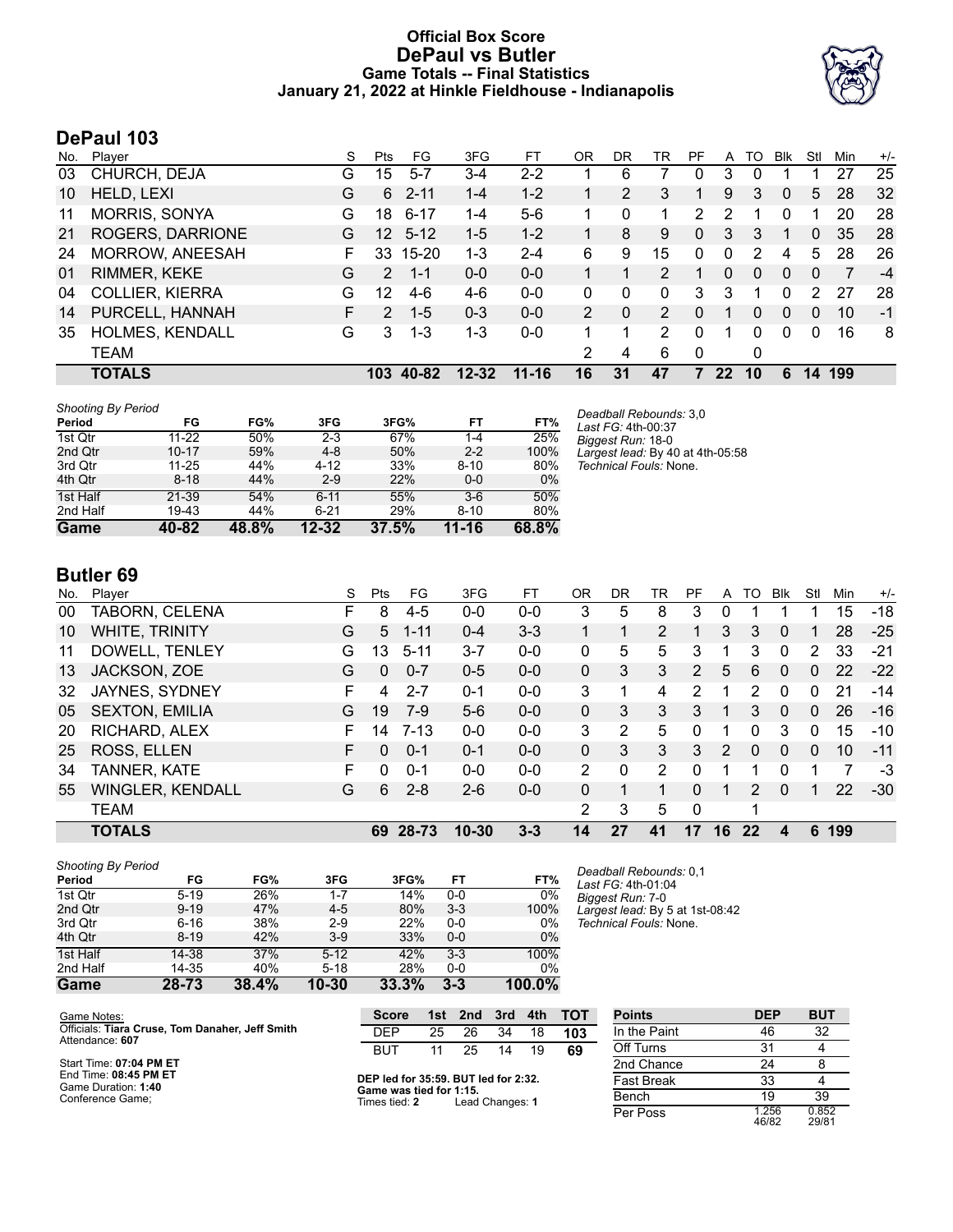# **Official Box Score DePaul vs Butler First Half Statistics Only January 21, 2022 at Hinkle Fieldhouse - Indianapolis**



# **DePaul 51**

| No. | Player                 | S  | <b>Pts</b>     | <b>FG</b> | 3FG      | <b>FT</b> | <b>OR</b> | DR | TR | PF       | A  | TO | <b>Blk</b>    | Stl | <b>Min</b>  | $+/-$       |
|-----|------------------------|----|----------------|-----------|----------|-----------|-----------|----|----|----------|----|----|---------------|-----|-------------|-------------|
| 01  | RIMMER, KEKE           | G  | 0              | $0 - 0$   | $0 - 0$  | $0 - 0$   | 0         | 0  | 0  | 0        | 0  | 0  | 0             | 0   | 0           | $\mathbf 0$ |
| 03  | CHURCH, DEJA           | G  | 10             | $3 - 4$   | $2 - 3$  | $2 - 2$   | 0         | 3  | 3  | $\Omega$ | 2  | 0  | 0             | 0   | 17          | 9           |
| 04  | <b>COLLIER, KIERRA</b> | G  | 9              | $3 - 3$   | $3 - 3$  | $0-0$     | 0         | 0  | 0  | 2        |    |    | 0             | 0   | 11          | 14          |
| 10  | HELD, LEXI             | G  | $\overline{2}$ | $1 - 8$   | $0 - 2$  | $0 - 0$   | 0         | 0  | 0  |          |    | 3  | 0             | 4   | 20          | 17          |
| 11  | <b>MORRIS, SONYA</b>   | G  | 8              | $4 - 7$   | 0-0      | $0 - 0$   | 0         | 0  | 0  | 2        |    |    | 0             | 0   | 9           | 6           |
| 14  | PURCELL, HANNAH        | F. | $\Omega$       | $0 - 1$   | $0 - 0$  | $0 - 0$   | 0         | 0  | 0  | 0        | 0  | 0  | $\Omega$      | 0   | 2           | 3           |
| 21  | ROGERS, DARRIONE       | G  | 3              | $1 - 4$   | $0 - 1$  | $1 - 2$   |           | 5  | 6  | 0        |    |    |               | 0   | 17          | 17          |
| 24  | <b>MORROW, ANEESAH</b> | F. | 19             | $9 - 12$  | $1 - 2$  | $0 - 2$   |           |    | 8  | 0        | 0  |    | $\mathcal{P}$ | 2   | 17          | 6           |
| 35  | <b>HOLMES, KENDALL</b> | G  | 0              | $0 - 0$   | $0 - 0$  | $0 - 0$   |           | 0  | 1  | 0        |    | 0  | <sup>0</sup>  | 0   | 7           | 3           |
|     | <b>TEAM</b>            |    | 0              | $0 - 0$   | $0 - 0$  | $0 - 0$   |           | 3  | 4  | $\Omega$ | 0  | 0  | 0             | 0   | $\mathbf 0$ |             |
|     | <b>TOTALS</b>          |    | 51             | $21 - 39$ | $6 - 11$ | $3 - 6$   | 4         | 18 | 22 | 5        | 13 |    | 3             | 6   | 100         |             |

| <b>Shooting By Period</b><br>Period | FG        | FG%   | 3FG      | 3FG%  | FT      | FT%   | Deadball Rebounds: 3,0<br>Last FG Half: DEP 2nd-00:04 |
|-------------------------------------|-----------|-------|----------|-------|---------|-------|-------------------------------------------------------|
| 1st Qtr                             | $11 - 22$ | 50%   | $2 - 3$  | 67%   | 1-4     | 25%   |                                                       |
| 2nd Otr                             | $10 - 17$ | 59%   | $4 - 8$  | 50%   | $2 - 2$ | 100%  |                                                       |
| 1st Half                            | 21-39     | 54%   | $6 - 11$ | 55%   | $3-6$   | 50%   |                                                       |
| Game                                | 40-82     | 48.8% | 12-32    | 37.5% | 11-16   | 68.8% |                                                       |

# **Butler 36**

| No. | Player                  | S  | <b>Pts</b>    | FG       | 3FG      | <b>FT</b> | <b>OR</b> | DR | TR       | <b>PF</b>     | A        | TO | <b>B</b> lk    | Stl          | Min | $+/-$ |
|-----|-------------------------|----|---------------|----------|----------|-----------|-----------|----|----------|---------------|----------|----|----------------|--------------|-----|-------|
| 00  | TABORN, CELENA          | F  | 6             | 3-4      | $0 - 0$  | $0-0$     | 3         | 2  | 5        | 2             | 0        | 0  | 0              |              | 9   | $-11$ |
| 05  | <b>SEXTON, EMILIA</b>   | G  | 5             | $2 - 3$  | $1 - 1$  | $0 - 0$   | $\Omega$  | 0  | 0        | 0             | 0        | 2  | $\mathbf{0}$   | $\mathbf{0}$ | 9   | -8    |
| 10  | <b>WHITE, TRINITY</b>   | G  | 5.            | $1 - 7$  | $0 - 3$  | $3 - 3$   | 0         |    |          |               | 2        | 2  | $\Omega$       |              | 17  | $-11$ |
| 11  | DOWELL, TENLEY          | G  | 10            | $4 - 7$  | $2 - 3$  | $0 - 0$   | 0         | 3  | 3        | 2             | 0        | 0  | $\overline{0}$ | 2            | 15  | -8    |
| 13  | JACKSON, ZOE            | G  | 0             | $0 - 2$  | $0 - 1$  | $0 - 0$   | 0         |    |          | 0             | 1        | 5  | 0              | 0            | 11  | -11   |
| 20  | RICHARD, ALEX           | F. | $\mathcal{P}$ | $1 - 5$  | $0 - 0$  | $0 - 0$   |           |    | 2        | 0             | 0        | 0  |                | 0            |     | $-3$  |
| 25  | ROSS, ELLEN             | F  | 0             | $0 - 0$  | $0 - 0$  | $0 - 0$   | 0         | 3  | 3        | 2             | 2        | 0  | 0              | 0            |     | 0     |
| 32  | JAYNES, SYDNEY          | F. | $\mathcal{P}$ | $1 - 5$  | $0 - 1$  | $0 - 0$   | 1         | 0  |          | $\mathcal{P}$ | 1        | 0  | $\Omega$       | $\Omega$     | 12  | $-15$ |
| 34  | <b>TANNER, KATE</b>     | F  | 0             | $0 - 0$  | $0 - 0$  | $0 - 0$   | 0         | 0  | $\Omega$ | 0             | 0        | 0  | $\Omega$       | 0            | 0   | 0     |
| 55  | <b>WINGLER, KENDALL</b> | G  | 6             | $2 - 5$  | $2 - 3$  | $0 - 0$   | 0         |    |          | 0             | $\Omega$ | 2  | $\Omega$       |              | 13  | -8    |
|     | <b>TEAM</b>             |    | 0             | $0 - 0$  | $0 - 0$  | $0 - 0$   | 1         | 2  | 3        | 0             | 0        | 0  | $\Omega$       | 0            | 0   |       |
|     | <b>TOTALS</b>           |    |               | 36 14-38 | $5 - 12$ | $3 - 3$   | 6         | 14 | 20       | 9             | 6        | 11 | п              | 5            | 100 |       |

| <b>Shooting By Period</b><br>Period | FG       | FG%   | 3FG     | 3FG%  | FТ    | FT%    |
|-------------------------------------|----------|-------|---------|-------|-------|--------|
| 1st Otr                             | $5 - 19$ | 26%   | $1 - 7$ | 14%   | 0-0   | $0\%$  |
| 2nd Qtr                             | $9 - 19$ | 47%   | $4-5$   | 80%   | $3-3$ | 100%   |
| 1st Half                            | 14-38    | 37%   | $5-12$  | 42%   | $3-3$ | 100%   |
| Game                                | 28-73    | 38.4% | 10-30   | 33.3% | $3-3$ | 100.0% |

*Deadball Rebounds:* 0,1 *Last FG Half:* BUT 2nd-01:25

| Game Notes:                                                        | <b>Score</b> | 1st | 2nd | 3rd | 4th | <b>TOT</b> | <b>Points from (This Period)</b> |    | <b>DEP BUT</b> |
|--------------------------------------------------------------------|--------------|-----|-----|-----|-----|------------|----------------------------------|----|----------------|
| Officials: Tiara Cruse, Tom Danaher, Jeff Smith<br>Attendance: 607 | DEP          | 25  | 26  | 34  | 18  | 103        | In the Paint                     | つつ |                |
|                                                                    | <b>BUT</b>   | 11  | 25  | 14  | 19  | 69         | Off Turns                        | 16 |                |
| Start Time: 07:04 PM ET                                            |              |     |     |     |     |            | 2nd Chance                       |    |                |
| End Time: 08:45 PM ET<br>Game Duration: 1:40                       |              |     |     |     |     |            | Fast Break                       | 20 |                |
| Conference Game:                                                   |              |     |     |     |     |            | Bench                            |    |                |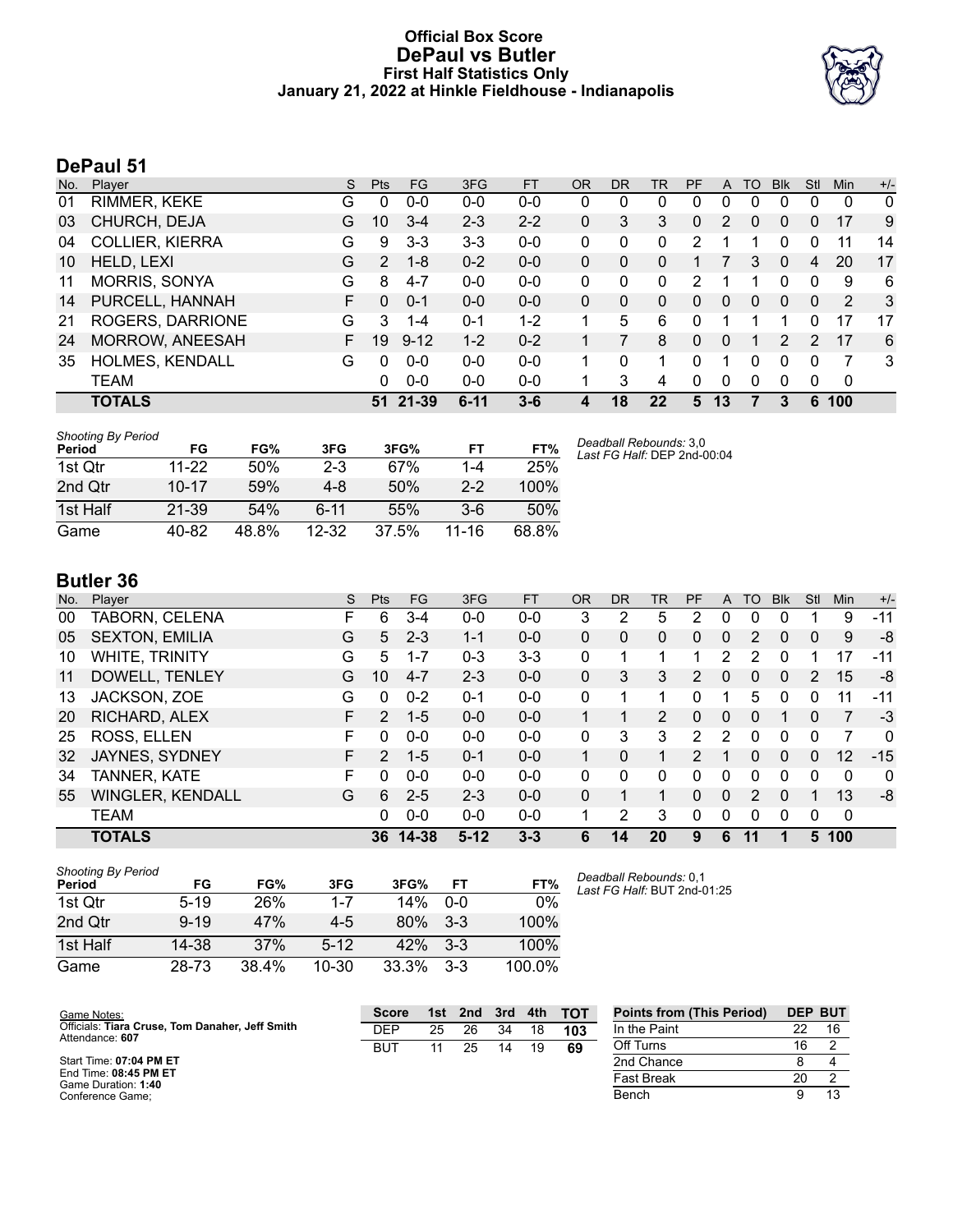# **Official Box Score DePaul vs Butler First Quarter Statistics Only January 21, 2022 at Hinkle Fieldhouse - Indianapolis**



# **DePaul 25**

| No. | Plaver                 | S. | <b>Pts</b> | <b>FG</b> | 3FG     | <b>FT</b> | <b>OR</b> | DR       | TR | <b>PF</b>   | $\mathsf{A}$ | TO | <b>BIK</b> | Stl      | Min      | $+/-$        |
|-----|------------------------|----|------------|-----------|---------|-----------|-----------|----------|----|-------------|--------------|----|------------|----------|----------|--------------|
| 03  | CHURCH, DEJA           | G  | 0          | $0 - 1$   | $0 - 1$ | $0-0$     | $\Omega$  | 2        | 2  | 0           | 0            | 0  | 0          | 0        |          | 8            |
| 10  | HELD, LEXI             | G  | 2          | $1 - 6$   | $0 - 0$ | $0 - 0$   | 0         | 0        | 0  | 0           | 4            |    | 0          | 4        | 10       | 14           |
| 11  | <b>MORRIS, SONYA</b>   | G  | 8          | $4 - 7$   | $0 - 0$ | $0-0$     | 0         | $\Omega$ | 0  |             |              |    | 0          | 0        | 9        | 8            |
| 21  | ROGERS, DARRIONE       | G  | 3          | $1 - 2$   | $0 - 0$ | $1 - 2$   |           | 2        | 3  | 0           | 0            | 0  | 0          | 0        | 8        | 14           |
| 24  | MORROW, ANEESAH        | F  | 9          | $4 - 5$   | 1-1     | $0 - 2$   |           | 3        | 4  | U           | 0            |    | 0          |          | 8        | 10           |
| 01  | RIMMER, KEKE           | G  | 0          | $0 - 0$   | $0 - 0$ | $0 - 0$   | 0         | $\Omega$ | 0  | 0           | 0            | 0  | 0          | 0        | 0        | $\mathbf{0}$ |
| 04  | <b>COLLIER, KIERRA</b> | G  | 3          | 1-1       | 1-1     | $0 - 0$   | 0         | 0        | 0  |             | 0            |    | 0          | 0        | 5        | 10           |
| 14  | PURCELL, HANNAH        | F. | 0          | $0 - 0$   | $0 - 0$ | $0 - 0$   | 0         | $\Omega$ | 0  | 0           | 0            | 0  | 0          | $\Omega$ | $\Omega$ | $\mathbf{0}$ |
| 35  | HOLMES, KENDALL        | G  | 0          | $0 - 0$   | $0-0$   | $0 - 0$   | 1         | 0        | 1  | 0           |              | 0  | 0          | 0        | 3        | 6            |
|     | TEAM                   |    |            |           |         |           | $\Omega$  | 3        | 3  | $\mathbf 0$ |              | 0  |            |          |          |              |
|     | <b>TOTALS</b>          |    |            | 25 11-22  | $2 - 3$ | $1 - 4$   | 3         | 10       | 13 | 2           | 6            | 4  | 0          | 5        | 50       |              |

| <b>Shooting By Period</b><br>Period | FG        | FG%   | 3FG       | 3FG%  | FT        | FT%   | Deadball Rebounds: 3,0 |
|-------------------------------------|-----------|-------|-----------|-------|-----------|-------|------------------------|
| 1st Qtr                             | $11 - 22$ | 50%   | $2 - 3$   | 67%   | $1 - 4$   | 25%   |                        |
| 2nd Qtr                             | $10 - 17$ | 59%   | $4-8$     | 50%   | $2 - 2$   | 100%  |                        |
| 1st Half                            | $11 - 22$ | 50%   | $2 - 3$   | 67%   | $1 - 4$   | 25%   |                        |
| 1st Half                            | 21-39     | 54%   | $6 - 11$  | 55%   | $3-6$     | 50%   |                        |
| Game                                | 40-82     | 48.8% | $12 - 32$ | 37.5% | $11 - 16$ | 68.8% |                        |

# **Butler 11**

| No. | Plaver                  | S | <b>Pts</b> | FG      | 3FG     | <b>FT</b> | 0R           | DR | TR             | <b>PF</b> | A            | TO       | <b>B</b> lk | Stl          | Min | $+/-$          |
|-----|-------------------------|---|------------|---------|---------|-----------|--------------|----|----------------|-----------|--------------|----------|-------------|--------------|-----|----------------|
| 00  | TABORN, CELENA          | F | 6          | $3 - 3$ | $0 - 0$ | $0-0$     | 2            | 2  | 4              | 2         | 0            | 0        | 0           | 0            | 6   | $-10$          |
| 10  | <b>WHITE, TRINITY</b>   | G | $\Omega$   | $0 - 4$ | $0 - 2$ | $0 - 0$   | $\mathbf{0}$ | 0  | 0              |           |              | 2        | $\Omega$    |              | 9   | $-13$          |
| 11  | DOWELL, TENLEY          | G | 3          | $1 - 2$ | $1 - 2$ | $0-0$     | 0            | 2  | $\overline{2}$ | 0         | 0            | 0        | 0           |              |     | -8             |
| 13  | JACKSON, ZOE            | G | 0          | $0 - 2$ | $0 - 1$ | $0 - 0$   | $\Omega$     |    | 1              | 0         |              | 4        | 0           | $\mathbf{0}$ | 6   | $-10$          |
| 32  | JAYNES, SYDNEY          | F | 0          | $0 - 3$ | $0 - 1$ | $0 - 0$   | 1            | 0  | 1              | 2         |              | 0        | 0           | 0            | 8   | $-14$          |
| 05  | <b>SEXTON, EMILIA</b>   | G | $\Omega$   | $0 - 0$ | $0 - 0$ | $0-0$     | $\mathbf{0}$ | 0  | $\mathbf{0}$   | 0         | $\mathbf{0}$ |          | $\Omega$    | $\Omega$     | 3   | -6             |
| 20  | RICHARD, ALEX           | F | 2          | $1 - 3$ | $0 - 0$ | $0-0$     | 1            |    | $\overline{2}$ | 0         | 0            | $\Omega$ | 0           | 0            | 4   | -4             |
| 25  | ROSS, ELLEN             | F | 0          | $0 - 0$ | $0 - 0$ | $0 - 0$   | $\Omega$     | 0  | $\Omega$       | 0         | $\Omega$     | $\Omega$ | $\Omega$    | $\Omega$     | 2   | $\overline{0}$ |
| 34  | <b>TANNER, KATE</b>     | F | 0          | $0 - 0$ | $0 - 0$ | $0 - 0$   | 0            | 0  | 0              | 0         | 0            | 0        | 0           | $\Omega$     | 0   | $\mathbf{0}$   |
| 55  | <b>WINGLER, KENDALL</b> | G | 0          | $0 - 2$ | $0 - 1$ | $0-0$     | 0            |    | 1              | 0         | $\Omega$     | 2        | $\Omega$    |              | 5   | $-5$           |
|     | <b>TEAM</b>             |   |            |         |         |           | 0            |    |                | 0         |              | 0        |             |              |     |                |
|     | <b>TOTALS</b>           |   | 11         | $5-19$  | $1 - 7$ | $0 - 0$   | 4            | 8  | 12             | 5         | 3            | 9        | 0           | 3            | 50  |                |

| <b>Shooting By Period</b><br>Period | FG       | FG%   | 3FG       | 3FG%  | FT      | FT%    | Deadball Rebounds: 0,1 |
|-------------------------------------|----------|-------|-----------|-------|---------|--------|------------------------|
| 1st Qtr                             | $5 - 19$ | 26%   | $1 - 7$   | 14%   | $0 - 0$ | 0%     |                        |
| 2nd Qtr                             | $9 - 19$ | 47%   | $4-5$     | 80%   | $3-3$   | 100%   |                        |
| 1st Half                            | $5 - 19$ | 26%   | $1 - 7$   | 14%   | $0 - 0$ | 0%     |                        |
| 1st Half                            | 14-38    | 37%   | $5 - 12$  | 42%   | $3-3$   | 100%   |                        |
| Game                                | 28-73    | 38.4% | $10 - 30$ | 33.3% | $3 - 3$ | 100.0% |                        |

| Game Notes:                                                        | <b>Score</b> | 1st | 2nd | 3rd | 4th | <b>TOT</b> | <b>Points (This Period)</b> | <b>DEP</b>     | <b>BUT</b>    |
|--------------------------------------------------------------------|--------------|-----|-----|-----|-----|------------|-----------------------------|----------------|---------------|
| Officials: Tiara Cruse, Tom Danaher, Jeff Smith<br>Attendance: 607 | DEP          | 25  | 26  | 34  | 18  | 103        | In the Paint                | 10             |               |
|                                                                    | BUT          | 11  | 25  | 14  | 19  | 69         | Off Turns                   |                |               |
| Start Time: 07:04 PM ET                                            |              |     |     |     |     |            | 2nd Chance                  |                |               |
| End Time: 08:45 PM ET<br>Game Duration: 1:40                       |              |     |     |     |     |            | <b>Fast Break</b>           | 15             |               |
| Conference Game;                                                   |              |     |     |     |     |            | Bench                       |                |               |
|                                                                    |              |     |     |     |     |            | Per Poss                    | 1.00C<br>12/25 | 0.458<br>5/24 |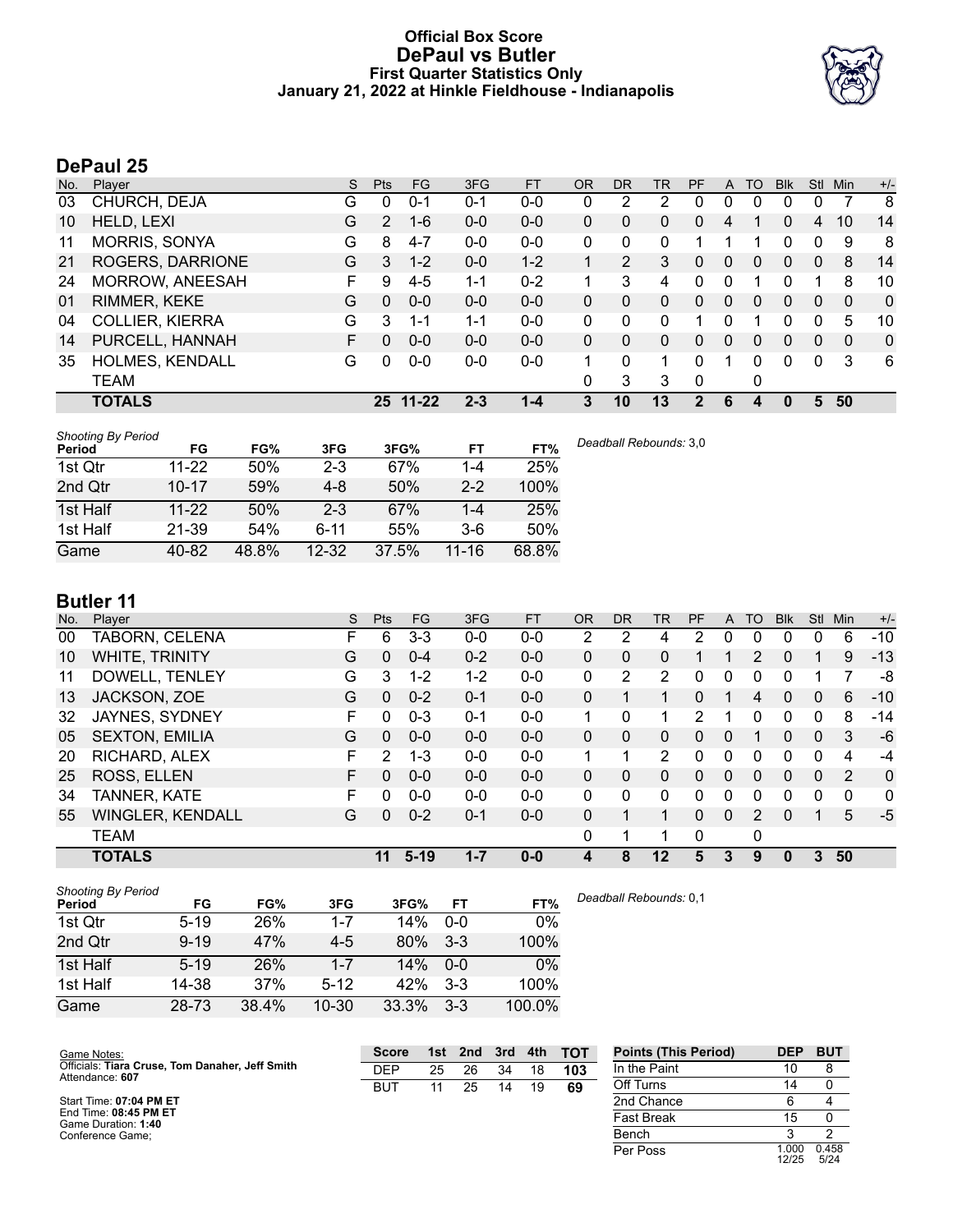### **Official Play-By-Play DePaul vs Butler First Quarter January 21, 2022 at Hinkle Fieldhouse - Indianapolis**



#### **Period 1**

<mark>Starters :</mark><br>DePaul: 3 CHURCH,DEJA (G); 10 HELD,LEXI (G); 11 MORRIS,SONYA (G); 21 ROGERS,DARRIONE (G); 24 MORROW,ANEESAH (F);<br>Butler: 0 TABORN,CELENA (F); 10 WHITE,TRINITY (G); 11 DOWELL,TENLEY (G); 13 JACKSON,ZOE (G); 32

| Time           | <b>VISITORS: DePaul</b>                                          | <b>Score</b> | <b>Margin</b>  | <b>HOME: Butler</b>                    |
|----------------|------------------------------------------------------------------|--------------|----------------|----------------------------------------|
| 09:40          | MISSED LAYUP by HELD, LEXI                                       |              |                |                                        |
| 09:37          |                                                                  |              |                | REBOUND (DEF) by TABORN, CELENA        |
| 09:27          |                                                                  |              |                | MISSED JUMPER by JACKSON, ZOE          |
| 09:24          |                                                                  |              |                | REBOUND (OFF) by TABORN, CELENA        |
| 09:23          |                                                                  | $2 - 0$      | H <sub>2</sub> | GOOD! LAYUP by TABORN, CELENA          |
| 09:12          | TURNOVER (LOSTBALL) by MORRIS, SONYA                             |              |                |                                        |
| 09:12          |                                                                  |              |                | STEAL by DOWELL, TENLEY                |
| 09:01          |                                                                  |              |                | TURNOVER (TRAVEL) by JACKSON, ZOE      |
| 08:51          | MISSED JUMPER by HELD, LEXI                                      |              |                |                                        |
| 08:48          |                                                                  |              |                | REBOUND (DEF) by DOWELL, TENLEY        |
| 08:42          |                                                                  | $5-0$        | H <sub>5</sub> | GOOD! 3PTR by DOWELL, TENLEY           |
| 08:42          |                                                                  |              |                | ASSIST by JAYNES, SYDNEY               |
| 08:42          |                                                                  |              |                | FOUL (PERSONAL) by TABORN, CELENA      |
| 08:39          | MISSED JUMPER by MORRIS, SONYA                                   |              |                |                                        |
| 08:34          |                                                                  |              |                | REBOUND (DEF) by JACKSON, ZOE          |
| 08:18          |                                                                  |              |                | MISSED 3PTR by JACKSON, ZOE            |
| 08:15<br>08:08 | REBOUND (DEF) by ROGERS, DARRIONE<br>MISSED JUMPER by HELD, LEXI |              |                |                                        |
| 08:04          |                                                                  |              |                | REBOUND (DEF) by TABORN, CELENA        |
| 07:53          |                                                                  |              |                | MISSED 3PTR by WHITE, TRINITY          |
| 07:51          | REBOUND (DEF) by TEAM                                            |              |                |                                        |
| 07:43          | GOOD! 3PTR by MORROW, ANEESAH                                    | $5-3$        | H <sub>2</sub> |                                        |
| 07:43          | ASSIST by MORRIS, SONYA                                          |              |                |                                        |
| 07:25          |                                                                  | $7 - 3$      | H4             | GOOD! LAYUP by TABORN, CELENA          |
| 07:25          |                                                                  |              |                | ASSIST by JACKSON, ZOE                 |
| 07:18          | MISSED 3PTR by CHURCH, DEJA                                      |              |                |                                        |
| 07:13          | REBOUND (OFF) by MORROW, ANEESAH                                 |              |                |                                        |
| 07:07          | GOOD! JUMPER by ROGERS, DARRIONE                                 | $7-5$        | H <sub>2</sub> |                                        |
| 06:58          |                                                                  |              |                | TURNOVER (LOSTBALL) by WHITE, TRINITY  |
| 06:58          | STEAL by MORROW, ANEESAH                                         |              |                |                                        |
| 06:51          | GOOD! JUMPER by MORROW, ANEESAH [FB]                             | $7 - 7$      | Т              |                                        |
| 06:42          |                                                                  |              |                | MISSED 3PTR by JAYNES, SYDNEY          |
| 06:37          | REBOUND (DEF) by MORROW, ANEESAH                                 |              |                |                                        |
| 06:36          | TURNOVER (BADPASS) by MORROW, ANEESAH                            |              |                |                                        |
| 06:36          |                                                                  |              |                | STEAL by WHITE, TRINITY                |
| 06:33          |                                                                  |              |                | MISSED 3PTR by DOWELL, TENLEY          |
| 06:31          | REBOUND (DEF) by ROGERS, DARRIONE                                |              |                |                                        |
| 06:27          | GOOD! LAYUP by MORRIS, SONYA [FB/PNT]                            | $7-9$        | V <sub>2</sub> |                                        |
| 06:27          | ASSIST by HELD, LEXI                                             |              |                |                                        |
| 06:07          |                                                                  |              |                | MISSED JUMPER by WHITE, TRINITY        |
| 06:02          |                                                                  |              |                | REBOUND (OFF) by TABORN, CELENA        |
| 06:02          |                                                                  | $9-9$        | $\top$         | GOOD! LAYUP by TABORN, CELENA          |
| 05:48          | GOOD! JUMPER by MORROW, ANEESAH                                  | $9 - 11$     | V <sub>2</sub> |                                        |
| 05:48          | ASSIST by HELD, LEXI                                             |              |                |                                        |
| 05:25          |                                                                  |              |                | TURNOVER (BADPASS) by JACKSON, ZOE     |
| 05:25          | STEAL by HELD, LEXI                                              |              |                |                                        |
| 05:21          | GOOD! LAYUP by HELD, LEXI [FB]                                   | $9 - 13$     | V <sub>4</sub> |                                        |
| 04:59          |                                                                  |              |                | FOUL (OFF) by WHITE, TRINITY           |
| 04:59          |                                                                  |              |                | TURNOVER (OFFENSIVE) by WHITE, TRINITY |
| 04:58          |                                                                  |              |                |                                        |
| 04:58          |                                                                  |              |                | SUB OUT: TABORN, CELENA                |
| 04:58          |                                                                  |              |                | SUB OUT: JACKSON, ZOE                  |
| 04:58          |                                                                  |              |                | SUB IN: RICHARD, ALEX                  |
| 04:58          |                                                                  |              |                | SUB IN: WINGLER, KENDALL               |
| 04:58<br>04:58 | SUB OUT: MORROW, ANEESAH                                         |              |                |                                        |
| 04:47          | SUB IN: COLLIER, KIERRA<br>GOOD! JUMPER by MORRIS, SONYA         | $9 - 15$     | $V_6$          |                                        |
| 04:26          |                                                                  |              |                | MISSED 3PTR by WHITE, TRINITY          |
| 04:22          |                                                                  |              |                | REBOUND (OFF) by JAYNES, SYDNEY        |
| 04:20          |                                                                  |              |                | MISSED JUMPER by JAYNES, SYDNEY        |
| 04:18          |                                                                  |              |                | REBOUND (OFF) by RICHARD, ALEX         |
| 04:17          |                                                                  |              |                | MISSED LAYUP by RICHARD, ALEX          |
| 04:15          | REBOUND (DEF) by CHURCH, DEJA                                    |              |                |                                        |
| 04:12          | MISSED JUMPER by MORRIS, SONYA                                   |              |                |                                        |
| 04:09          |                                                                  |              |                | REBOUND (DEF) by RICHARD, ALEX         |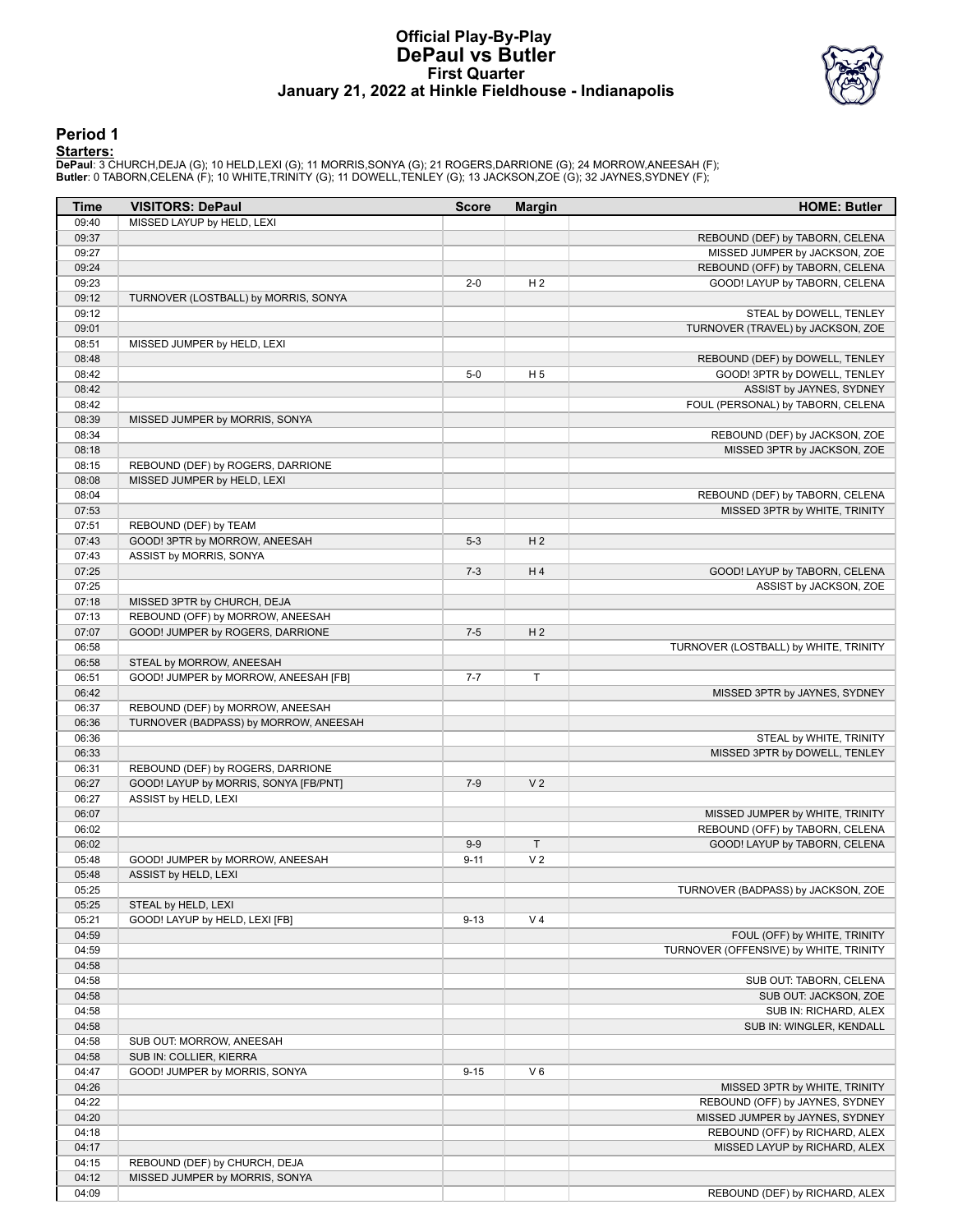| Time           | <b>VISITORS: DePaul</b>                 | <b>Score</b> | <b>Margin</b>   | <b>HOME: Butler</b>                                                    |
|----------------|-----------------------------------------|--------------|-----------------|------------------------------------------------------------------------|
| 03:53          |                                         |              |                 | TURNOVER (BADPASS) by WINGLER, KENDALL                                 |
| 03:53          | STEAL by HELD, LEXI                     |              |                 |                                                                        |
| 03:49          | GOOD! LAYUP by MORRIS, SONYA [FB]       | $9 - 17$     | V8              |                                                                        |
| 03:49          | ASSIST by HELD, LEXI                    |              |                 |                                                                        |
| 03:47          |                                         |              |                 | TIMEOUT 30SEC                                                          |
| 03:39          | FOUL (PERSONAL) by MORRIS, SONYA        |              |                 |                                                                        |
| 03:39          |                                         |              |                 | SUB OUT: JAYNES, SYDNEY                                                |
| 03:39          |                                         |              |                 | SUB IN: ROSS, ELLEN                                                    |
| 03:29          |                                         |              |                 | MISSED 3PTR by WINGLER, KENDALL                                        |
| 03:25          | REBOUND (DEF) by TEAM                   |              |                 |                                                                        |
| 03:25          | SUB OUT: ROGERS, DARRIONE               |              |                 |                                                                        |
| 03:25          | SUB IN: MORROW, ANEESAH                 |              |                 |                                                                        |
| 03:08          | MISSED JUMPER by MORROW, ANEESAH        |              |                 |                                                                        |
| 03:04<br>02:49 |                                         |              |                 | REBOUND (DEF) by DOWELL, TENLEY                                        |
| 02:46          | REBOUND (DEF) by CHURCH, DEJA           |              |                 | MISSED LAYUP by WHITE, TRINITY                                         |
| 02:44          | MISSED JUMPER by HELD, LEXI             |              |                 |                                                                        |
| 02:40          |                                         |              |                 | REBOUND (DEF) by WINGLER, KENDALL                                      |
| 02:40          |                                         |              |                 | TURNOVER (TRAVEL) by WINGLER, KENDALL                                  |
| 02:40          | SUB OUT: CHURCH, DEJA                   |              |                 |                                                                        |
| 02:40          | SUB IN: HOLMES, KENDALL                 |              |                 |                                                                        |
| 02:38          | MISSED JUMPER by MORRIS, SONYA          |              |                 |                                                                        |
| 02:35          |                                         |              |                 | REBOUND (DEF) by TEAM                                                  |
| 02:34          |                                         |              |                 | SUB OUT: DOWELL, TENLEY                                                |
| 02:34          |                                         |              |                 | SUB IN: SEXTON, EMILIA                                                 |
| 02:20          |                                         | $11 - 17$    | $V_6$           | GOOD! LAYUP by RICHARD, ALEX                                           |
| 02:20          |                                         |              |                 | ASSIST by WHITE, TRINITY                                               |
| 02:10          | TURNOVER (BADPASS) by HELD, LEXI        |              |                 |                                                                        |
| 02:10          |                                         |              |                 | STEAL by WINGLER, KENDALL                                              |
| 02:02          |                                         |              |                 | MISSED JUMPER by WINGLER, KENDALL                                      |
| 01:58          | REBOUND (DEF) by MORROW, ANEESAH        |              |                 |                                                                        |
| 01:55          | GOOD! JUMPER by MORRIS, SONYA [FB]      | $11 - 19$    | V8              |                                                                        |
| 01:30          |                                         |              |                 | MISSED JUMPER by RICHARD, ALEX                                         |
| 01:27<br>01:26 | REBOUND (DEF) by MORROW, ANEESAH        |              |                 | SUB OUT: WHITE, TRINITY                                                |
| 01:26          |                                         |              |                 | SUB OUT: RICHARD, ALEX                                                 |
| 01:26          |                                         |              |                 | SUB OUT: ROSS, ELLEN                                                   |
| 01:26          |                                         |              |                 | SUB IN: TABORN, CELENA                                                 |
| 01:26          |                                         |              |                 | SUB IN: JACKSON, ZOE                                                   |
| 01:26          |                                         |              |                 | SUB IN: JAYNES, SYDNEY                                                 |
| 01:26          | SUB OUT: MORRIS, SONYA                  |              |                 |                                                                        |
| 01:26          | SUB IN: ROGERS, DARRIONE                |              |                 |                                                                        |
| 01:18          | TURNOVER (TRAVEL) by COLLIER, KIERRA    |              |                 |                                                                        |
| 01:05          |                                         |              |                 | TURNOVER (BADPASS) by JACKSON, ZOE                                     |
| 00:53          | MISSED JUMPER by ROGERS, DARRIONE       |              |                 |                                                                        |
| 00:51          | REBOUND (OFF) by ROGERS, DARRIONE       |              |                 |                                                                        |
| 00:51          |                                         |              |                 | FOUL (PERSONAL) by JAYNES, SYDNEY                                      |
| 00:51          | MISSED FT by ROGERS, DARRIONE           |              |                 |                                                                        |
| 00:51          | REBOUND (OFF) by TEAM                   |              |                 |                                                                        |
| 00:51          | GOOD! FT by ROGERS, DARRIONE            | 11-20        | V <sub>9</sub>  |                                                                        |
| 00:38          |                                         |              |                 | MISSED LAYUP by JAYNES, SYDNEY                                         |
| 00:37          | REBOUND (DEF) by TEAM                   |              |                 |                                                                        |
| 00:26<br>00:26 |                                         |              |                 | FOUL (PERSONAL) by JAYNES, SYDNEY<br>FOUL (PERSONAL) by TABORN, CELENA |
| 00:26          | MISSED FT by MORROW, ANEESAH            |              |                 |                                                                        |
| 00:26          | REBOUND (OFF) by TEAM                   |              |                 |                                                                        |
| 00:26          | MISSED FT by MORROW, ANEESAH            |              |                 |                                                                        |
| 00:25          |                                         |              |                 | REBOUND (DEF) by TEAM                                                  |
| 00:25          | FOUL (PERSONAL) by COLLIER, KIERRA      |              |                 |                                                                        |
| 00:25          |                                         |              |                 | SUB OUT: WINGLER, KENDALL                                              |
| 00:25          |                                         |              |                 | SUB IN: WHITE, TRINITY                                                 |
| 00:25          |                                         |              |                 | TURNOVER (BADPASS) by SEXTON, EMILIA                                   |
| 00:25          | STEAL by HELD, LEXI                     |              |                 |                                                                        |
| 00:22          | GOOD! LAYUP by MORROW, ANEESAH [FB/PNT] | $11 - 22$    | V <sub>11</sub> |                                                                        |
| 00:22          | ASSIST by HELD, LEXI                    |              |                 |                                                                        |
| 00:14          |                                         |              |                 | TURNOVER (BADPASS) by JACKSON, ZOE                                     |
| 00:14          | STEAL by HELD, LEXI                     |              |                 |                                                                        |
| 00:10          | MISSED LAYUP by HELD, LEXI              |              |                 |                                                                        |
| 00:08          | REBOUND (OFF) by HOLMES, KENDALL        |              |                 |                                                                        |
| 00:06          | GOOD! 3PTR by COLLIER, KIERRA [FB]      | $11 - 25$    | V <sub>14</sub> |                                                                        |
| 00:06          | ASSIST by HOLMES, KENDALL               |              |                 |                                                                        |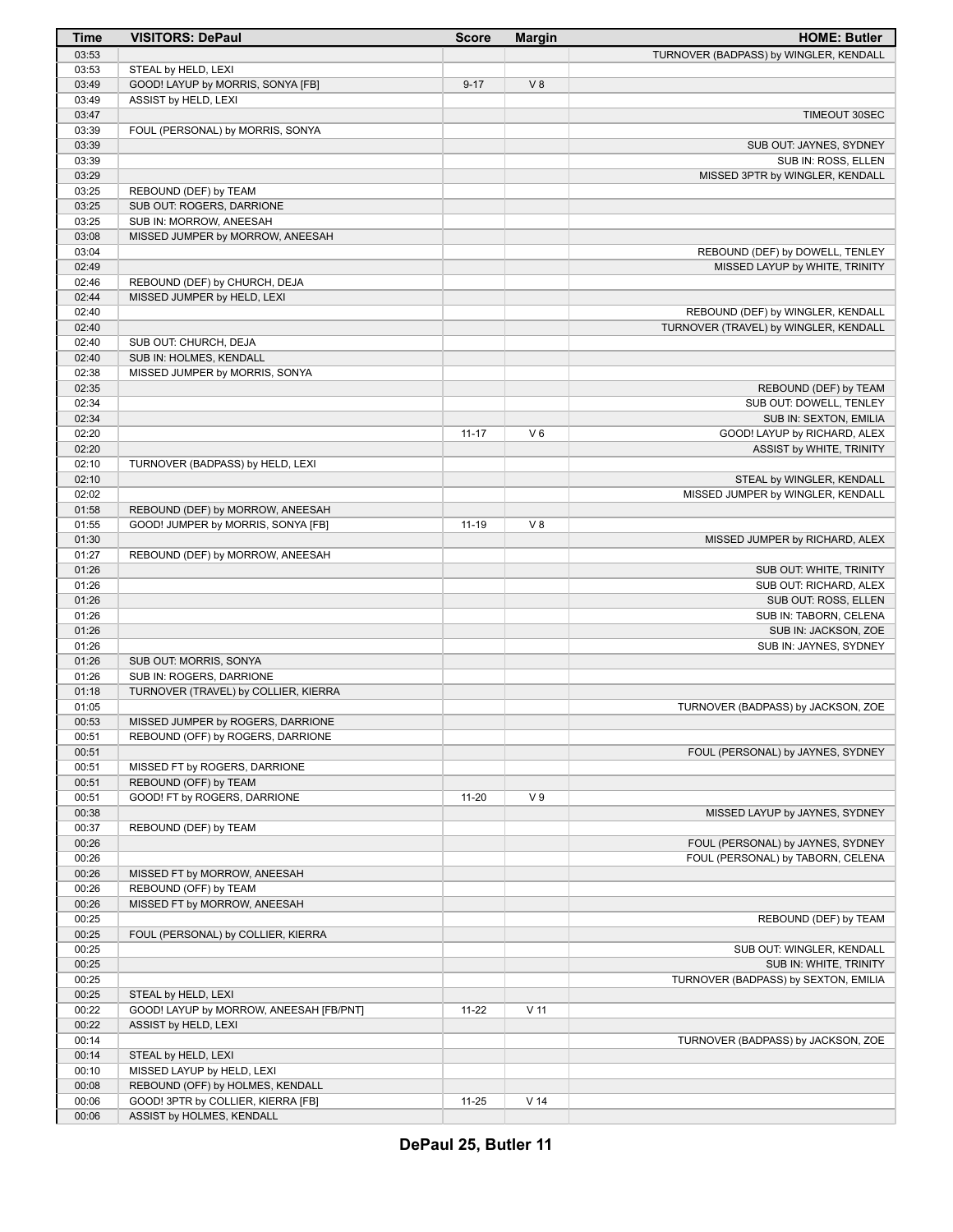| <b>Points (This Period)</b> | <b>DEP</b>     | <b>BUT</b>    |
|-----------------------------|----------------|---------------|
| In the Paint                | 10             |               |
| Off Turns                   | 14             |               |
| 2nd Chance                  | 6              |               |
| <b>Fast Break</b>           | 15             |               |
| Bench                       | 3              |               |
| Per Poss                    | 1.000<br>12/25 | 0.458<br>5/24 |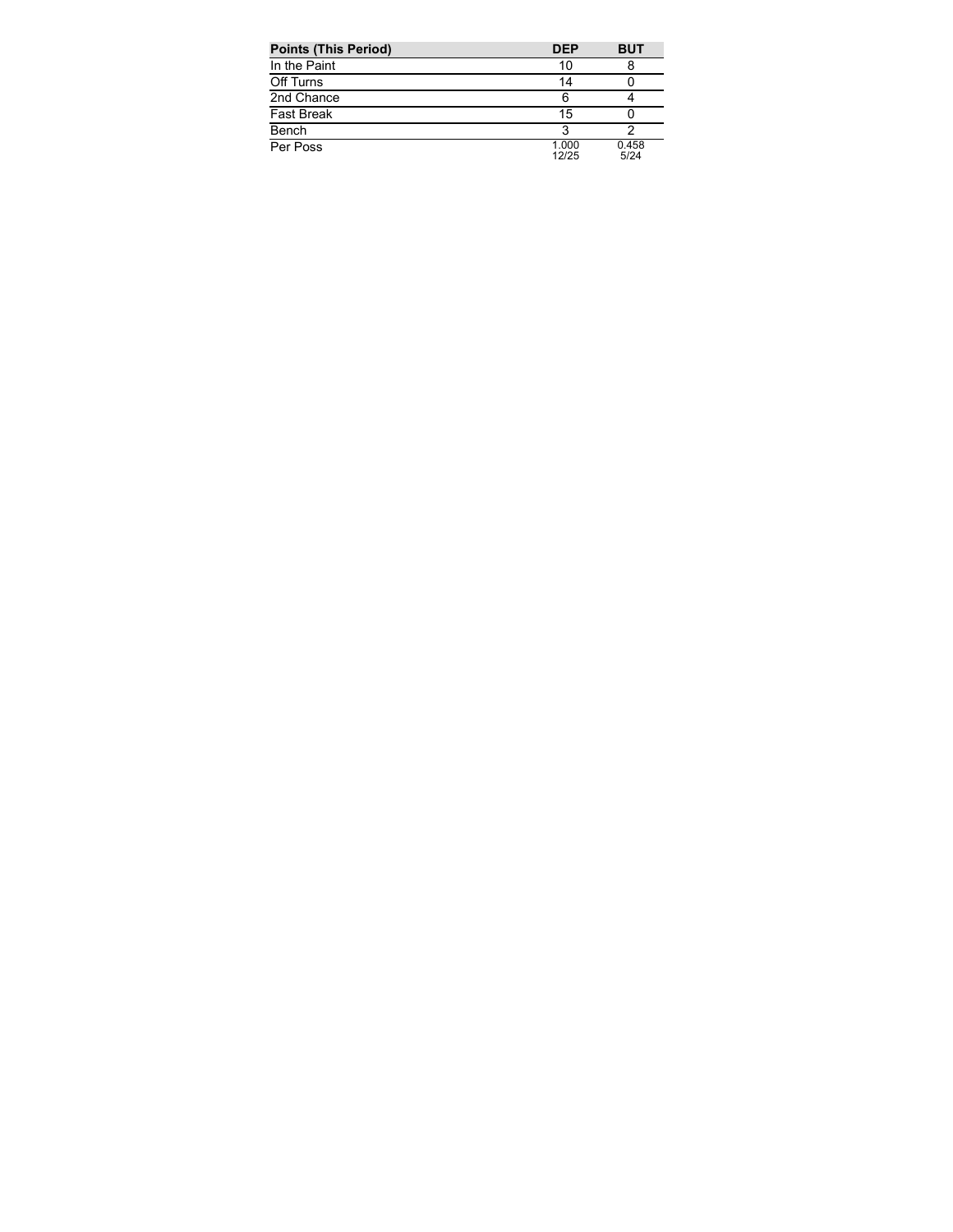# **Official Box Score DePaul vs Butler Second Quarter Statistics Only January 21, 2022 at Hinkle Fieldhouse - Indianapolis**



# **DePaul 26**

| No. | Plaver                 | S. | <b>Pts</b> | FG        | 3FG     | <b>FT</b> | <b>OR</b> | DR           | TR | <b>PF</b> | $\mathsf{A}$ | TO | <b>B</b> lk | Stl      | Min | $+/-$        |
|-----|------------------------|----|------------|-----------|---------|-----------|-----------|--------------|----|-----------|--------------|----|-------------|----------|-----|--------------|
| 03  | CHURCH, DEJA           | G  | 10         | $3 - 3$   | $2 - 2$ | $2 - 2$   | 0         |              |    | 0         | 2            | 0  | 0           | 0        | 10  | 1            |
| 10  | HELD, LEXI             | G  | 0          | $0 - 2$   | $0 - 2$ | $0 - 0$   | 0         | 0            | 0  | 1         | 3            | 2  | 0           | 0        | 10  | 3            |
| 11  | <b>MORRIS, SONYA</b>   | G  | 0          | $0 - 0$   | $0-0$   | $0-0$     | 0         | 0            | 0  |           | 0            | 0  | 0           | 0        | 0   | $-2$         |
| 21  | ROGERS, DARRIONE       | G  | 0          | $0 - 2$   | $0 - 1$ | $0 - 0$   | 0         | 3            | 3  | 0         |              |    |             | 0        | 9   | 3            |
| 24  | MORROW, ANEESAH        | F  | 10         | $5 - 7$   | $0 - 1$ | $0 - 0$   | 0         | 4            | 4  | 0         | 0            |    | 2           |          | 9   | -4           |
| 01  | RIMMER, KEKE           | G  | 0          | $0 - 0$   | $0 - 0$ | $0 - 0$   | 0         | $\mathbf{0}$ | 0  | 0         | $\mathbf{0}$ | 0  | 0           | 0        | 0   | $\mathbf{0}$ |
| 04  | <b>COLLIER, KIERRA</b> | G  | 6          | $2 - 2$   | $2 - 2$ | $0 - 0$   | 0         | 0            | 0  |           |              | 0  | 0           | 0        | 6   | 4            |
| 14  | PURCELL, HANNAH        | F  | 0          | $0 - 1$   | $0 - 0$ | $0 - 0$   | 0         | $\Omega$     | 0  | 0         | $\Omega$     | 0  | 0           | 0        | 2   | 3            |
| 35  | <b>HOLMES, KENDALL</b> | G  | 0          | $0 - 0$   | $0 - 0$ | $0 - 0$   | 0         | $\Omega$     | 0  | 0         | 0            | 0  | 0           | $\Omega$ | 4   | -3           |
|     | TEAM                   |    |            |           |         |           |           | $\mathbf{0}$ | 1  | 0         |              | 0  |             |          |     |              |
|     | <b>TOTALS</b>          |    | 26         | $10 - 17$ | $4 - 8$ | $2 - 2$   |           | 8            | 9  | 3         |              | 3  | 3           |          | 50  |              |

| <b>Shooting By Period</b><br>Period | FG        | FG%   | 3FG       | 3FG%  | FT        | FT%   | Deadball Rebounds: 3,0 |
|-------------------------------------|-----------|-------|-----------|-------|-----------|-------|------------------------|
| 3rd Qtr                             | $11 - 25$ | 44%   | $4 - 12$  | 33%   | $8 - 10$  | 80%   |                        |
| 4th Qtr                             | $8 - 18$  | 44%   | $2-9$     | 22%   | $0 - 0$   | $0\%$ |                        |
| 2nd Half                            | $10 - 17$ | 59%   | $4 - 8$   | 50%   | $2 - 2$   | 100%  |                        |
| 2nd Half                            | 19-43     | 44%   | $6 - 21$  | 29%   | $8 - 10$  | 80%   |                        |
| Game                                | 40-82     | 48.8% | $12 - 32$ | 37.5% | $11 - 16$ | 68.8% |                        |

# **Butler 25**

| No. | Plaver                  | S  | <b>Pts</b> | <b>FG</b> | 3FG     | <b>FT</b> | <b>OR</b>    | DR | TR             | PF | A             | TO           | <b>B</b> lk | Stl      | Min | $+/-$        |
|-----|-------------------------|----|------------|-----------|---------|-----------|--------------|----|----------------|----|---------------|--------------|-------------|----------|-----|--------------|
| 00  | TABORN, CELENA          | F  | 0          | $0 - 1$   | $0 - 0$ | $0 - 0$   |              | 0  |                | 0  | 0             | 0            | 0           |          | 3   | $-1$         |
| 10  | <b>WHITE, TRINITY</b>   | G  | 5          | $1 - 3$   | $0 - 1$ | $3 - 3$   | 0            |    |                | 0  |               | $\Omega$     | 0           | $\Omega$ | 8   | 2            |
| 11  | DOWELL, TENLEY          | G  |            | $3-5$     | $1 - 1$ | $0-0$     | 0            |    | 1              | 2  | 0             | 0            | 0           |          | 8   | $\mathbf{0}$ |
| 13  | JACKSON, ZOE            | G  | 0          | $0 - 0$   | $0 - 0$ | $0-0$     | $\mathbf{0}$ | 0  | 0              | 0  | 0             |              | 0           | 0        | 5   | $-1$         |
| 32  | JAYNES, SYDNEY          | F  | 2          | $1 - 2$   | $0 - 0$ | $0-0$     | 0            | 0  | 0              | 0  | 0             |              | 0           | 0        | 4   | -1           |
| 05  | <b>SEXTON, EMILIA</b>   | G  | 5          | $2 - 3$   | $1 - 1$ | $0-0$     | $\mathbf{0}$ | 0  | 0              | 0  | 0             |              | 0           | $\Omega$ | 6   | $-2$         |
| 20  | RICHARD, ALEX           | F  | 0          | $0 - 2$   | $0 - 0$ | $0-0$     | 0            | 0  | 0              | 0  | 0             | 0            | 1           | 0        | 3   | 1            |
| 25  | ROSS, ELLEN             | F. | 0          | $0 - 0$   | $0 - 0$ | $0 - 0$   | $\mathbf{0}$ | 3  | 3              | 2  | $\mathcal{P}$ | $\Omega$     | $\Omega$    | $\Omega$ | 5   | $\mathbf{0}$ |
| 34  | <b>TANNER, KATE</b>     | F  | 0          | $0 - 0$   | $0 - 0$ | $0 - 0$   | 0            | 0  | 0              | 0  | 0             | 0            | 0           | $\Omega$ | 0   | $\mathbf{0}$ |
| 55  | <b>WINGLER, KENDALL</b> | G  | 6          | $2 - 3$   | $2 - 2$ | $0 - 0$   | $\mathbf{0}$ | 0  | 0              | 0  | $\mathbf{0}$  | $\Omega$     | 0           | 0        | 8   | $-3$         |
|     | <b>TEAM</b>             |    |            |           |         |           |              | 1  | $\overline{2}$ | 0  |               | 0            |             |          |     |              |
|     | <b>TOTALS</b>           |    | 25         | $9 - 19$  | 4-5     | $3 - 3$   | 2            | 6  | 8              |    | 3             | $\mathbf{z}$ | 1           | 2        | 50  |              |

BUT 11 25 14 19 **69**

| <b>Shooting By Period</b><br>Period | FG       | FG%   | 3FG       | 3FG%  | FT      | FT%    | Deadball Rebounds: 0,1 |
|-------------------------------------|----------|-------|-----------|-------|---------|--------|------------------------|
| 3rd Qtr                             | $6 - 16$ | 38%   | $2-9$     | 22%   | $0 - 0$ | 0%     |                        |
| 4th Qtr                             | $8 - 19$ | 42%   | $3-9$     | 33%   | $0 - 0$ | 0%     |                        |
| 2nd Half                            | $9 - 19$ | 47%   | $4-5$     | 80%   | $3 - 3$ | 100%   |                        |
| 2nd Half                            | 14-35    | 40%   | $5 - 18$  | 28%   | $0 - 0$ | 0%     |                        |
| Game                                | 28-73    | 38.4% | $10 - 30$ | 33.3% | $3 - 3$ | 100.0% |                        |

**Score 1st 2nd 3rd 4th TOT** DEP 25 26 34 18 **103 Points (This Period) DEP BUT** In the Paint Off Turns 2 2 2nd Chance 2 0 Fast Break 5 2 Bench 6 11 Per Poss 1.300<br>11/20 1.250 11/20

Start Time: **07:04 PM ET** End Time: **08:45 PM ET** Game Duration: **1:40**

Game Notes: Officials: **Tiara Cruse, Tom Danaher, Jeff Smith** Attendance: **607**

Conference Game;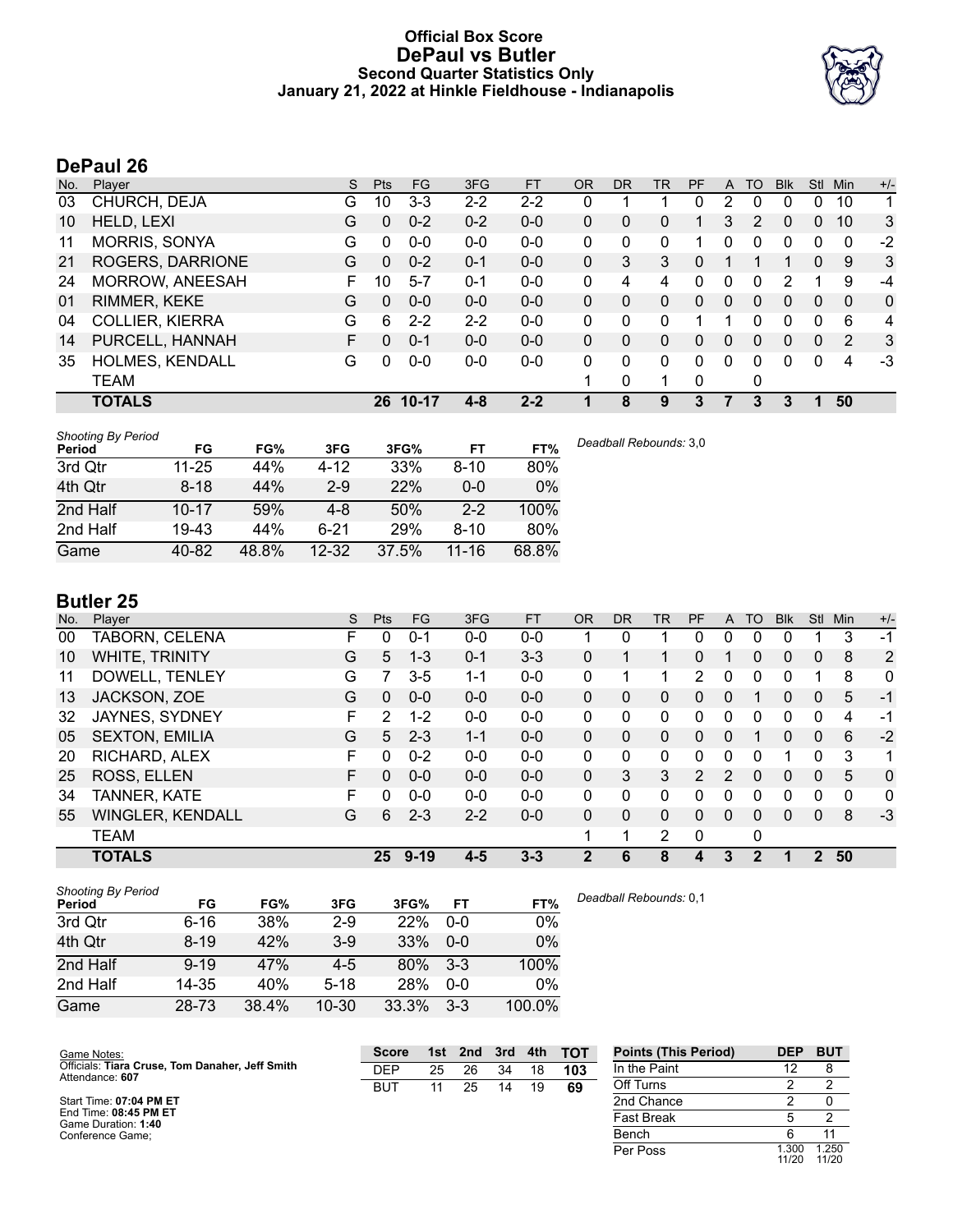## **Official Play-By-Play DePaul vs Butler Second Quarter January 21, 2022 at Hinkle Fieldhouse - Indianapolis**



# **Period 2**

<mark>Starters :</mark><br>DePaul: 3 CHURCH,DEJA (G); 10 HELD,LEXI (G); 11 MORRIS,SONYA (G); 21 ROGERS,DARRIONE (G); 24 MORROW,ANEESAH (F);<br>Butler: 0 TABORN,CELENA (F); 10 WHITE,TRINITY (G); 11 DOWELL,TENLEY (G); 13 JACKSON,ZOE (G); 32

| Time           | <b>VISITORS: DePaul</b>                             | <b>Score</b>   | <b>Margin</b>   | <b>HOME: Butler</b>                      |
|----------------|-----------------------------------------------------|----------------|-----------------|------------------------------------------|
| 10:00          |                                                     |                |                 | SUB OUT: JAYNES, SYDNEY                  |
| 10:00          |                                                     |                |                 | SUB IN: DOWELL, TENLEY                   |
| 10:00          | SUB OUT: COLLIER, KIERRA                            |                |                 |                                          |
| 10:00          | SUB OUT: HELD, LEXI                                 |                |                 |                                          |
| 10:00          | SUB IN: CHURCH, DEJA                                |                |                 |                                          |
| 10:00          | SUB IN: MORRIS, SONYA                               |                |                 |                                          |
| 09:44          |                                                     | 13-25          | V <sub>12</sub> | GOOD! JUMPER by WHITE, TRINITY [PNT]     |
| 09:44          | FOUL (PERSONAL) by MORRIS, SONYA                    |                |                 |                                          |
| 09:44          | SUB OUT: MORRIS, SONYA                              |                |                 |                                          |
| 09:44          | SUB IN: HELD, LEXI                                  |                |                 |                                          |
| 09:44          |                                                     | 14-25          | V <sub>11</sub> | GOOD! FT by WHITE, TRINITY               |
| 09:33          | GOOD! LAYUP by MORROW, ANEESAH                      | $14 - 27$      | V <sub>13</sub> |                                          |
| 09:33          | ASSIST by ROGERS, DARRIONE                          |                |                 |                                          |
| 09:13          |                                                     | $17 - 27$      | $V$ 10          | GOOD! 3PTR by SEXTON, EMILIA             |
| 09:02          | MISSED 3PTR by HELD, LEXI                           |                |                 |                                          |
| 08:58          |                                                     |                |                 | REBOUND (DEF) by WHITE, TRINITY          |
| 08:44          |                                                     |                |                 | MISSED LAYUP by WHITE, TRINITY           |
| 08:42          |                                                     |                |                 | REBOUND (OFF) by TABORN, CELENA          |
| 08:40          |                                                     |                |                 | MISSED LAYUP by TABORN, CELENA           |
| 08:40          | BLOCK by MORROW, ANEESAH                            |                |                 |                                          |
| 08:40          | REBOUND (DEF) by MORROW, ANEESAH                    |                |                 |                                          |
| 08:40          |                                                     |                |                 | FOUL (PERSONAL) by DOWELL, TENLEY        |
| 08:40          | SUB OUT: HOLMES, KENDALL                            |                |                 |                                          |
| 08:40          | SUB IN: COLLIER, KIERRA                             |                |                 |                                          |
| 08:25          | TURNOVER (BADPASS) by HELD, LEXI                    |                |                 |                                          |
| 08:25          |                                                     |                |                 | STEAL by TABORN, CELENA                  |
| 08:19          |                                                     |                |                 | MISSED LAYUP by DOWELL, TENLEY           |
| 08:19          | BLOCK by ROGERS, DARRIONE                           |                |                 |                                          |
| 08:15          | REBOUND (DEF) by ROGERS, DARRIONE                   |                |                 |                                          |
| 08:13          | GOOD! LAYUP by MORROW, ANEESAH [FB/PNT]             | 17-29          | V <sub>12</sub> |                                          |
| 07:48          |                                                     |                |                 | TURNOVER (BADPASS) by JACKSON, ZOE       |
| 07:48          | STEAL by MORROW, ANEESAH                            |                |                 |                                          |
| 07:42          |                                                     |                |                 | FOUL (PERSONAL) by DOWELL, TENLEY        |
| 07:42          |                                                     |                |                 | SUB OUT: JACKSON, ZOE                    |
| 07:42          |                                                     |                |                 | SUB IN: WINGLER, KENDALL                 |
| 07:42<br>07:42 | SUB OUT: MORROW, ANEESAH                            |                |                 |                                          |
| 07:42          | SUB IN: PURCELL, HANNAH<br>GOOD! FT by CHURCH, DEJA |                | V <sub>13</sub> |                                          |
| 07:42          | GOOD! FT by CHURCH, DEJA                            | 17-30<br>17-31 | V <sub>14</sub> |                                          |
| 07:32          |                                                     | 19-31          | V <sub>12</sub> | GOOD! LAYUP by DOWELL, TENLEY            |
| 07:23          | GOOD! 3PTR by COLLIER, KIERRA                       | 19-34          | V <sub>15</sub> |                                          |
| 07:23          | ASSIST by HELD, LEXI                                |                |                 |                                          |
| 07:01          |                                                     |                |                 | MISSED 3PTR by WHITE, TRINITY            |
| 06:56          | REBOUND (DEF) by ROGERS, DARRIONE                   |                |                 |                                          |
| 06:49          | MISSED LAYUP by PURCELL, HANNAH                     |                |                 |                                          |
| 06:48          |                                                     |                |                 | REBOUND (DEF) by TEAM                    |
| 06:48          |                                                     |                |                 | SUB OUT: TABORN, CELENA                  |
| 06:48          |                                                     |                |                 | SUB IN: JAYNES, SYDNEY                   |
| 06:33          |                                                     |                |                 | MISSED JUMPER by SEXTON, EMILIA          |
| 06:30          | REBOUND (DEF) by ROGERS, DARRIONE                   |                |                 |                                          |
| 06:22          | GOOD! LAYUP by CHURCH, DEJA                         | 19-36          | V 17            |                                          |
| 06:16          | SUB OUT: ROGERS, DARRIONE                           |                |                 |                                          |
| 06:16          | SUB IN: MORROW, ANEESAH                             |                |                 |                                          |
| 06:04          |                                                     | 21-36          | V <sub>15</sub> | GOOD! JUMPER by SEXTON, EMILIA           |
| 05:49          | MISSED 3PTR by MORROW, ANEESAH                      |                |                 |                                          |
| 05:45          |                                                     |                |                 | REBOUND (DEF) by DOWELL, TENLEY          |
| 05:39          |                                                     |                |                 | TURNOVER (OUTOFBOUNDS) by SEXTON, EMILIA |
| 05:39          |                                                     |                |                 | SUB OUT: WHITE, TRINITY                  |
| 05:39          |                                                     |                |                 | SUB OUT: DOWELL, TENLEY                  |
| 05:39          |                                                     |                |                 | SUB IN: JACKSON, ZOE                     |
| 05:39          |                                                     |                |                 | SUB IN: ROSS, ELLEN                      |
| 05:34          | MISSED 3PTR by HELD, LEXI                           |                |                 |                                          |
| 05:29          |                                                     |                |                 | REBOUND (DEF) by ROSS, ELLEN             |
| 05:20          | SUB OUT: COLLIER, KIERRA                            |                |                 |                                          |
| 05:20          | SUB OUT: PURCELL, HANNAH                            |                |                 |                                          |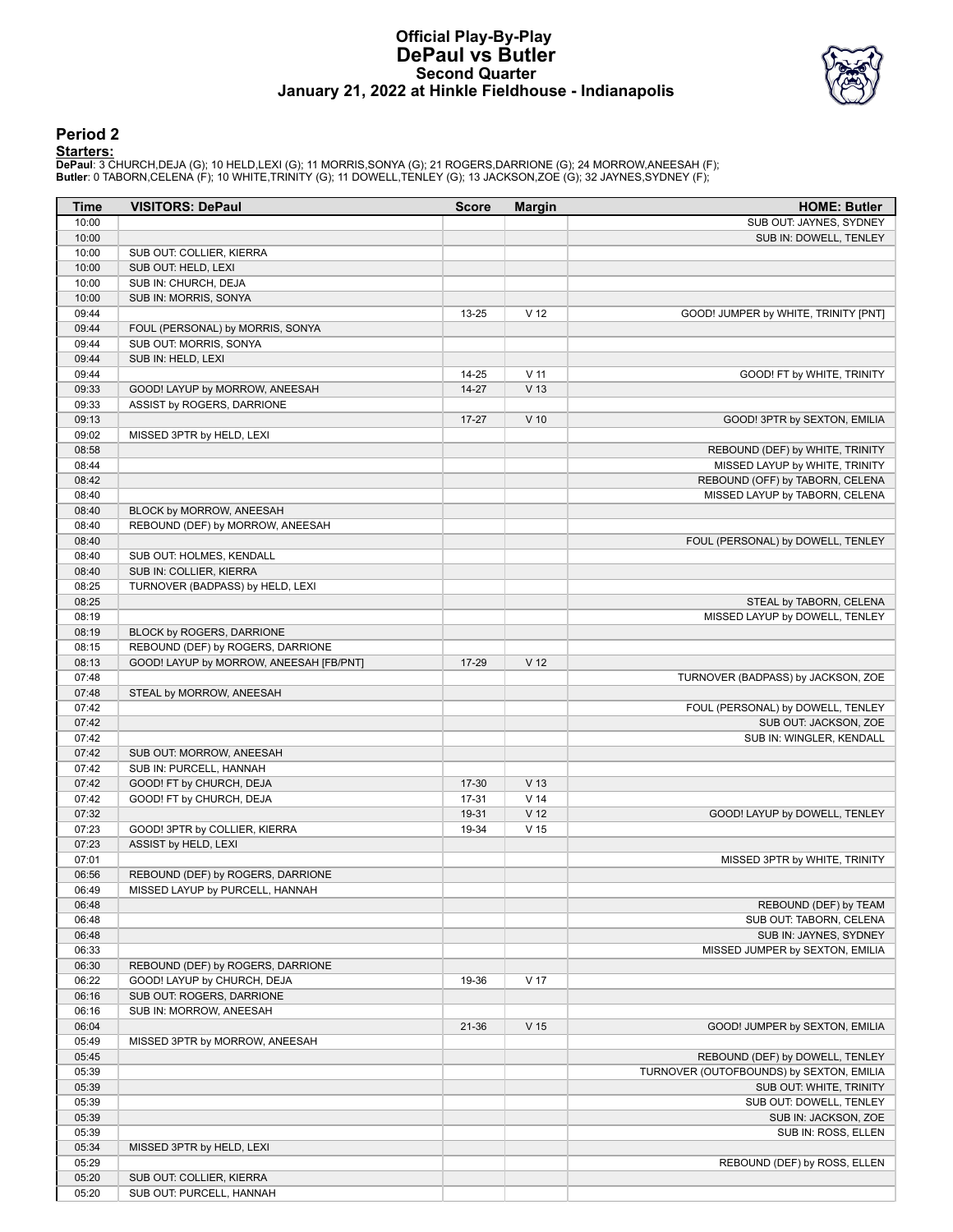| <b>Time</b>    | <b>VISITORS: DePaul</b>                | <b>Score</b> | <b>Margin</b>   | <b>HOME: Butler</b>                                            |
|----------------|----------------------------------------|--------------|-----------------|----------------------------------------------------------------|
| 05:20          | SUB IN: ROGERS, DARRIONE               |              |                 |                                                                |
| 05:20          | SUB IN: HOLMES, KENDALL                |              |                 |                                                                |
| 05:08          |                                        |              |                 | MISSED JUMPER by WINGLER, KENDALL                              |
| 05:02          | REBOUND (DEF) by CHURCH, DEJA          |              |                 |                                                                |
| 04:49          | TURNOVER (BADPASS) by HELD, LEXI       |              |                 |                                                                |
| 04:49          |                                        |              |                 |                                                                |
| 04:26          |                                        |              |                 | MISSED JUMPER by JAYNES, SYDNEY                                |
| 04:23          | REBOUND (DEF) by MORROW, ANEESAH       |              |                 |                                                                |
| 04:19          | MISSED JUMPER by ROGERS, DARRIONE      |              |                 |                                                                |
| 04:15          |                                        |              | V <sub>13</sub> | REBOUND (DEF) by ROSS, ELLEN<br>GOOD! JUMPER by JAYNES, SYDNEY |
| 04:03<br>03:51 |                                        | 23-36        |                 |                                                                |
| 03:44          | GOOD! 3PTR by CHURCH, DEJA             | 23-39        | V <sub>16</sub> | FOUL (PERSONAL) by ROSS, ELLEN                                 |
| 03:44          | ASSIST by HELD, LEXI                   |              |                 |                                                                |
| 03:33          | FOUL (PERSONAL) by HELD, LEXI          |              |                 |                                                                |
| 03:33          |                                        |              |                 | SUB OUT: SEXTON, EMILIA                                        |
| 03:33          |                                        |              |                 | SUB OUT: JACKSON, ZOE                                          |
| 03:33          |                                        |              |                 | SUB IN: WHITE, TRINITY                                         |
| 03:33          |                                        |              |                 | SUB IN: DOWELL, TENLEY                                         |
| 03:30          |                                        | 26-39        | V <sub>13</sub> | GOOD! 3PTR by WINGLER, KENDALL                                 |
| 03:30          |                                        |              |                 | ASSIST by ROSS, ELLEN                                          |
| 03:20          | GOOD! 3PTR by CHURCH, DEJA             | 26-42        | V <sub>16</sub> |                                                                |
| 03:20          | ASSIST by HELD, LEXI                   |              |                 |                                                                |
| 02:54          |                                        |              |                 | MISSED JUMPER by DOWELL, TENLEY                                |
| 02:54          | BLOCK by MORROW, ANEESAH               |              |                 |                                                                |
| 02:54          |                                        |              |                 | REBOUND (OFF) by TEAM                                          |
| 02:54          |                                        |              |                 | SUB OUT: JAYNES, SYDNEY                                        |
| 02:54          |                                        |              |                 | SUB IN: RICHARD, ALEX                                          |
| 02:54          | SUB OUT: HOLMES, KENDALL               |              |                 |                                                                |
| 02:54<br>02:44 | SUB IN: COLLIER, KIERRA                |              |                 |                                                                |
| 02:42          | REBOUND (DEF) by MORROW, ANEESAH       |              |                 | MISSED JUMPER by RICHARD, ALEX                                 |
| 02:42          |                                        |              |                 | FOUL (PERSONAL) by ROSS, ELLEN                                 |
| 02:27          | TURNOVER (BADPASS) by ROGERS, DARRIONE |              |                 |                                                                |
| 02:27          |                                        |              |                 | STEAL by DOWELL, TENLEY                                        |
| 02:21          |                                        | 28-42        | V <sub>14</sub> | GOOD! LAYUP by DOWELL, TENLEY [FB/PNT]                         |
| 02:06          | MISSED JUMPER by MORROW, ANEESAH       |              |                 |                                                                |
| 02:06          |                                        |              |                 | BLOCK by RICHARD, ALEX                                         |
| 02:06          | REBOUND (OFF) by TEAM                  |              |                 |                                                                |
| 02:03          | GOOD! LAYUP by MORROW, ANEESAH         | 28-44        | V <sub>16</sub> |                                                                |
| 02:03          | ASSIST by COLLIER, KIERRA              |              |                 |                                                                |
| 01:51          |                                        | $31 - 44$    | V <sub>13</sub> | GOOD! 3PTR by DOWELL, TENLEY                                   |
| 01:51          |                                        |              |                 | ASSIST by WHITE, TRINITY                                       |
| 01:40          | GOOD! LAYUP by MORROW, ANEESAH         | 31-46        | V <sub>15</sub> |                                                                |
| 01:40          | ASSIST by CHURCH, DEJA                 |              |                 |                                                                |
| 01:25          |                                        | 34-46        | V <sub>12</sub> | GOOD! 3PTR by WINGLER, KENDALL                                 |
| 01:25<br>01:14 | MISSED 3PTR by ROGERS, DARRIONE        |              |                 | ASSIST by ROSS, ELLEN                                          |
| 01:08          |                                        |              |                 | REBOUND (DEF) by ROSS, ELLEN                                   |
| 00:52          |                                        |              |                 | MISSED LAYUP by RICHARD, ALEX                                  |
| 00:48          | REBOUND (DEF) by MORROW, ANEESAH       |              |                 |                                                                |
| 00:45          | GOOD! 3PTR by COLLIER, KIERRA [FB]     | 34-49        | V <sub>15</sub> |                                                                |
| 00:45          | ASSIST by CHURCH, DEJA                 |              |                 |                                                                |
| 00:13          | FOUL (PERSONAL) by COLLIER, KIERRA     |              |                 |                                                                |
| 00:13          |                                        |              |                 | SUB OUT: RICHARD, ALEX                                         |
| 00:13          |                                        |              |                 | SUB OUT: ROSS, ELLEN                                           |
| 00:13          |                                        |              |                 | SUB IN: JAYNES, SYDNEY                                         |
| 00:13          |                                        |              |                 | SUB IN: TANNER, KATE                                           |
| 00:13          |                                        | 35-49        | V <sub>14</sub> | GOOD! FT by WHITE, TRINITY                                     |
| 00:13          |                                        | 36-49        | V <sub>13</sub> | GOOD! FT by WHITE, TRINITY                                     |
| 00:13          |                                        |              |                 | SUB OUT: WHITE, TRINITY                                        |
| 00:13          |                                        |              |                 | SUB IN: JACKSON, ZOE                                           |
| 00:04          | GOOD! LAYUP by MORROW, ANEESAH         | $36 - 51$    | V <sub>15</sub> |                                                                |

# **DePaul 51, Butler 36**

| <b>Points (This Period)</b> | <b>DEP</b>     | <b>BUT</b>     |
|-----------------------------|----------------|----------------|
| In the Paint                | 12             |                |
| Off Turns                   |                |                |
| 2nd Chance                  |                |                |
| <b>Fast Break</b>           |                |                |
| Bench                       |                |                |
| Per Poss                    | 1.300<br>11/20 | 1.250<br>11/20 |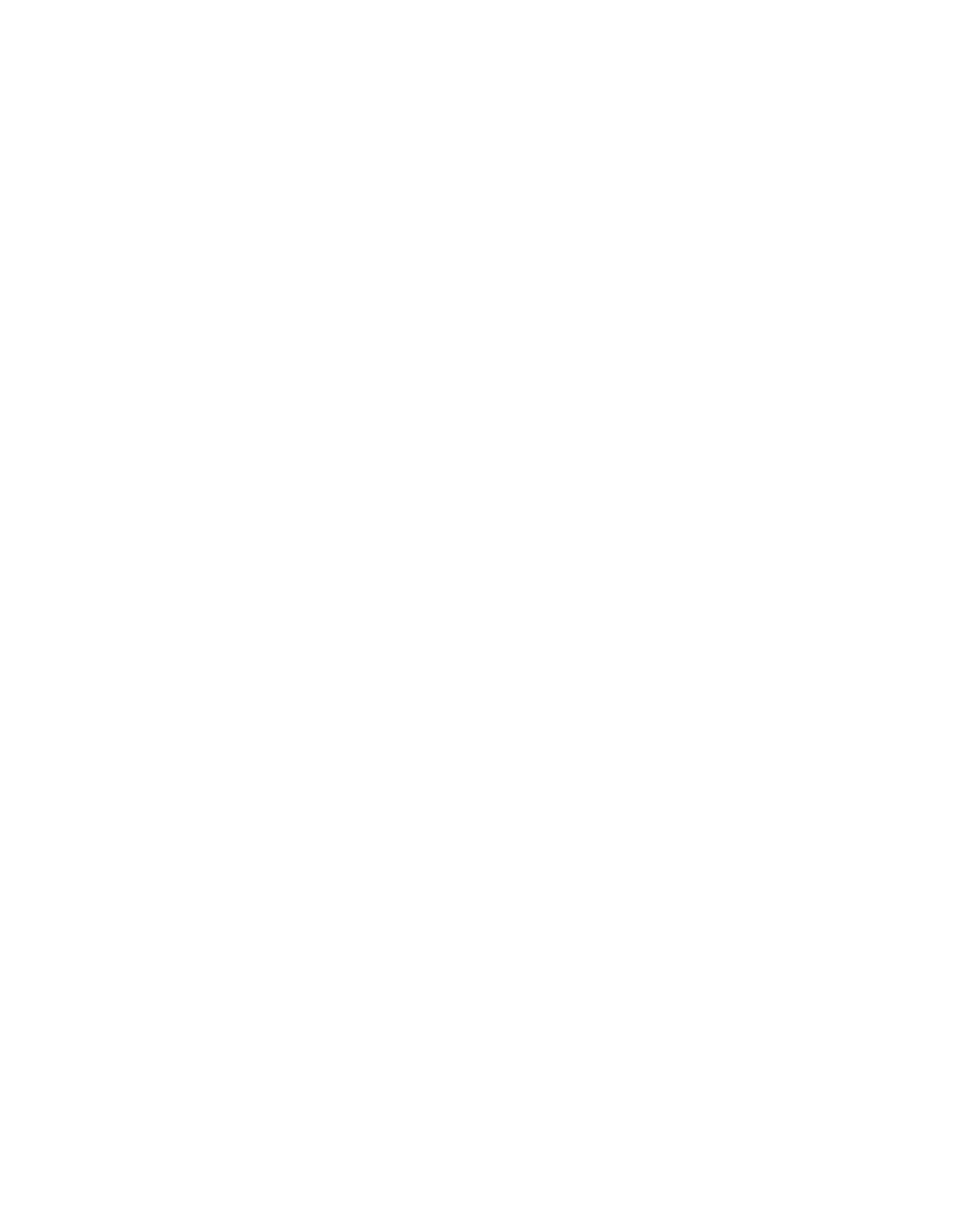# **Official Box Score DePaul vs Butler Second Half Statistics Only January 21, 2022 at Hinkle Fieldhouse - Indianapolis**



# **DePaul 52**

| No. | Plaver                 | S  | <b>Pts</b> | FG        | 3FG      | <b>FT</b> | <b>OR</b> | DR | <b>TR</b> | <b>PF</b> | A        | TO | <b>Blk</b> | Stl      | Min | $+/-$ |
|-----|------------------------|----|------------|-----------|----------|-----------|-----------|----|-----------|-----------|----------|----|------------|----------|-----|-------|
| 01  | RIMMER, KEKE           | G  | 2          | 1-1       | $0 - 0$  | $0 - 0$   |           |    | 2         |           | 0        | 0  | 0          | 0        |     | $-4$  |
| 03  | CHURCH, DEJA           | G  | 5          | $2 - 3$   | $1 - 1$  | $0 - 0$   |           | 3  | 4         | 0         |          |    |            |          | 10  | 16    |
| 04  | <b>COLLIER, KIERRA</b> | G  | 3          | $1 - 3$   | $1 - 3$  | $0-0$     | 0         | 0  | 0         |           |          | 0  | O          |          | 16  | 14    |
| 10  | HELD, LEXI             | G  | 4          | $1 - 3$   | $1 - 2$  | $1 - 2$   |           |    | 3         | 0         | 2        | 0  | 0          |          | 8   | 15    |
| 11  | <b>MORRIS, SONYA</b>   | G  | 10         | $2 - 10$  | $1 - 4$  | $5-6$     |           | 0  |           | ŋ         |          | 0  | 0          |          | 12  | 22    |
| 14  | PURCELL, HANNAH        | F. | 2          | $1 - 4$   | $0 - 3$  | $0 - 0$   | 2         | 0  | 2         | 0         |          | 0  | 0          | $\Omega$ |     | $-4$  |
| 21  | ROGERS, DARRIONE       | G  | 9          | $4 - 8$   | $1 - 4$  | $0 - 0$   | $\Omega$  | 3  | 3         | 0         | 2        | 2  | 0          | 0        | 18  | 11    |
| 24  | <b>MORROW, ANEESAH</b> | F. | 14         | $6 - 8$   | $0 - 1$  | $2 - 2$   | 5         | 2  |           | 0         | $\Omega$ |    | 2          | 3        | 12  | 20    |
| 35  | <b>HOLMES, KENDALL</b> | G  | 3          | $1 - 3$   | $1 - 3$  | $0 - 0$   | $\Omega$  |    |           | 0         | $\Omega$ | 0  | 0          | 0        | 10  | 5     |
|     | TEAM                   |    | 0          | $0 - 0$   | $0 - 0$  | $0 - 0$   |           | 1  | 2         | 0         | $\Omega$ | 0  | 0          | 0        | 0   |       |
|     | <b>TOTALS</b>          |    | 52         | $19 - 43$ | $6 - 21$ | $8 - 10$  | 12        | 13 | 25        |           | 9        | З  | 3          | 8        | 99  |       |

| <b>Shooting By Period</b><br>Period | FG        | FG%   | 3FG       | 3FG%  | FT        | FT%   | Deadball Rebounds: 3,0<br>Last FG Half: DEP 4th-00:37 |
|-------------------------------------|-----------|-------|-----------|-------|-----------|-------|-------------------------------------------------------|
| 3rd Qtr                             | $11 - 25$ | 44%   | 4-12      | 33%   | $8 - 10$  | 80%   |                                                       |
| 4th Qtr                             | $8 - 18$  | 44%   | $2-9$     | 22%   | 0-0       | $0\%$ |                                                       |
| 2nd Half                            | $19 - 43$ | 44%   | $6 - 21$  | 29%   | $8 - 10$  | 80%   |                                                       |
| Game                                | 40-82     | 48.8% | $12 - 32$ | 37.5% | $11 - 16$ | 68.8% |                                                       |

# **Butler 33**

| No. | Plaver                  | S. | <b>Pts</b>    | <b>FG</b> | 3FG      | <b>FT</b> | <b>OR</b>    | <b>DR</b> | <b>TR</b> | PF           | A        | TO            | <b>Blk</b> | <b>Stl</b>   | <b>Min</b>  | $+/-$ |
|-----|-------------------------|----|---------------|-----------|----------|-----------|--------------|-----------|-----------|--------------|----------|---------------|------------|--------------|-------------|-------|
| 00  | TABORN, CELENA          | F  | 2             | 1-1       | $0 - 0$  | $0 - 0$   | 0            | 3         | 3         |              |          |               |            |              | 5           | $-7$  |
| 05  | <b>SEXTON, EMILIA</b>   | G  | 14            | $5-6$     | $4 - 5$  | $0 - 0$   | $\mathbf{0}$ | 3         | 3         | 3            |          |               | 0          | 0            | 17          | -8    |
| 10  | <b>WHITE, TRINITY</b>   | G  | 0             | $0 - 4$   | $0 - 1$  | $0 - 0$   | 1.           | 0         | 1         | 0            |          |               | 0          | 0            | 11          | -14   |
| 11  | DOWELL, TENLEY          | G  | 3             | $1 - 4$   | $1 - 4$  | $0 - 0$   | 0            | 2         | 2         |              |          | 3             | 0          | $\mathbf{0}$ | 18          | $-13$ |
| 13  | JACKSON, ZOE            | G  | 0             | $0 - 5$   | $0 - 4$  | $0 - 0$   | 0            | 2         | 2         | 2            | 4        |               | 0          | 0            | 11          | -11   |
| 20  | RICHARD, ALEX           | F. | 12            | $6 - 8$   | $0 - 0$  | $0 - 0$   | 2            |           | 3         | $\Omega$     |          | 0             | 2          | $\Omega$     | 9           | $-7$  |
| 25  | ROSS, ELLEN             | F  | 0             | $0 - 1$   | $0 - 1$  | $0 - 0$   | $\Omega$     | $\Omega$  | 0         | 1            | 0        | 0             | 0          | $\Omega$     | 2           | $-11$ |
| 32  | JAYNES, SYDNEY          | F. | $\mathcal{P}$ | $1 - 2$   | $0 - 0$  | $0 - 0$   | 2            |           | 3         | $\Omega$     | $\Omega$ | $\mathcal{P}$ | 0          | $\Omega$     | 9           | 1     |
| 34  | TANNER, KATE            | F  | 0             | $0 - 1$   | $0 - 0$  | $0 - 0$   | 2            | 0         | 2         | <sup>0</sup> |          |               | 0          |              | 7           | -3    |
| 55  | <b>WINGLER, KENDALL</b> | G  | 0             | $0 - 3$   | $0 - 3$  | $0 - 0$   | $\Omega$     | $\Omega$  | 0         | 0            |          | 0             | 0          | $\Omega$     | 9           | $-22$ |
|     | <b>TEAM</b>             |    | 0             | $0 - 0$   | $0 - 0$  | $0 - 0$   | 1            |           | 2         | 0            | 0        |               | 0          | 0            | $\mathbf 0$ |       |
|     | <b>TOTALS</b>           |    | 33            | 14-35     | $5 - 18$ | $0 - 0$   | 8            | 13        | 21        | 8            | 10       | 11            | 3          |              | 99          |       |

| Shooting By Period<br>Period | FG       | FG%   | 3FG       | 3FG%       | FТ      | FT%    | De<br>La |
|------------------------------|----------|-------|-----------|------------|---------|--------|----------|
| 3rd Qtr                      | $6 - 16$ | 38%   | $2-9$     | 22%        | $0 - 0$ | 0%     |          |
| 4th Qtr                      | $8 - 19$ | 42%   | $3-9$     | 33%        | $0 - 0$ | 0%     |          |
| 2nd Half                     | 14-35    | 40%   | $5 - 18$  | <b>28%</b> | $0 - 0$ | 0%     |          |
| Game                         | 28-73    | 38.4% | $10 - 30$ | 33.3%      | $3-3$   | 100.0% |          |

*Deadball Rebounds:* 0,1 *Last FG Half:* BUT 4th-01:04

| Game Notes:                                                        | <b>Score</b> | 1st | 2 <sub>nd</sub> | 3rd | 4th | <b>TOT</b> | <b>Points from (This Period)</b> |    | <b>DEP BUT</b> |
|--------------------------------------------------------------------|--------------|-----|-----------------|-----|-----|------------|----------------------------------|----|----------------|
| Officials: Tiara Cruse, Tom Danaher, Jeff Smith<br>Attendance: 607 | DEP          | 25  | 26              | 34  | 18  | 103        | In the Paint                     | 24 | 16             |
|                                                                    | BUT          | 11  | 25              | 14  | 19  | 69         | Off Turns                        | 15 |                |
| Start Time: 07:04 PM ET                                            |              |     |                 |     |     |            | 2nd Chance                       | 16 |                |
| End Time: 08:45 PM ET<br>Game Duration: 1:40                       |              |     |                 |     |     |            | <b>Fast Break</b>                |    |                |
| Conference Game:                                                   |              |     |                 |     |     |            | Bench                            | 10 | 26             |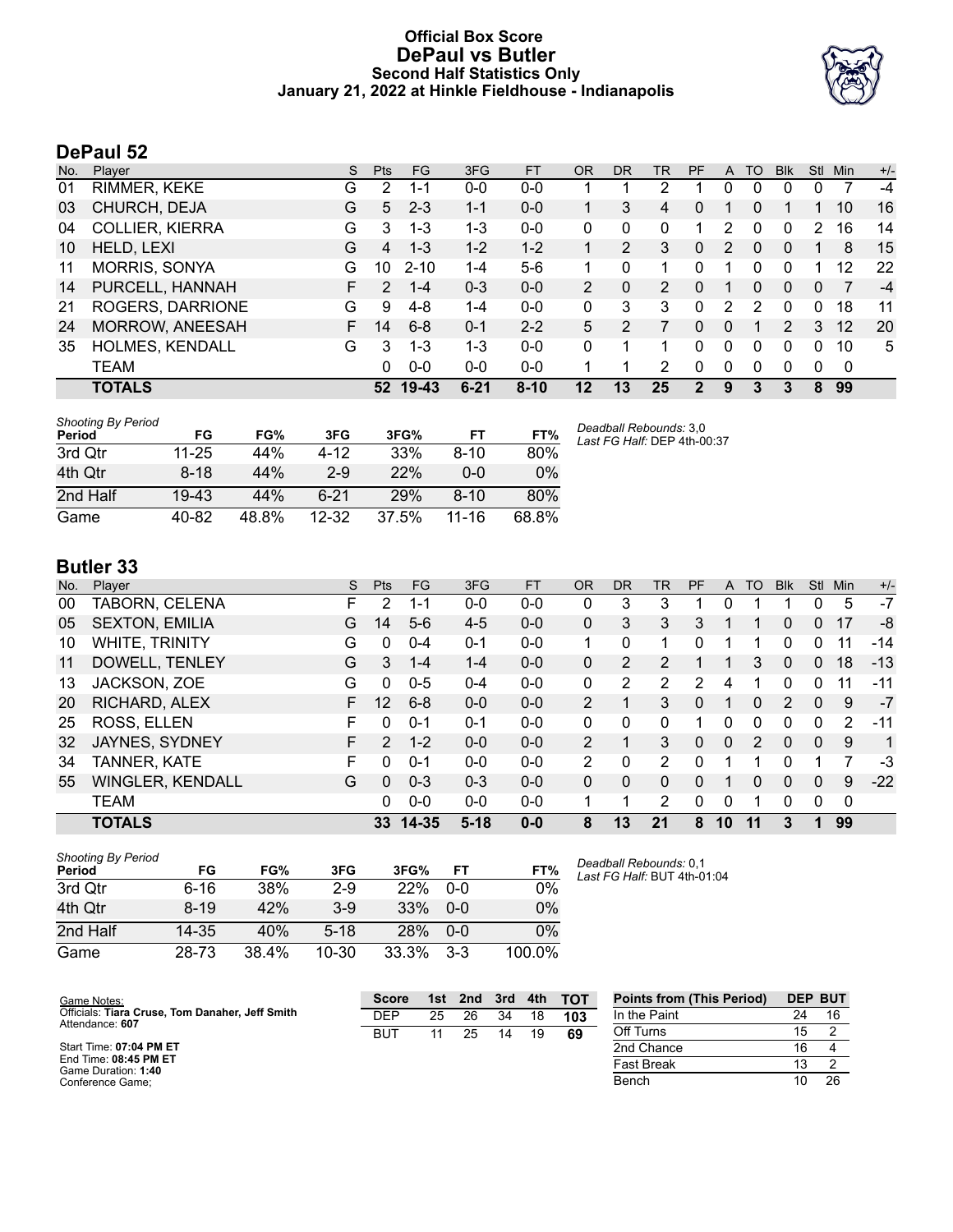# **Official Box Score DePaul vs Butler Third Quarter Statistics Only January 21, 2022 at Hinkle Fieldhouse - Indianapolis**



# **DePaul 52**

| No. | Plaver                 | S  | <b>Pts</b>      | FG        | 3FG      | <b>FT</b> | <b>OR</b> | <b>DR</b>     | TR | PF          | $\mathsf{A}$ | TO       | <b>Blk</b> | Stl      | Min      | $+/-$        |
|-----|------------------------|----|-----------------|-----------|----------|-----------|-----------|---------------|----|-------------|--------------|----------|------------|----------|----------|--------------|
| 03  | CHURCH, DEJA           | G  | 0               | $0 - 0$   | $0 - 0$  | $0-0$     |           | 2             | 3  | 0           |              | 0        | 0          |          |          | 13           |
| 10  | HELD, LEXI             | G  | $\overline{4}$  | $1 - 3$   | $1 - 2$  | $1 - 2$   |           | $\mathcal{P}$ | 3  | 0           |              | 0        | 0          |          |          | 12           |
| 11  | <b>MORRIS, SONYA</b>   | G  | 10 <sup>°</sup> | $2 - 9$   | $1 - 4$  | $5-6$     | 1         | 0             | 1  | 0           | 1            | $\Omega$ | 0          |          | 9        | 19           |
| 21  | ROGERS, DARRIONE       | G  | 2               | $1 - 2$   | $0 - 1$  | $0 - 0$   | 0         |               |    | 0           |              | 0        | $\Omega$   | 0        | 8        | 12           |
| 24  | MORROW, ANEESAH        | F  | 12              | $5 - 7$   | $0 - 1$  | $2 - 2$   | 4         |               | 5  | U           | 0            |          | 2          | 3        | 9        | 17           |
| 01  | RIMMER, KEKE           | G  | 0               | $0 - 0$   | $0 - 0$  | $0 - 0$   | 0         | $\mathbf{0}$  | 0  | 0           | $\Omega$     | 0        | 0          | 0        | 0        | $\mathbf{0}$ |
| 04  | <b>COLLIER, KIERRA</b> | G  | 3               | $1 - 2$   | $1 - 2$  | $0 - 0$   | 0         | 0             | 0  |             |              | 0        | 0          |          |          | 18           |
| 14  | PURCELL, HANNAH        | F. | 0               | $0 - 0$   | $0 - 0$  | $0 - 0$   | 0         | $\Omega$      | 0  | 0           | $\Omega$     | 0        | 0          | $\Omega$ | $\Omega$ | $\mathbf{0}$ |
| 35  | HOLMES, KENDALL        | G  | 3               | $1 - 2$   | $1 - 2$  | $0 - 0$   | 0         | $\Omega$      | 0  | 0           | 0            | 0        | 0          | $\Omega$ | 3        | 9            |
|     | <b>TEAM</b>            |    |                 |           |          |           | 0         | 0             | 0  | $\mathbf 0$ |              | 0        |            |          |          |              |
|     | <b>TOTALS</b>          |    | 34 <sup>°</sup> | $11 - 25$ | $4 - 12$ | $8 - 10$  |           | 6             | 13 |             | 5            |          | 2          |          | 50       |              |

| <b>Shooting By Period</b><br>Period | FG    | FG%   | 3FG       | 3FG%  |           | FT%   | Deadball Rebounds: 3,0 |
|-------------------------------------|-------|-------|-----------|-------|-----------|-------|------------------------|
| 2nd Half                            | 0-0   | $0\%$ | 0-0       | $0\%$ | ი-ი       | 0%    |                        |
| Game                                | 40-82 | 48.8% | $12 - 32$ | 37.5% | $11 - 16$ | 68.8% |                        |

# **Butler 33**

| No. | Player                  | S | <b>Pts</b>   | <b>FG</b> | 3FG     | <b>FT</b> | <b>OR</b> | <b>DR</b>    | TR                           | PF       | A            | TO | <b>BIK</b>     | <b>Stl</b>   | Min            | $+/-$ |
|-----|-------------------------|---|--------------|-----------|---------|-----------|-----------|--------------|------------------------------|----------|--------------|----|----------------|--------------|----------------|-------|
| 00  | TABORN, CELENA          | F | 2            | $1 - 1$   | $0 - 0$ | $0 - 0$   | 0         |              |                              |          | 0            | 0  | 0              | 0            | 2              | -6    |
| 10  | <b>WHITE, TRINITY</b>   | G | $\mathbf{0}$ | $0 - 3$   | $0 - 1$ | $0 - 0$   | 1         | $\Omega$     | 1                            | 0        |              | 1  | 0              | $\mathbf{0}$ | 8              | $-11$ |
| 11  | DOWELL, TENLEY          | G | 0            | $0 - 1$   | $0 - 1$ | $0-0$     | 0         | 2            | 2                            |          |              | 3  | 0              | 0            | 8              | -14   |
| 13  | JACKSON, ZOE            | G | $\mathbf{0}$ | $0 - 2$   | $0 - 1$ | $0 - 0$   | 0         |              | $\mathbf{1}$                 | 2        |              |    | 0              | $\mathbf{0}$ | 4              | $-15$ |
| 32  | JAYNES, SYDNEY          | F | 0            | $0 - 0$   | $0 - 0$ | $0-0$     |           |              | 2                            | 0        | 0            | 2  | 0              | 0            | 6              | $-4$  |
| 05  | <b>SEXTON, EMILIA</b>   | G | 6            | $2 - 3$   | $2 - 3$ | $0 - 0$   | 0         |              |                              |          |              | 1  | 0              | $\mathbf{0}$ | $\overline{7}$ | -9    |
| 20  | RICHARD, ALEX           | F | 6            | $3 - 3$   | $0 - 0$ | $0 - 0$   | 0         | 1            | 1                            | 0        |              | 0  | $\overline{2}$ | $\Omega$     | 4              | $-4$  |
| 25  | ROSS, ELLEN             | F | $\Omega$     | $0 - 1$   | $0 - 1$ | $0 - 0$   | 0         | $\mathbf{0}$ | 0                            |          | $\mathbf{0}$ | 0  | 0              | $\mathbf{0}$ | 2              | $-11$ |
| 34  | TANNER, KATE            | F | 0            | $0 - 0$   | $0 - 0$ | $0 - 0$   | 2         | $\mathbf{0}$ | 2                            | 0        | $\Omega$     |    | 0              | 0            | 2              | -8    |
| 55  | <b>WINGLER, KENDALL</b> | G | $\Omega$     | $0 - 2$   | $0 - 2$ | $0 - 0$   | 0         | $\mathbf{0}$ | 0                            | $\Omega$ | $\Omega$     | 0  | 0              | $\mathbf{0}$ | 4              | $-18$ |
|     | TEAM                    |   |              |           |         |           | 0         | 1            | 1                            | 0        |              |    |                |              |                |       |
|     | <b>TOTALS</b>           |   | 14           | $6 - 16$  | $2 - 9$ | $0 - 0$   | 4         | 8            | 12                           | 6        | 5            | 10 | $\mathbf{2}$   | $\bf{0}$     | 50             |       |
|     | Shooting By Period      |   |              |           |         |           |           |              | <b>B. H. H. B.L.</b> J. B.A. |          |              |    |                |              |                |       |

| Period   | FG    | FG%   | 3FG   | 3FG%         | FТ        | FT%    | Deadb |
|----------|-------|-------|-------|--------------|-----------|--------|-------|
| 2nd Half | ი-ი   | በ%    | 0-0   |              | $0\%$ 0-0 | 0%     |       |
| Game     | 28-73 | 38.4% | 10-30 | $33.3\%$ 3-3 |           | 100.0% |       |

*Deadball Rebounds:* 0,1

| Game Notes:                                                        | <b>Score</b> | 1st. | 2nd | 3rd | 4th | <b>TOT</b> | <b>Points (This Period)</b> | <b>DEP</b>    | <b>BUT</b>    |
|--------------------------------------------------------------------|--------------|------|-----|-----|-----|------------|-----------------------------|---------------|---------------|
| Officials: Tiara Cruse, Tom Danaher, Jeff Smith<br>Attendance: 607 | DEP          | 25   | 26  | 34  | 18  | 103        | In the Paint                |               |               |
|                                                                    | BUT          |      | 25  | 14  | 19  | 69         | Off Turns                   | 15            |               |
| Start Time: 07:04 PM ET                                            |              |      |     |     |     |            | 2nd Chance                  | 10            |               |
| End Time: 08:45 PM ET<br>Game Duration: 1:40                       |              |      |     |     |     |            | <b>Fast Break</b>           |               |               |
| Conference Game:                                                   |              |      |     |     |     |            | Bench                       |               |               |
|                                                                    |              |      |     |     |     |            | Per Poss                    | .478<br>15/23 | 0.636<br>6/22 |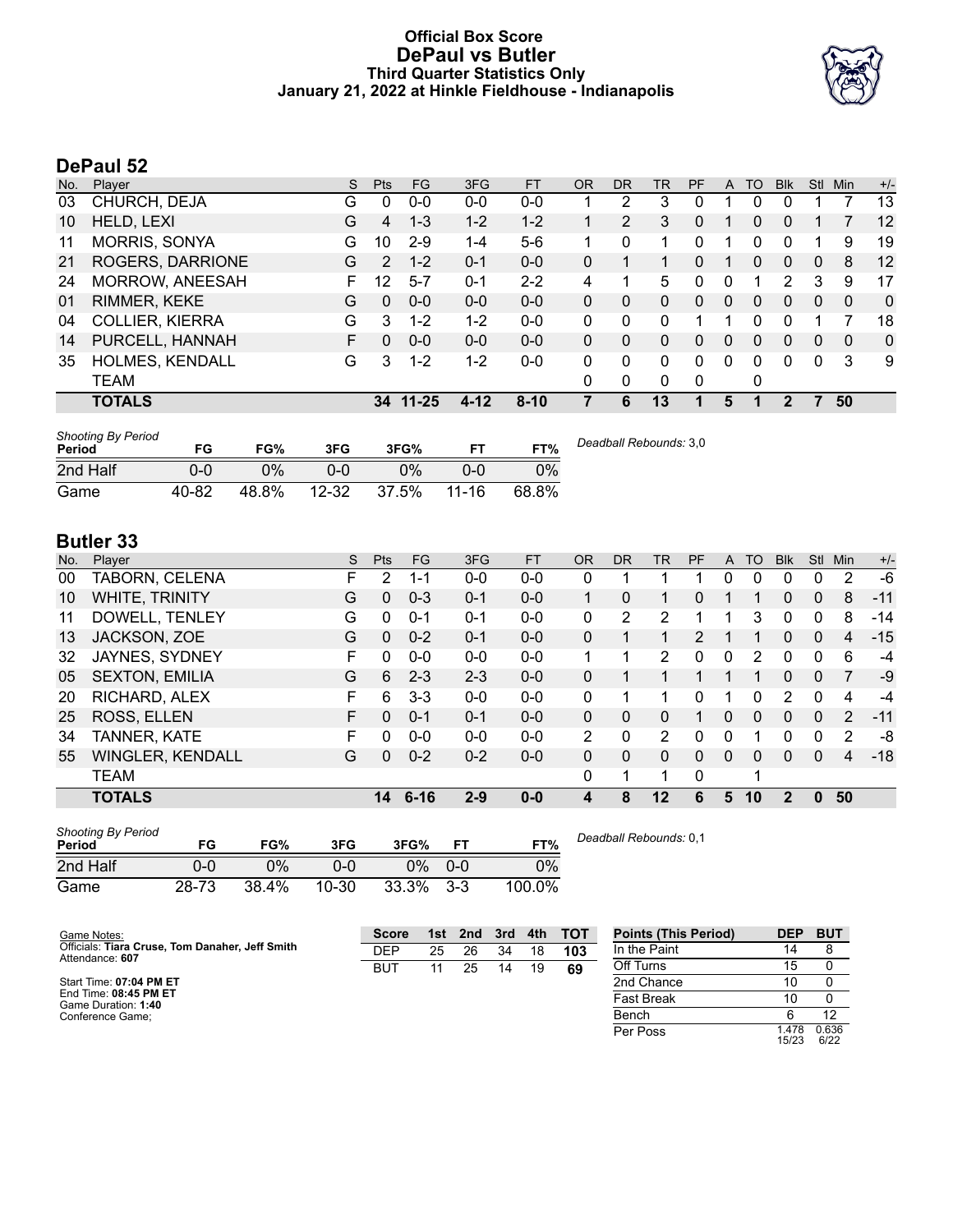### **Official Play-By-Play DePaul vs Butler Third Quarter January 21, 2022 at Hinkle Fieldhouse - Indianapolis**



### **Period 3**

<mark>Starters :</mark><br>DePaul: 3 CHURCH,DEJA (G); 10 HELD,LEXI (G); 11 MORRIS,SONYA (G); 21 ROGERS,DARRIONE (G); 24 MORROW,ANEESAH (F);<br>Butler: 0 TABORN,CELENA (F); 10 WHITE,TRINITY (G); 11 DOWELL,TENLEY (G); 13 JACKSON,ZOE (G); 32

| Time  | <b>VISITORS: DePaul</b>                | <b>Score</b> | <b>Margin</b>   | <b>HOME: Butler</b>                    |
|-------|----------------------------------------|--------------|-----------------|----------------------------------------|
| 10:00 |                                        |              |                 | SUB OUT: TANNER, KATE                  |
| 10:00 |                                        |              |                 | SUB OUT: WINGLER, KENDALL              |
| 10:00 |                                        |              |                 | SUB IN: TABORN, CELENA                 |
| 10:00 |                                        |              |                 | SUB IN: WHITE, TRINITY                 |
| 10:00 | SUB OUT: COLLIER, KIERRA               |              |                 |                                        |
| 10:00 | SUB IN: MORRIS, SONYA                  |              |                 |                                        |
| 09:49 | MISSED LAYUP by MORROW, ANEESAH        |              |                 |                                        |
| 09:44 |                                        |              |                 |                                        |
| 09:36 |                                        |              |                 | REBOUND (DEF) by DOWELL, TENLEY        |
|       |                                        |              |                 | TURNOVER (OUTOFBOUNDS) by JACKSON, ZOE |
| 09:31 | MISSED 3PTR by MORRIS, SONYA           |              |                 |                                        |
| 09:28 |                                        |              |                 | REBOUND (DEF) by TABORN, CELENA        |
| 09:18 |                                        | 38-51        | V <sub>13</sub> | GOOD! LAYUP by TABORN, CELENA [PNT]    |
| 09:18 |                                        |              |                 | ASSIST by JACKSON, ZOE                 |
| 09:00 | GOOD! JUMPER by MORROW, ANEESAH [PNT]  | 38-53        | V <sub>15</sub> |                                        |
| 08:58 |                                        |              |                 | FOUL (PERSONAL) by TABORN, CELENA      |
| 08:58 | GOOD! FT by MORROW, ANEESAH            | 38-54        | V <sub>16</sub> |                                        |
| 08:53 |                                        |              |                 | MISSED 3PTR by WHITE, TRINITY          |
| 08:48 | REBOUND (DEF) by HELD, LEXI            |              |                 |                                        |
| 08:45 | TURNOVER (LOSTBALL) by MORROW, ANEESAH |              |                 |                                        |
| 08:32 |                                        |              |                 | MISSED 3PTR by JACKSON, ZOE            |
| 08:28 | REBOUND (DEF) by CHURCH, DEJA          |              |                 |                                        |
| 08:24 | GOOD! 3PTR by HELD, LEXI [FB]          | 38-57        | $V$ 19          |                                        |
| 08:24 | ASSIST by MORRIS, SONYA                |              |                 |                                        |
| 08:12 |                                        |              |                 | MISSED JUMPER by JACKSON, ZOE          |
| 08:08 | REBOUND (DEF) by MORROW, ANEESAH       |              |                 |                                        |
| 08:05 | GOOD! LAYUP by MORRIS, SONYA [FB/PNT]  | 38-59        | V <sub>21</sub> |                                        |
| 08:05 | ASSIST by HELD, LEXI                   |              |                 |                                        |
| 07:51 |                                        |              |                 | MISSED JUMPER by WHITE, TRINITY        |
| 07:45 | REBOUND (DEF) by ROGERS, DARRIONE      |              |                 |                                        |
| 07:41 | MISSED 3PTR by HELD, LEXI              |              |                 |                                        |
| 07:35 | REBOUND (OFF) by MORRIS, SONYA         |              |                 |                                        |
| 07:34 |                                        |              |                 | FOUL (PERSONAL) by JACKSON, ZOE        |
| 07:34 |                                        |              |                 | SUB OUT: TABORN, CELENA                |
| 07:34 |                                        |              |                 | SUB OUT: JACKSON, ZOE                  |
| 07:34 |                                        |              |                 | SUB IN: SEXTON, EMILIA                 |
| 07:34 |                                        |              |                 | SUB IN: RICHARD, ALEX                  |
| 07:34 | MISSED FT by MORRIS, SONYA             |              |                 |                                        |
| 07:34 | REBOUND (OFF) by TEAM                  |              |                 |                                        |
| 07:34 | GOOD! FT by MORRIS, SONYA              | 38-60        | V <sub>22</sub> |                                        |
| 07:27 |                                        | 40-60        | V <sub>20</sub> | GOOD! LAYUP by RICHARD, ALEX           |
| 07:27 |                                        |              |                 | ASSIST by WHITE, TRINITY               |
| 07:19 |                                        |              |                 |                                        |
| 07:15 | MISSED 3PTR by MORRIS, SONYA           |              |                 |                                        |
|       |                                        |              |                 | REBOUND (DEF) by TEAM                  |
| 07:09 |                                        |              |                 | TURNOVER (LOSTBALL) by DOWELL, TENLEY  |
| 07:09 | STEAL by HELD, LEXI                    |              |                 |                                        |
| 07:04 | MISSED LAYUP by MORRIS, SONYA          |              |                 |                                        |
| 07:04 |                                        |              |                 | BLOCK by RICHARD, ALEX                 |
| 06:56 |                                        |              |                 | REBOUND (DEF) by RICHARD, ALEX         |
| 06:47 |                                        | 43-60        | V <sub>17</sub> | GOOD! 3PTR by SEXTON, EMILIA           |
| 06:47 |                                        |              |                 | ASSIST by RICHARD, ALEX                |
| 06:45 | SUB OUT: CHURCH, DEJA                  |              |                 |                                        |
| 06:45 | SUB IN: COLLIER, KIERRA                |              |                 |                                        |
| 06:44 |                                        |              |                 | TIMEOUT 30SEC                          |
| 06:33 | GOOD! 3PTR by COLLIER, KIERRA          | 43-63        | V <sub>20</sub> |                                        |
| 06:33 | ASSIST by ROGERS, DARRIONE             |              |                 |                                        |
| 06:23 |                                        |              |                 | TURNOVER (5SEC) by TEAM                |
| 06:19 | MISSED JUMPER by MORRIS, SONYA         |              |                 |                                        |
| 06:14 | REBOUND (OFF) by MORROW, ANEESAH       |              |                 |                                        |
| 06:12 | GOOD! LAYUP by MORROW, ANEESAH [PNT]   | 43-65        | V <sub>22</sub> |                                        |
| 05:56 |                                        |              |                 | TURNOVER (BADPASS) by JAYNES, SYDNEY   |
| 05:56 | STEAL by MORROW, ANEESAH               |              |                 |                                        |
| 05:48 | GOOD! LAYUP by ROGERS, DARRIONE [PNT]  | 43-67        | V <sub>24</sub> |                                        |
| 05:29 |                                        | 45-67        | V <sub>22</sub> | GOOD! LAYUP by RICHARD, ALEX           |
| 05:16 | MISSED 3PTR by COLLIER, KIERRA         |              |                 |                                        |
| 05:10 |                                        |              |                 | REBOUND (DEF) by DOWELL, TENLEY        |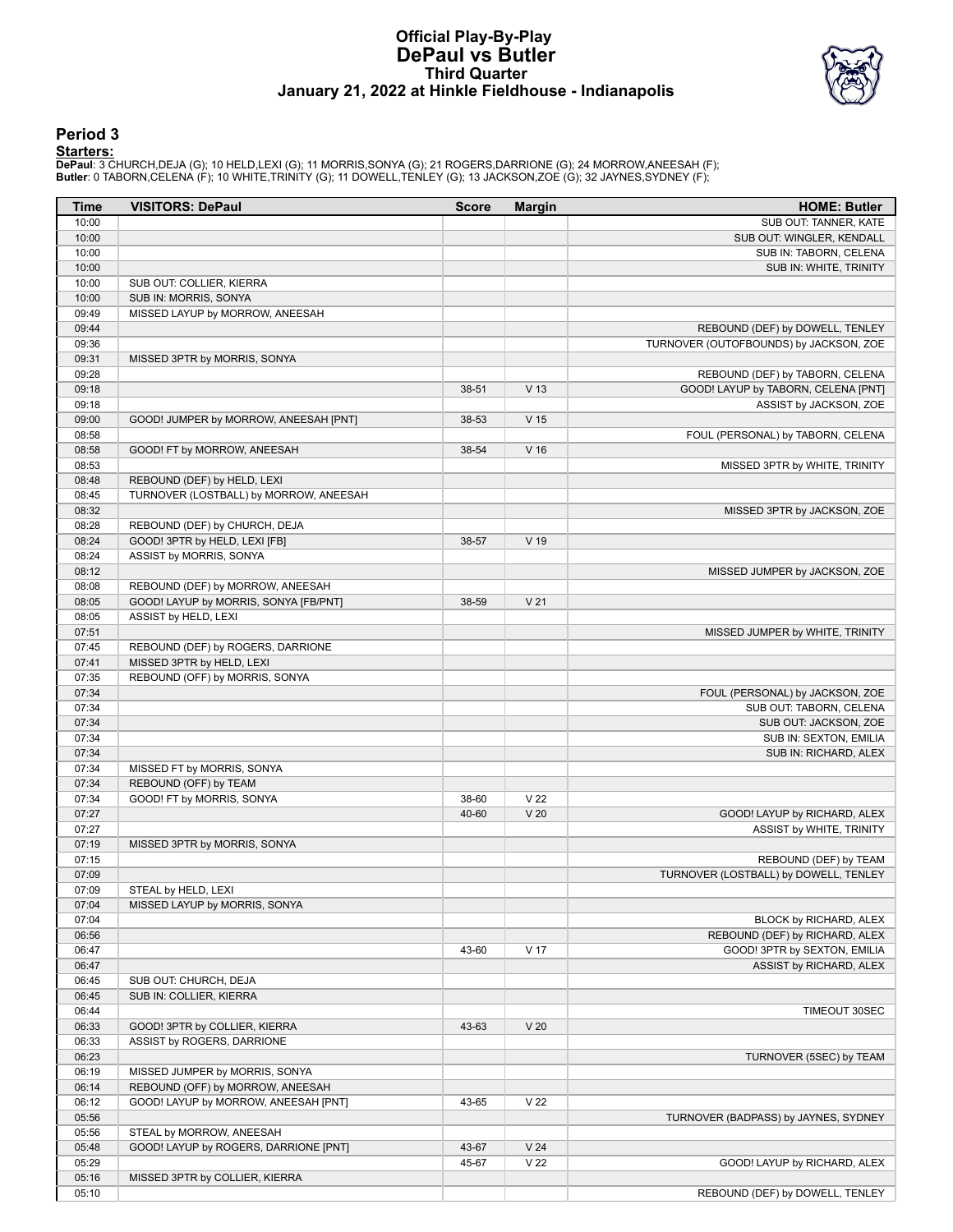| Time           | <b>VISITORS: DePaul</b>                                   | <b>Score</b> | <b>Margin</b>   | <b>HOME: Butler</b>                                             |
|----------------|-----------------------------------------------------------|--------------|-----------------|-----------------------------------------------------------------|
| 04:55          |                                                           | 47-67        | V <sub>20</sub> | GOOD! LAYUP by RICHARD, ALEX [PNT]                              |
| 04:55          |                                                           |              |                 | ASSIST by SEXTON, EMILIA                                        |
| 04:45          | MISSED LAYUP by HELD, LEXI                                |              |                 |                                                                 |
| 04:45          |                                                           |              |                 | BLOCK by RICHARD, ALEX                                          |
| 04:39<br>04:34 |                                                           | 50-67        | V <sub>17</sub> | REBOUND (DEF) by JAYNES, SYDNEY<br>GOOD! 3PTR by SEXTON, EMILIA |
| 04:34          |                                                           |              |                 | ASSIST by DOWELL, TENLEY                                        |
| 04:26          |                                                           |              |                 | FOUL (PERSONAL) by DOWELL, TENLEY                               |
| 04:26          |                                                           |              |                 |                                                                 |
| 04:26          |                                                           |              |                 | SUB OUT: SEXTON, EMILIA                                         |
| 04:26          |                                                           |              |                 | SUB OUT: WHITE, TRINITY                                         |
| 04:26          |                                                           |              |                 | SUB OUT: JAYNES, SYDNEY                                         |
| 04:26          |                                                           |              |                 | SUB IN: JACKSON, ZOE                                            |
| 04:26<br>04:26 |                                                           |              |                 | SUB IN: ROSS, ELLEN                                             |
| 04:26          | GOOD! FT by MORRIS, SONYA                                 | 50-68        | V <sub>18</sub> | SUB IN: WINGLER, KENDALL                                        |
| 04:26          | GOOD! FT by MORRIS, SONYA                                 | 50-69        | $V$ 19          |                                                                 |
| 04:18          |                                                           |              |                 | TURNOVER (LOSTBALL) by DOWELL, TENLEY                           |
| 04:18          | STEAL by MORROW, ANEESAH                                  |              |                 |                                                                 |
| 04:16          | GOOD! LAYUP by MORROW, ANEESAH                            | 50-71        | V <sub>21</sub> |                                                                 |
| 04:16          |                                                           |              |                 | FOUL (PERSONAL) by JACKSON, ZOE                                 |
| 04:16          | GOOD! FT by MORROW, ANEESAH                               | 50-72        | V <sub>22</sub> |                                                                 |
| 04:16          |                                                           |              |                 | SUB OUT: ROSS, ELLEN                                            |
| 04:16<br>04:07 |                                                           |              |                 | SUB IN: SEXTON, EMILIA                                          |
| 04:03          | REBOUND (DEF) by HELD, LEXI                               |              |                 | MISSED 3PTR by WINGLER, KENDALL                                 |
| 03:59          | MISSED 3PTR by MORRIS, SONYA                              |              |                 |                                                                 |
| 03:55          | REBOUND (OFF) by MORROW, ANEESAH                          |              |                 |                                                                 |
| 03:54          | GOOD! LAYUP by MORROW, ANEESAH [PNT]                      | 50-74        | V <sub>24</sub> |                                                                 |
| 03:40          |                                                           |              |                 | TURNOVER (TRAVEL) by SEXTON, EMILIA                             |
| 03:40          |                                                           |              |                 | SUB OUT: RICHARD, ALEX                                          |
| 03:40          |                                                           |              |                 | SUB IN: JAYNES, SYDNEY                                          |
| 03:40          | SUB OUT: HELD, LEXI                                       |              |                 |                                                                 |
| 03:40<br>03:33 | SUB IN: CHURCH, DEJA<br>MISSED JUMPER by MORRIS, SONYA    |              |                 |                                                                 |
| 03:28          | REBOUND (OFF) by MORROW, ANEESAH                          |              |                 |                                                                 |
| 03:26          | MISSED 3PTR by ROGERS, DARRIONE                           |              |                 |                                                                 |
| 03:23          | REBOUND (OFF) by MORROW, ANEESAH                          |              |                 |                                                                 |
| 03:22          | GOOD! LAYUP by MORROW, ANEESAH                            | 50-76        | V <sub>26</sub> |                                                                 |
| 03:13          |                                                           |              |                 | MISSED 3PTR by DOWELL, TENLEY                                   |
| 03:09          |                                                           |              |                 | REBOUND (OFF) by JAYNES, SYDNEY                                 |
| 03:07          |                                                           |              |                 | TURNOVER (LOSTBALL) by JAYNES, SYDNEY                           |
| 03:07<br>03:00 | STEAL by MORRIS, SONYA<br>MISSED 3PTR by MORROW, ANEESAH  |              |                 |                                                                 |
| 02:54          |                                                           |              |                 | REBOUND (DEF) by JACKSON, ZOE                                   |
| 02:52          |                                                           |              |                 | SUB OUT: JACKSON, ZOE                                           |
| 02:52          |                                                           |              |                 | SUB OUT: JAYNES, SYDNEY                                         |
| 02:52          |                                                           |              |                 | SUB IN: WHITE, TRINITY                                          |
| 02:52          |                                                           |              |                 | SUB IN: TANNER, KATE                                            |
| 02:52          | SUB OUT: ROGERS, DARRIONE                                 |              |                 |                                                                 |
| 02:52<br>02:39 | SUB IN: HOLMES, KENDALL                                   |              |                 | TURNOVER (LOSTBALL) by DOWELL, TENLEY                           |
| 02:39          | STEAL by CHURCH, DEJA                                     |              |                 |                                                                 |
| 02:31          | GOOD! 3PTR by HOLMES, KENDALL [FB]                        | 50-79        | V <sub>29</sub> |                                                                 |
| 02:31          | ASSIST by COLLIER, KIERRA                                 |              |                 |                                                                 |
| 02:11          | FOUL (PERSONAL) by COLLIER, KIERRA                        |              |                 |                                                                 |
| 02:11          |                                                           |              |                 | SUB OUT: DOWELL, TENLEY                                         |
| 02:11          |                                                           |              |                 | SUB IN: ROSS, ELLEN                                             |
| 01:54          |                                                           |              |                 | MISSED JUMPER by WHITE, TRINITY                                 |
| 01:54<br>01:48 | BLOCK by MORROW, ANEESAH<br>REBOUND (DEF) by CHURCH, DEJA |              |                 |                                                                 |
| 01:47          | MISSED JUMPER by MORRIS, SONYA                            |              |                 |                                                                 |
| 01:43          | REBOUND (OFF) by CHURCH, DEJA                             |              |                 |                                                                 |
| 01:42          | GOOD! 3PTR by MORRIS, SONYA                               | 50-82        | V <sub>32</sub> |                                                                 |
| 01:42          | ASSIST by CHURCH, DEJA                                    |              |                 |                                                                 |
| 01:26          |                                                           |              |                 | MISSED 3PTR by ROSS, ELLEN                                      |
| 01:26          | BLOCK by MORROW, ANEESAH                                  |              |                 |                                                                 |
| 01:20          |                                                           |              |                 | REBOUND (OFF) by TANNER, KATE                                   |
| 01:19<br>01:16 |                                                           |              |                 | MISSED 3PTR by SEXTON, EMILIA<br>REBOUND (OFF) by TANNER, KATE  |
| 01:12          |                                                           |              |                 | TURNOVER (LOSTBALL) by TANNER, KATE                             |
| 01:12          | STEAL by MORROW, ANEESAH                                  |              |                 |                                                                 |
| 01:09          | SUB OUT: MORRIS, SONYA                                    |              |                 |                                                                 |
| 01:09          | SUB IN: ROGERS, DARRIONE                                  |              |                 |                                                                 |
| 01:08          |                                                           |              |                 | FOUL (PERSONAL) by ROSS, ELLEN                                  |
| 01:08          | SUB OUT: MORROW, ANEESAH                                  |              |                 |                                                                 |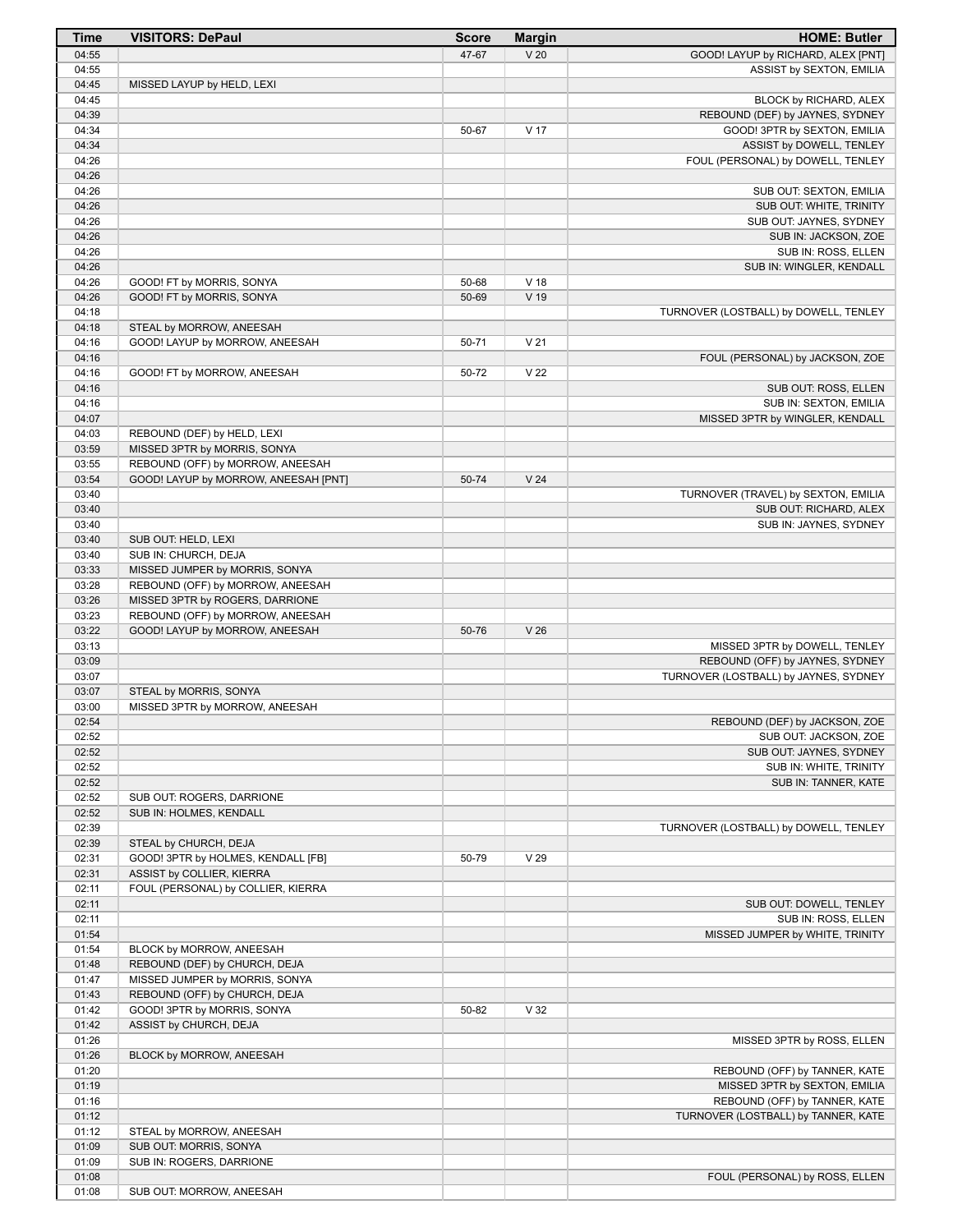| <b>Time</b> | <b>VISITORS: DePaul</b>        | <b>Score</b> | <b>Margin</b>   | <b>HOME: Butler</b>                   |
|-------------|--------------------------------|--------------|-----------------|---------------------------------------|
| 01:08       | SUB IN: HELD, LEXI             |              |                 |                                       |
| 01:08       | GOOD! FT by MORRIS, SONYA [FB] | 50-83        | V <sub>33</sub> |                                       |
| 01:08       | GOOD! FT by MORRIS, SONYA [FB] | 50-84        | V <sub>34</sub> |                                       |
| 00:42       |                                |              |                 | MISSED 3PTR by WINGLER, KENDALL       |
| 00:36       |                                |              |                 | REBOUND (OFF) by WHITE, TRINITY       |
| 00:34       |                                |              |                 | TURNOVER (LOSTBALL) by WHITE, TRINITY |
| 00:34       | STEAL by COLLIER, KIERRA       |              |                 |                                       |
| 00:34       |                                |              |                 | SUB OUT: TANNER, KATE                 |
| 00:34       |                                |              |                 | SUB IN: RICHARD, ALEX                 |
| 00:08       |                                |              |                 | FOUL (PERSONAL) by SEXTON, EMILIA     |
| 00:08       | GOOD! FT by HELD, LEXI         | 50-85        | V <sub>35</sub> |                                       |
| 00:08       | MISSED FT by HELD, LEXI        |              |                 |                                       |
| 00:06       | REBOUND (OFF) by HELD, LEXI    |              |                 |                                       |
| 00:04       | MISSED 3PTR by HOLMES, KENDALL |              |                 |                                       |
| 00:00       |                                |              |                 | REBOUND (DEF) by SEXTON, EMILIA       |

# **DePaul 85, Butler 50**

| <b>Points (This Period)</b> | <b>DEP</b>     | <b>BUT</b>    |
|-----------------------------|----------------|---------------|
| In the Paint                | 14             |               |
| Off Turns                   | 15             |               |
| 2nd Chance                  | 10             |               |
| <b>Fast Break</b>           | 10             |               |
| Bench                       | 6              | 12            |
| Per Poss                    | 1.478<br>15/23 | 0.636<br>6/22 |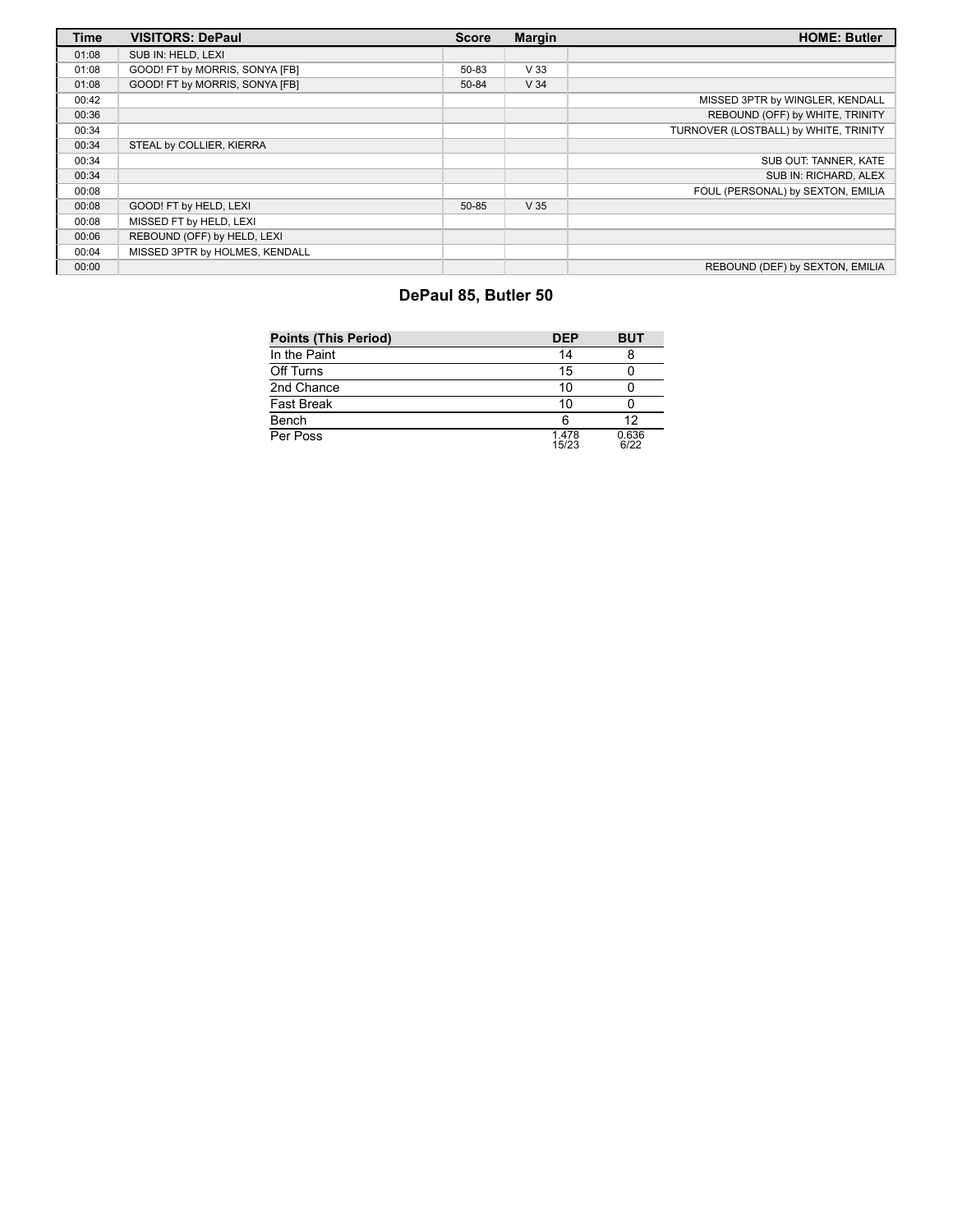# **Official Box Score DePaul vs Butler Fourth Quarter Statistics Only January 21, 2022 at Hinkle Fieldhouse - Indianapolis**



# **DePaul 18**

| No. | Plaver                 | S | <b>Pts</b>    | FG       | 3FG     | <b>FT</b> | <b>OR</b> | DR       | TR             | PF           | A | TO            | <b>Blk</b> | <b>Stl</b> | Min | $+/-$ |
|-----|------------------------|---|---------------|----------|---------|-----------|-----------|----------|----------------|--------------|---|---------------|------------|------------|-----|-------|
| 03  | CHURCH, DEJA           | G | 5             | $2 - 3$  | 1-1     | $0 - 0$   | 0         |          |                | 0            | 0 | 0             |            | 0          | 3   | -3    |
| 10  | HELD, LEXI             | G | 0             | $0 - 0$  | $0 - 0$ | $0 - 0$   | 0         | 0        | 0              | 0            |   | 0             | 0          | 0          |     | 3     |
| 11  | <b>MORRIS, SONYA</b>   | G | 0             | $0 - 1$  | $0 - 0$ | $0-0$     | 0         | $\Omega$ | 0              | 0            | 0 | 0             | 0          | 0          | 3   | 3     |
| 21  | ROGERS, DARRIONE       | G |               | $3-6$    | $1 - 3$ | $0 - 0$   | 0         | 2        | $\overline{2}$ | 0            |   | $\mathcal{P}$ | 0          | 0          | 10  | $-1$  |
| 24  | <b>MORROW, ANEESAH</b> | F | 2             | 1-1      | $0 - 0$ | $0 - 0$   |           |          | 2              | 0            | 0 | 0             | 0          | 0          | 3   | 3     |
| 01  | RIMMER, KEKE           | G | $2^{\circ}$   | $1 - 1$  | $0 - 0$ | $0 - 0$   |           |          | 2              |              | 0 | 0             | 0          | 0          | 7   | $-4$  |
| 04  | <b>COLLIER, KIERRA</b> | G | $\Omega$      | $0 - 1$  | $0 - 1$ | $0 - 0$   | 0         | $\Omega$ | 0              | 0            |   | 0             | 0          |            | 9   | $-4$  |
| 14  | PURCELL, HANNAH        | F | $\mathcal{P}$ | $1 - 4$  | $0 - 3$ | $0 - 0$   | 2         | 0        | 2              | 0            |   | 0             | $\Omega$   | 0          |     | $-4$  |
| 35  | <b>HOLMES, KENDALL</b> | G | 0             | $0 - 1$  | $0 - 1$ | $0-0$     | $\Omega$  |          | 1              | 0            | 0 | 0             | 0          | 0          |     | $-4$  |
|     | <b>TEAM</b>            |   |               |          |         |           |           |          | 2              | $\mathbf{0}$ |   | 0             |            |            |     |       |
|     | <b>TOTALS</b>          |   | 18            | $8 - 18$ | $2 - 9$ | $0 - 0$   | 5         |          | 12             |              | 4 |               |            |            | 49  |       |

| <b>Shooting By Period</b><br>Period | FG.   | FG%   | 3FG       | 3FG%  | FТ        | FT%   | Deadball Rebounds: 3,0 |
|-------------------------------------|-------|-------|-----------|-------|-----------|-------|------------------------|
| Game                                | 40-82 | 48.8% | $12 - 32$ | 37.5% | $11 - 16$ | 68.8% |                        |

# **Butler 19**

| No. | Plaver                | S | <b>Pts</b>    | <b>FG</b> | 3FG     | <b>FT</b> | <b>OR</b> | DR           | TR | PF | A            | TO       | <b>Blk</b> | Stl          | Min | $+/-$        |
|-----|-----------------------|---|---------------|-----------|---------|-----------|-----------|--------------|----|----|--------------|----------|------------|--------------|-----|--------------|
| 00  | TABORN, CELENA        | F | 0             | $0-0$     | $0-0$   | $0-0$     | 0         | 2            | 2  | 0  | 0            |          |            | 0            | 3   | $-1$         |
| 10  | WHITE, TRINITY        | G | 0             | $0 - 1$   | $0 - 0$ | $0 - 0$   | $\Omega$  | 0            | 0  | 0  | 0            | 0        | 0          | 0            | 3   | $-3$         |
| 11  | DOWELL, TENLEY        | G | 3             | $1 - 3$   | $1 - 3$ | $0 - 0$   | 0         | 0            | 0  | 0  | 0            | 0        | 0          | 0            | 10  | 1            |
| 13  | JACKSON, ZOE          | G | 0             | $0 - 3$   | $0 - 3$ | $0 - 0$   | $\Omega$  |              | 1  | 0  | 3            | $\Omega$ | 0          | $\mathbf{0}$ | 7   | 4            |
| 32  | JAYNES, SYDNEY        | F | $\mathcal{P}$ | $1 - 2$   | $0 - 0$ | $0 - 0$   | 1.        | 0            | 1  | 0  | $\Omega$     | $\Omega$ | 0          | 0            | 3   | 5            |
| 05  | <b>SEXTON, EMILIA</b> | G | 8             | $3 - 3$   | $2 - 2$ | $0 - 0$   | $\Omega$  | 2            | 2  | 2  | $\mathbf{0}$ | $\Omega$ | $\Omega$   | $\Omega$     | 10  | $\mathbf{1}$ |
| 20  | RICHARD, ALEX         | F | 6             | $3 - 5$   | $0 - 0$ | $0 - 0$   | 2         | $\mathbf{0}$ | 2  | 0  | 0            | $\Omega$ | 0          | 0            | 5   | -3           |
| 25  | ROSS, ELLEN           | F | 0             | $0 - 0$   | $0 - 0$ | $0 - 0$   | 0         | 0            | 0  | 0  | 0            | $\Omega$ | 0          | 0            | 0   | $\mathbf{0}$ |
| 34  | TANNER, KATE          | F | 0             | $0 - 1$   | $0 - 0$ | $0 - 0$   | 0         | 0            | 0  | 0  |              | 0        | 0          |              | 5   | 5            |
| 55  | WINGLER, KENDALL      | G | 0             | $0 - 1$   | $0 - 1$ | $0 - 0$   | $\Omega$  | 0            | 0  | 0  |              | 0        | $\Omega$   | $\Omega$     | 5   | $-4$         |
|     | <b>TEAM</b>           |   |               |           |         |           | 1         | 0            | 1  | 0  |              | 0        |            |              |     |              |
|     | <b>TOTALS</b>         |   | 19            | $8 - 19$  | $3 - 9$ | $0 - 0$   | 4         | 5            | 9  | 2  | 5            |          | 1          | и            | 49  |              |

| <b>Shooting By Period</b><br>Period | FG        | FG%   | 3FG       | 3FG%  | FТ    | FT%    | Deadball |
|-------------------------------------|-----------|-------|-----------|-------|-------|--------|----------|
| Game                                | $28 - 73$ | 38.4% | $10 - 30$ | 33.3% | $3-3$ | 100.0% |          |

*Deadball Rebounds:* 0,1

| Game Notes:                                                        | <b>Score</b> |    | 1st 2nd | 3rd |    | 4th TOT | <b>Points (This Period)</b> | <b>DEP</b>   | <b>BUT</b>    |
|--------------------------------------------------------------------|--------------|----|---------|-----|----|---------|-----------------------------|--------------|---------------|
| Officials: Tiara Cruse, Tom Danaher, Jeff Smith<br>Attendance: 607 | <b>DEP</b>   | 25 | 26      | 34  | 18 | 103     | In the Paint                | 10           |               |
|                                                                    | BUT          |    | 25      | 14  | 19 | 69      | Off Turns                   |              |               |
| Start Time: 07:04 PM ET                                            |              |    |         |     |    |         | 2nd Chance                  |              |               |
| End Time: 08:45 PM ET<br>Game Duration: 1:40                       |              |    |         |     |    |         | Fast Break                  |              |               |
| Conference Game:                                                   |              |    |         |     |    |         | Bench                       |              | 14            |
|                                                                    |              |    |         |     |    |         | Per Poss                    | .200<br>8/15 | 1.188<br>8/16 |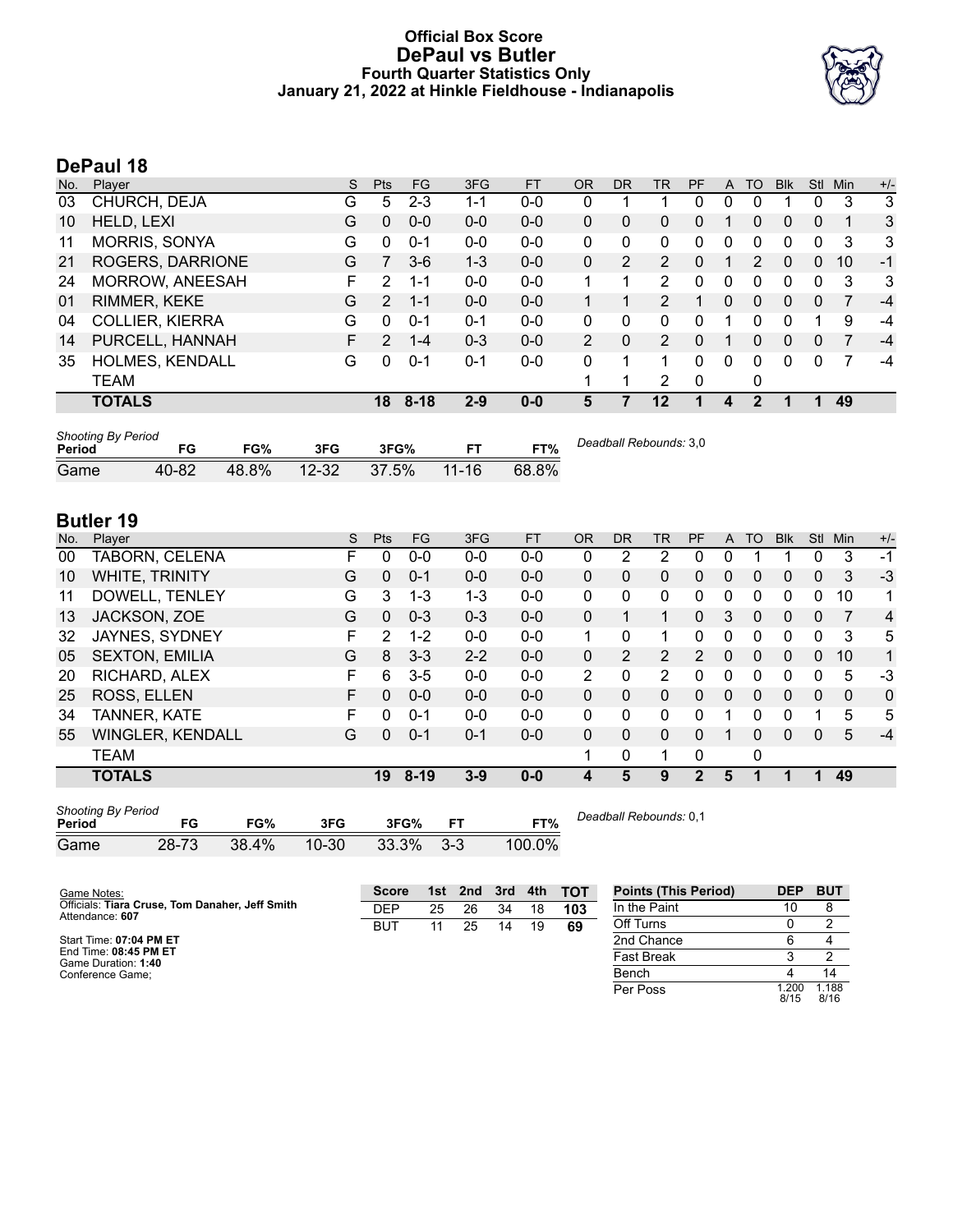## **Official Play-By-Play DePaul vs Butler Fourth Quarter January 21, 2022 at Hinkle Fieldhouse - Indianapolis**



#### **Period 4**

<mark>Starters :</mark><br>DePaul: 3 CHURCH,DEJA (G); 10 HELD,LEXI (G); 11 MORRIS,SONYA (G); 21 ROGERS,DARRIONE (G); 24 MORROW,ANEESAH (F);<br>Butler: 0 TABORN,CELENA (F); 10 WHITE,TRINITY (G); 11 DOWELL,TENLEY (G); 13 JACKSON,ZOE (G); 32

| Time  | <b>VISITORS: DePaul</b>               | <b>Score</b> | <b>Margin</b>   | <b>HOME: Butler</b>                   |
|-------|---------------------------------------|--------------|-----------------|---------------------------------------|
| 10:00 |                                       |              |                 | SUB OUT: ROSS, ELLEN                  |
| 10:00 |                                       |              |                 | SUB IN: DOWELL, TENLEY                |
| 10:00 | SUB OUT: COLLIER, KIERRA              |              |                 |                                       |
| 10:00 | SUB OUT: HOLMES, KENDALL              |              |                 |                                       |
| 10:00 | SUB IN: MORRIS, SONYA                 |              |                 |                                       |
| 10:00 | SUB IN: MORROW, ANEESAH               |              |                 |                                       |
| 09:53 |                                       |              |                 | MISSED 3PTR by WINGLER, KENDALL       |
| 09:49 |                                       |              |                 | REBOUND (OFF) by RICHARD, ALEX        |
| 09:48 |                                       | 52-85        | V <sub>33</sub> | GOOD! LAYUP by RICHARD, ALEX [PNT]    |
| 09:22 | GOOD! LAYUP by CHURCH, DEJA           | 52-87        | V <sub>35</sub> |                                       |
| 09:22 | ASSIST by HELD, LEXI                  |              |                 |                                       |
| 09:05 |                                       |              |                 | MISSED JUMPER by WHITE, TRINITY       |
| 09:00 |                                       |              |                 | REBOUND (OFF) by RICHARD, ALEX        |
| 08:59 |                                       |              |                 | MISSED JUMPER by RICHARD, ALEX        |
| 08:56 | REBOUND (DEF) by ROGERS, DARRIONE     |              |                 |                                       |
| 08:54 | GOOD! 3PTR by CHURCH, DEJA [FB]       | 52-90        | V 38            |                                       |
| 08:54 | ASSIST by ROGERS, DARRIONE            |              |                 |                                       |
| 08:51 | SUB OUT: HELD, LEXI                   |              |                 |                                       |
| 08:51 | SUB IN: COLLIER, KIERRA               |              |                 |                                       |
| 08:35 |                                       |              |                 | MISSED LAYUP by RICHARD, ALEX         |
| 08:31 | REBOUND (DEF) by MORROW, ANEESAH      |              |                 |                                       |
| 08:26 | MISSED JUMPER by MORRIS, SONYA        |              |                 |                                       |
| 08:22 | REBOUND (OFF) by MORROW, ANEESAH      |              |                 |                                       |
| 08:20 | GOOD! JUMPER by MORROW, ANEESAH       | 52-92        | $V$ 40          |                                       |
| 08:04 |                                       |              |                 | MISSED 3PTR by DOWELL, TENLEY         |
| 08:00 | REBOUND (DEF) by CHURCH, DEJA         |              |                 |                                       |
| 07:56 | MISSED JUMPER by ROGERS, DARRIONE     |              |                 |                                       |
| 07:51 |                                       |              |                 | REBOUND (DEF) by SEXTON, EMILIA       |
| 07:37 |                                       | 54-92        | V 38            | GOOD! JUMPER by RICHARD, ALEX [PNT]   |
| 07:28 | MISSED 3PTR by ROGERS, DARRIONE       |              |                 |                                       |
| 07:25 | REBOUND (OFF) by TEAM                 |              |                 |                                       |
| 07:25 |                                       |              |                 | SUB OUT: WHITE, TRINITY               |
| 07:25 |                                       |              |                 | SUB OUT: RICHARD, ALEX                |
| 07:25 |                                       |              |                 | SUB IN: TABORN, CELENA                |
| 07:25 |                                       |              |                 | SUB IN: JACKSON, ZOE                  |
| 07:25 | SUB OUT: MORRIS, SONYA                |              |                 |                                       |
| 07:25 | SUB OUT: MORROW, ANEESAH              |              |                 |                                       |
| 07:25 | SUB IN: PURCELL, HANNAH               |              |                 |                                       |
| 07:25 | SUB IN: HOLMES, KENDALL               |              |                 |                                       |
| 07:22 | MISSED JUMPER by CHURCH, DEJA         |              |                 |                                       |
| 07:22 |                                       |              |                 | BLOCK by TABORN, CELENA               |
| 07:16 |                                       |              |                 | REBOUND (DEF) by TABORN, CELENA       |
| 07:04 |                                       |              |                 | MISSED 3PTR by JACKSON, ZOE           |
| 07:04 | BLOCK by CHURCH, DEJA                 |              |                 |                                       |
| 07:02 |                                       |              |                 | REBOUND (OFF) by TEAM                 |
| 07:02 | SUB OUT: CHURCH, DEJA                 |              |                 |                                       |
| 07:02 | SUB IN: RIMMER, KEKE                  |              |                 |                                       |
| 06:54 |                                       |              |                 | MISSED 3PTR by JACKSON, ZOE           |
| 06:50 | REBOUND (DEF) by ROGERS, DARRIONE     |              |                 |                                       |
| 06:39 | GOOD! LAYUP by ROGERS, DARRIONE [PNT] | 54-94        | $V$ 40          |                                       |
| 06:21 |                                       | 57-94        | V 37            | GOOD! 3PTR by SEXTON, EMILIA          |
| 06:21 |                                       |              |                 | ASSIST by WINGLER, KENDALL            |
| 05:58 | GOOD! 3PTR by ROGERS, DARRIONE        | 57-97        | $V$ 40          |                                       |
| 05:58 | ASSIST by PURCELL, HANNAH             |              |                 |                                       |
| 05:41 |                                       |              |                 | TURNOVER (LOSTBALL) by TABORN, CELENA |
| 05:41 | STEAL by COLLIER, KIERRA              |              |                 |                                       |
| 05:30 | MISSED 3PTR by ROGERS, DARRIONE       |              |                 |                                       |
| 05:26 |                                       |              |                 | REBOUND (DEF) by TABORN, CELENA       |
| 05:17 |                                       | 60-97        | V 37            | GOOD! 3PTR by SEXTON, EMILIA          |
| 05:17 |                                       |              |                 | ASSIST by JACKSON, ZOE                |
| 05:07 | MISSED 3PTR by PURCELL, HANNAH        |              |                 |                                       |
| 05:03 | REBOUND (OFF) by RIMMER, KEKE         |              |                 |                                       |
| 05:02 | GOOD! LAYUP by RIMMER, KEKE           | 60-99        | V39             |                                       |
| 04:54 | FOUL (PERSONAL) by RIMMER, KEKE       |              |                 |                                       |
| 04:54 |                                       |              |                 |                                       |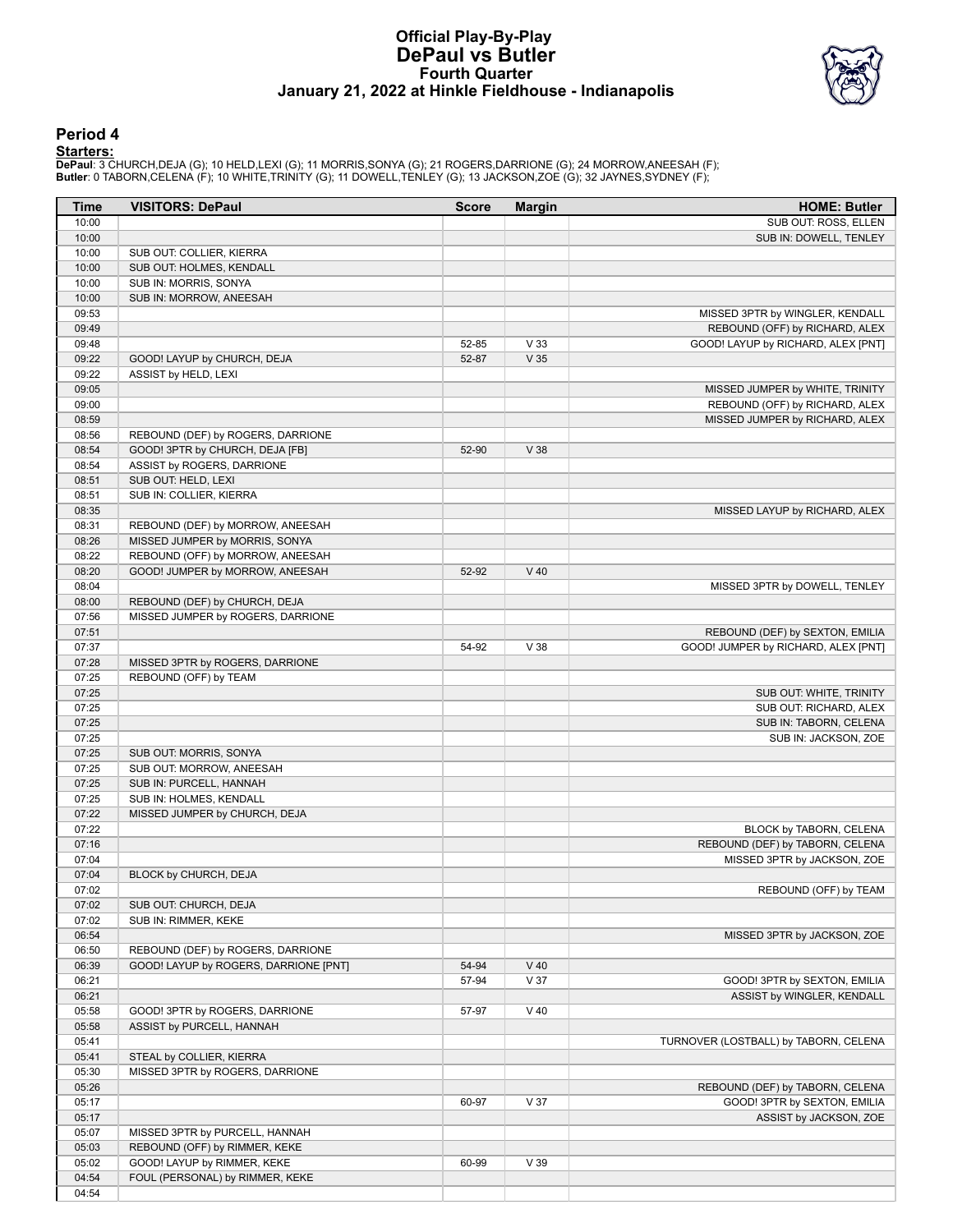| <b>Time</b> | <b>VISITORS: DePaul</b>                 | <b>Score</b> | <b>Margin</b>   | <b>HOME: Butler</b>                 |
|-------------|-----------------------------------------|--------------|-----------------|-------------------------------------|
| 04:54       |                                         |              |                 | SUB OUT: TABORN, CELENA             |
| 04:54       |                                         |              |                 | SUB OUT: WINGLER, KENDALL           |
| 04:54       |                                         |              |                 | SUB IN: JAYNES, SYDNEY              |
| 04:54       |                                         |              |                 | SUB IN: TANNER, KATE                |
| 04:41       |                                         |              |                 | MISSED 3PTR by JACKSON, ZOE         |
| 04:37       |                                         |              |                 | REBOUND (OFF) by JAYNES, SYDNEY     |
| 04:36       |                                         | 62-99        | V <sub>37</sub> | GOOD! LAYUP by JAYNES, SYDNEY       |
| 04:09       | MISSED 3PTR by COLLIER, KIERRA          |              |                 |                                     |
| 04:06       | REBOUND (OFF) by PURCELL, HANNAH        |              |                 |                                     |
| 04:06       |                                         |              |                 | FOUL (PERSONAL) by SEXTON, EMILIA   |
| 04:03       | MISSED 3PTR by PURCELL, HANNAH          |              |                 |                                     |
| 04:00       |                                         |              |                 | REBOUND (DEF) by SEXTON, EMILIA     |
| 03:41       |                                         |              |                 | MISSED LAYUP by JAYNES, SYDNEY      |
| 03:38       | REBOUND (DEF) by TEAM                   |              |                 |                                     |
| 03:09       | MISSED 3PTR by PURCELL, HANNAH          |              |                 |                                     |
| 03:06       |                                         |              |                 | REBOUND (DEF) by JACKSON, ZOE       |
| 02:51       |                                         | 65-99        | V <sub>34</sub> | GOOD! 3PTR by DOWELL, TENLEY        |
| 02:51       |                                         |              |                 | ASSIST by JACKSON, ZOE              |
| 02:23       | TURNOVER (TRAVEL) by ROGERS, DARRIONE   |              |                 |                                     |
| 02:23       |                                         |              |                 | SUB OUT: JAYNES, SYDNEY             |
| 02:23       |                                         |              |                 | SUB IN: RICHARD, ALEX               |
| 02:03       |                                         |              |                 | MISSED JUMPER by TANNER, KATE       |
| 02:00       | REBOUND (DEF) by RIMMER, KEKE           |              |                 |                                     |
| 01:46       | TURNOVER (LOSTBALL) by ROGERS, DARRIONE |              |                 |                                     |
| 01:46       |                                         |              |                 | STEAL by TANNER, KATE               |
| 01:39       |                                         | 67-99        | V <sub>32</sub> | GOOD! JUMPER by SEXTON, EMILIA [FB] |
| 01:39       |                                         |              |                 | ASSIST by JACKSON, ZOE              |
| 01:25       |                                         |              |                 | FOUL (PERSONAL) by SEXTON, EMILIA   |
| 01:24       | GOOD! JUMPER by ROGERS, DARRIONE        | 67-101       | V <sub>34</sub> |                                     |
| 01:24       | ASSIST by COLLIER, KIERRA               |              |                 |                                     |
| 01:04       |                                         | 69-101       | V <sub>32</sub> | GOOD! LAYUP by RICHARD, ALEX [PNT]  |
| 01:04       |                                         |              |                 | ASSIST by TANNER, KATE              |
| 00:41       | MISSED 3PTR by HOLMES, KENDALL          |              |                 |                                     |
| 00:38       | REBOUND (OFF) by PURCELL, HANNAH        |              |                 |                                     |
| 00:37       | GOOD! JUMPER by PURCELL, HANNAH         | 69-103       | V <sub>34</sub> |                                     |
| 00:18       |                                         |              |                 | MISSED 3PTR by DOWELL, TENLEY       |
| 00:14       | REBOUND (DEF) by HOLMES, KENDALL        |              |                 |                                     |

# **DePaul 103, Butler 69**

| <b>Points (This Period)</b> | <b>DEP</b>    | <b>BUT</b>    |
|-----------------------------|---------------|---------------|
| In the Paint                | 10            |               |
| Off Turns                   |               |               |
| 2nd Chance                  |               |               |
| <b>Fast Break</b>           |               |               |
| Bench                       |               | 14            |
| Per Poss                    | 1.200<br>8/15 | 1.188<br>8/16 |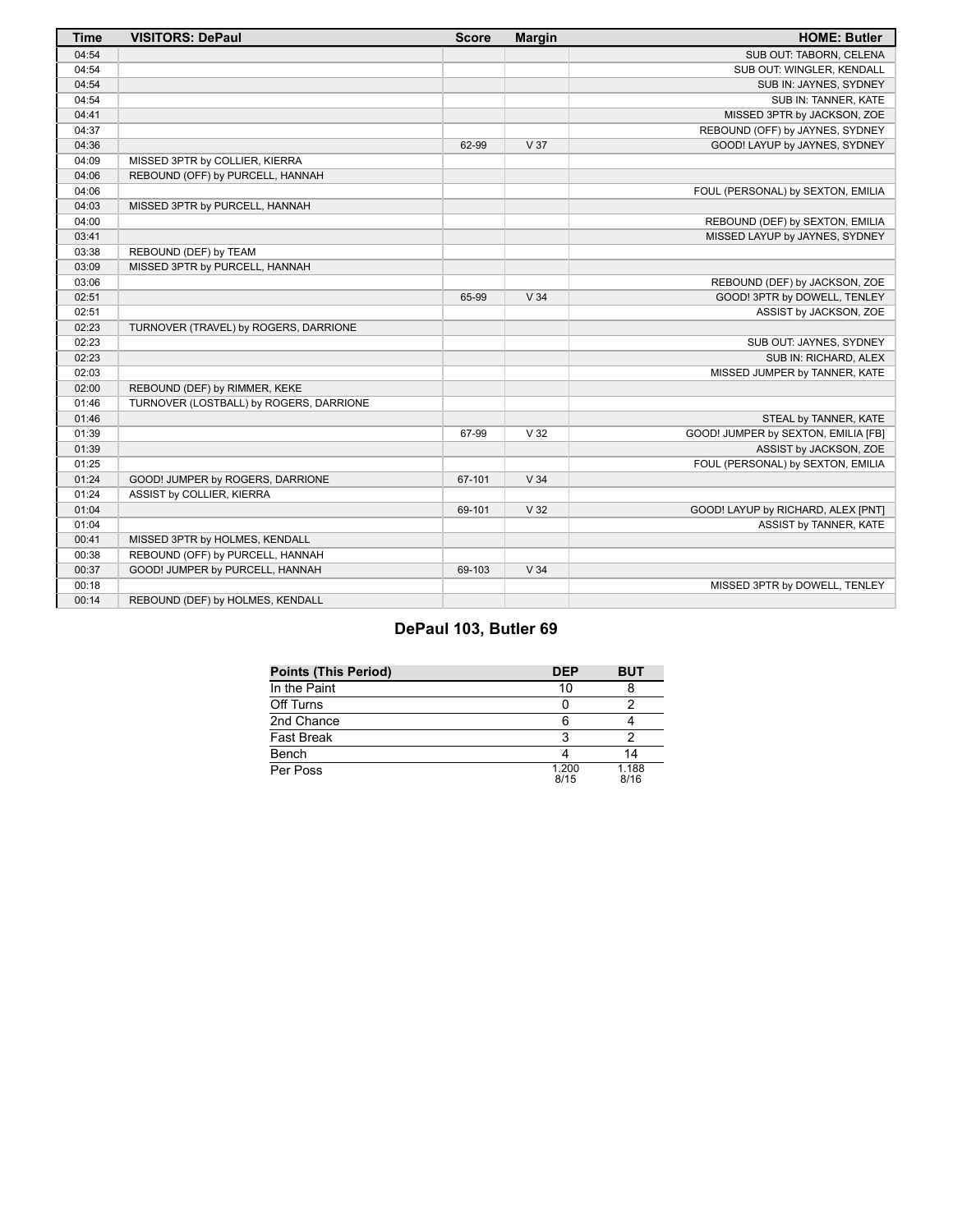### **Official Scoring/Possession Reference Chart DePaul vs Butler Period 1 January 21, 2022 at Hinkle Fieldhouse - Indianapolis**



# **Period 1**

<mark>Starters :</mark><br>DePaul: 3 CHURCH,DEJA (G); 10 HELD,LEXI (G); 11 MORRIS,SONYA (G); 21 ROGERS,DARRIONE (G); 24 MORROW,ANEESAH (F);<br>Butler: 0 TABORN,CELENA (F); 10 WHITE,TRINITY (G); 11 DOWELL,TENLEY (G); 13 JACKSON,ZOE (G); 32

| <b>Time</b> | <b>VISITORS: DePaul</b>                 | <b>Score</b> | <b>Margin</b>   | <b>HOME: Butler</b>           |
|-------------|-----------------------------------------|--------------|-----------------|-------------------------------|
| 09:23       |                                         | $2 - 0$      | H <sub>2</sub>  | GOOD! LAYUP by TABORN, CELENA |
| 08:42       |                                         | $5-0$        | H <sub>5</sub>  | GOOD! 3PTR by DOWELL, TENLEY  |
| 07:43       | GOOD! 3PTR by MORROW, ANEESAH           | $5-3$        | H <sub>2</sub>  |                               |
| 07:25       |                                         | $7 - 3$      | H4              | GOOD! LAYUP by TABORN, CELENA |
| 07:07       | GOOD! JUMPER by ROGERS, DARRIONE        | $7-5$        | H <sub>2</sub>  |                               |
| 06:51       | GOOD! JUMPER by MORROW, ANEESAH [FB]    | $7 - 7$      | T               |                               |
| 06:27       | GOOD! LAYUP by MORRIS, SONYA [FB/PNT]   | $7-9$        | V <sub>2</sub>  |                               |
| 06:02       |                                         | $9-9$        | т               | GOOD! LAYUP by TABORN, CELENA |
| 05:48       | GOOD! JUMPER by MORROW, ANEESAH         | $9 - 11$     | V <sub>2</sub>  |                               |
| 05:21       | GOOD! LAYUP by HELD, LEXI [FB]          | $9 - 13$     | V <sub>4</sub>  |                               |
| 04:47       | GOOD! JUMPER by MORRIS, SONYA           | $9 - 15$     | $V_6$           |                               |
| 03:49       | GOOD! LAYUP by MORRIS, SONYA [FB]       | $9 - 17$     | V8              |                               |
| 02:20       |                                         | $11 - 17$    | $V_6$           | GOOD! LAYUP by RICHARD, ALEX  |
| 01:55       | GOOD! JUMPER by MORRIS, SONYA [FB]      | $11 - 19$    | V8              |                               |
| 00:51       | GOOD! FT by ROGERS, DARRIONE            | $11 - 20$    | V <sub>9</sub>  |                               |
| 00:22       | GOOD! LAYUP by MORROW, ANEESAH [FB/PNT] | $11 - 22$    | V <sub>11</sub> |                               |
| 00:06       | GOOD! 3PTR by COLLIER, KIERRA [FB]      | $11 - 25$    | V <sub>14</sub> |                               |

**DePaul 25, Butler 11**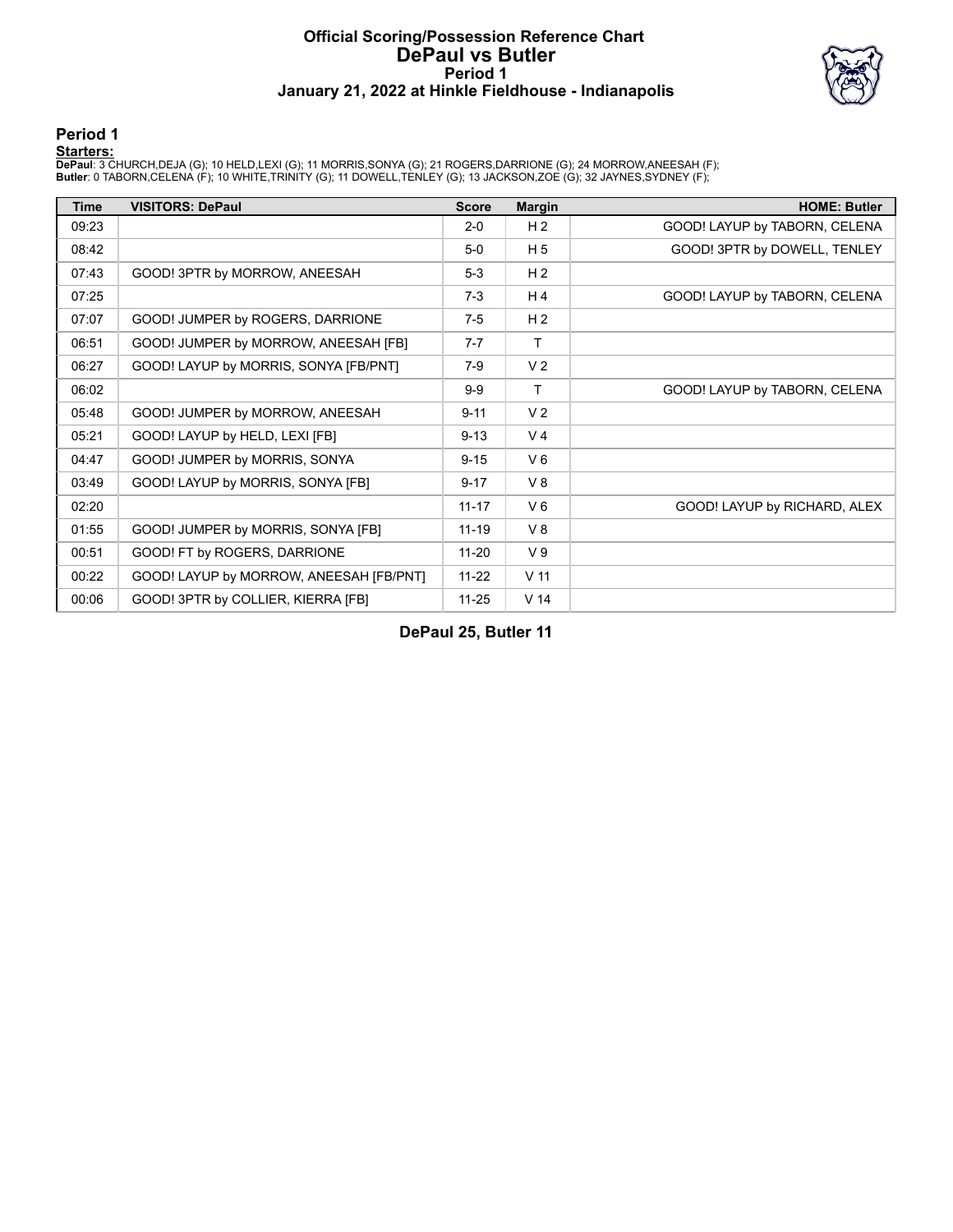### **Official Scoring/Possession Reference Chart DePaul vs Butler Period 2 January 21, 2022 at Hinkle Fieldhouse - Indianapolis**



# **Period 2**

<mark>Starters :</mark><br>DePaul: 3 CHURCH,DEJA (G); 10 HELD,LEXI (G); 11 MORRIS,SONYA (G); 21 ROGERS,DARRIONE (G); 24 MORROW,ANEESAH (F);<br>Butler: 0 TABORN,CELENA (F); 10 WHITE,TRINITY (G); 11 DOWELL,TENLEY (G); 13 JACKSON,ZOE (G); 32

| <b>Time</b> | <b>VISITORS: DePaul</b>                 | <b>Score</b> | <b>Margin</b>   | <b>HOME: Butler</b>                    |
|-------------|-----------------------------------------|--------------|-----------------|----------------------------------------|
| 09:44       |                                         | 13-25        | V <sub>12</sub> | GOOD! JUMPER by WHITE, TRINITY [PNT]   |
| 09:44       |                                         | $14 - 25$    | V <sub>11</sub> | GOOD! FT by WHITE, TRINITY             |
| 09:33       | GOOD! LAYUP by MORROW, ANEESAH          | $14 - 27$    | V <sub>13</sub> |                                        |
| 09:13       |                                         | $17 - 27$    | $V$ 10          | GOOD! 3PTR by SEXTON, EMILIA           |
| 08:13       | GOOD! LAYUP by MORROW, ANEESAH [FB/PNT] | 17-29        | V <sub>12</sub> |                                        |
| 07:42       | GOOD! FT by CHURCH, DEJA                | 17-30        | V <sub>13</sub> |                                        |
| 07:42       | GOOD! FT by CHURCH, DEJA                | $17-31$      | V <sub>14</sub> |                                        |
| 07:32       |                                         | 19-31        | V <sub>12</sub> | GOOD! LAYUP by DOWELL, TENLEY          |
| 07:23       | GOOD! 3PTR by COLLIER, KIERRA           | 19-34        | V <sub>15</sub> |                                        |
| 06:22       | GOOD! LAYUP by CHURCH, DEJA             | 19-36        | V <sub>17</sub> |                                        |
| 06:04       |                                         | 21-36        | V <sub>15</sub> | GOOD! JUMPER by SEXTON, EMILIA         |
| 04:03       |                                         | 23-36        | V <sub>13</sub> | GOOD! JUMPER by JAYNES, SYDNEY         |
| 03:44       | GOOD! 3PTR by CHURCH, DEJA              | 23-39        | V <sub>16</sub> |                                        |
| 03:30       |                                         | 26-39        | V <sub>13</sub> | GOOD! 3PTR by WINGLER, KENDALL         |
| 03:20       | GOOD! 3PTR by CHURCH, DEJA              | 26-42        | V <sub>16</sub> |                                        |
| 02:21       |                                         | 28-42        | V <sub>14</sub> | GOOD! LAYUP by DOWELL, TENLEY [FB/PNT] |
| 02:03       | GOOD! LAYUP by MORROW, ANEESAH          | 28-44        | V <sub>16</sub> |                                        |
| 01:51       |                                         | $31 - 44$    | V <sub>13</sub> | GOOD! 3PTR by DOWELL, TENLEY           |
| 01:40       | GOOD! LAYUP by MORROW, ANEESAH          | $31 - 46$    | V <sub>15</sub> |                                        |
| 01:25       |                                         | 34-46        | V <sub>12</sub> | GOOD! 3PTR by WINGLER, KENDALL         |
| 00:45       | GOOD! 3PTR by COLLIER, KIERRA [FB]      | 34-49        | V <sub>15</sub> |                                        |
| 00:13       |                                         | 35-49        | V <sub>14</sub> | GOOD! FT by WHITE, TRINITY             |
| 00:13       |                                         | 36-49        | V <sub>13</sub> | GOOD! FT by WHITE, TRINITY             |
| 00:04       | GOOD! LAYUP by MORROW, ANEESAH          | 36-51        | V <sub>15</sub> |                                        |

**DePaul 51, Butler 36**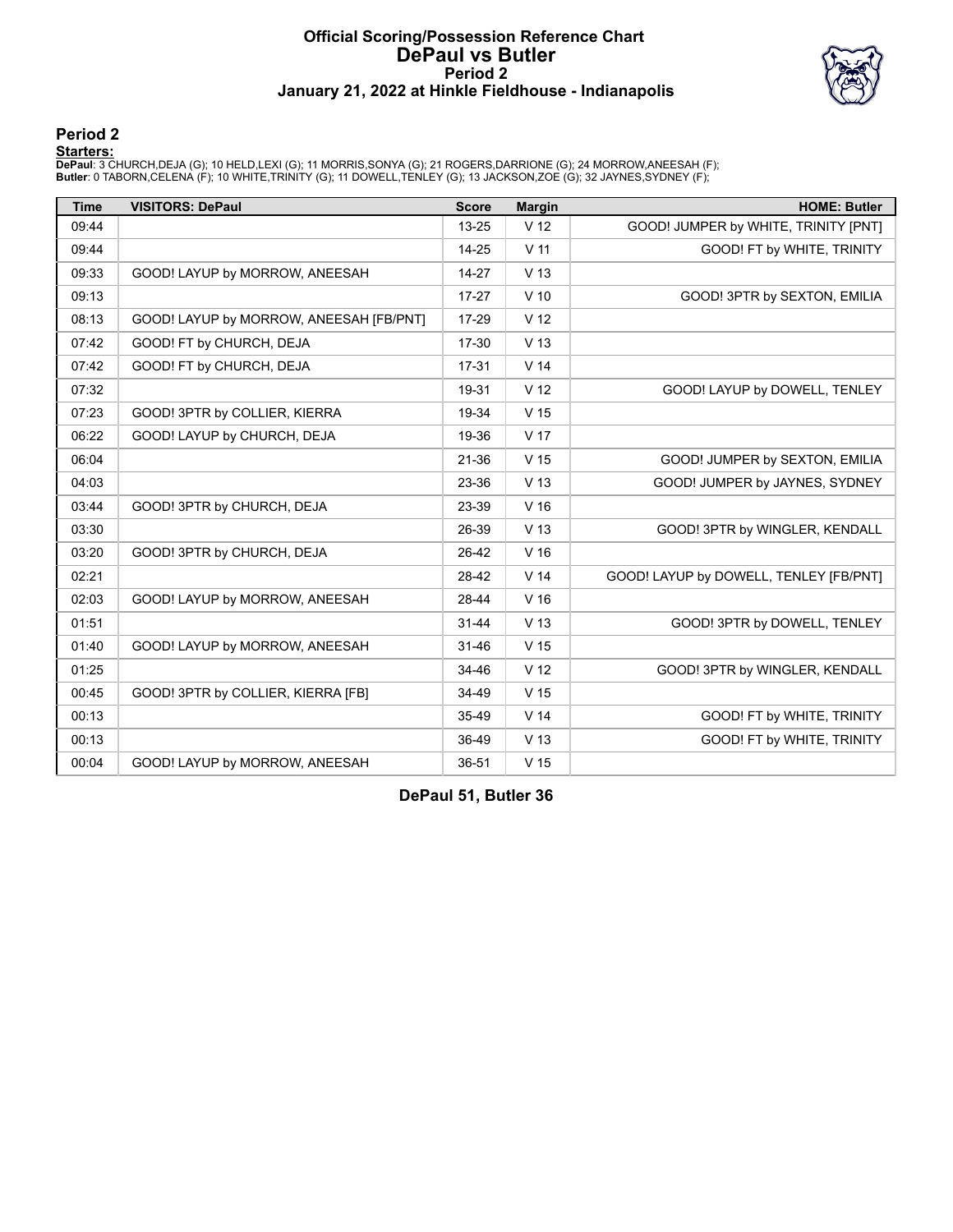### **Official Scoring/Possession Reference Chart DePaul vs Butler Period 3 January 21, 2022 at Hinkle Fieldhouse - Indianapolis**



# **Period 3**

<mark>Starters :</mark><br>DePaul: 3 CHURCH,DEJA (G); 10 HELD,LEXI (G); 11 MORRIS,SONYA (G); 21 ROGERS,DARRIONE (G); 24 MORROW,ANEESAH (F);<br>Butler: 0 TABORN,CELENA (F); 10 WHITE,TRINITY (G); 11 DOWELL,TENLEY (G); 13 JACKSON,ZOE (G); 32

| <b>Time</b> | <b>VISITORS: DePaul</b>               | <b>Score</b> | <b>Margin</b>   | <b>HOME: Butler</b>                 |
|-------------|---------------------------------------|--------------|-----------------|-------------------------------------|
| 09:18       |                                       | 38-51        | V <sub>13</sub> | GOOD! LAYUP by TABORN, CELENA [PNT] |
| 09:00       | GOOD! JUMPER by MORROW, ANEESAH [PNT] | 38-53        | V <sub>15</sub> |                                     |
| 08:58       | GOOD! FT by MORROW, ANEESAH           | 38-54        | V <sub>16</sub> |                                     |
| 08:24       | GOOD! 3PTR by HELD, LEXI [FB]         | 38-57        | $V$ 19          |                                     |
| 08:05       | GOOD! LAYUP by MORRIS, SONYA [FB/PNT] | 38-59        | V <sub>21</sub> |                                     |
| 07:34       | GOOD! FT by MORRIS, SONYA             | 38-60        | V <sub>22</sub> |                                     |
| 07:27       |                                       | 40-60        | V <sub>20</sub> | GOOD! LAYUP by RICHARD, ALEX        |
| 06:47       |                                       | 43-60        | V <sub>17</sub> | GOOD! 3PTR by SEXTON, EMILIA        |
| 06:33       | GOOD! 3PTR by COLLIER, KIERRA         | 43-63        | V <sub>20</sub> |                                     |
| 06:12       | GOOD! LAYUP by MORROW, ANEESAH [PNT]  | 43-65        | V <sub>22</sub> |                                     |
| 05:48       | GOOD! LAYUP by ROGERS, DARRIONE [PNT] | 43-67        | V <sub>24</sub> |                                     |
| 05:29       |                                       | 45-67        | V <sub>22</sub> | GOOD! LAYUP by RICHARD, ALEX        |
| 04:55       |                                       | 47-67        | V <sub>20</sub> | GOOD! LAYUP by RICHARD, ALEX [PNT]  |
| 04:34       |                                       | 50-67        | V <sub>17</sub> | GOOD! 3PTR by SEXTON, EMILIA        |
| 04:26       | GOOD! FT by MORRIS, SONYA             | 50-68        | V 18            |                                     |
| 04:26       | GOOD! FT by MORRIS, SONYA             | 50-69        | V <sub>19</sub> |                                     |
| 04:16       | GOOD! LAYUP by MORROW, ANEESAH        | 50-71        | V <sub>21</sub> |                                     |
| 04:16       | GOOD! FT by MORROW, ANEESAH           | 50-72        | V <sub>22</sub> |                                     |
| 03:54       | GOOD! LAYUP by MORROW, ANEESAH [PNT]  | 50-74        | V <sub>24</sub> |                                     |
| 03:22       | GOOD! LAYUP by MORROW, ANEESAH        | 50-76        | V <sub>26</sub> |                                     |
| 02:31       | GOOD! 3PTR by HOLMES, KENDALL [FB]    | 50-79        | V <sub>29</sub> |                                     |
| 01:42       | GOOD! 3PTR by MORRIS, SONYA           | 50-82        | V <sub>32</sub> |                                     |
| 01:08       | GOOD! FT by MORRIS, SONYA [FB]        | 50-83        | V <sub>33</sub> |                                     |
| 01:08       | GOOD! FT by MORRIS, SONYA [FB]        | 50-84        | V <sub>34</sub> |                                     |
| 00:08       | GOOD! FT by HELD, LEXI                | 50-85        | V <sub>35</sub> |                                     |

**DePaul 85, Butler 50**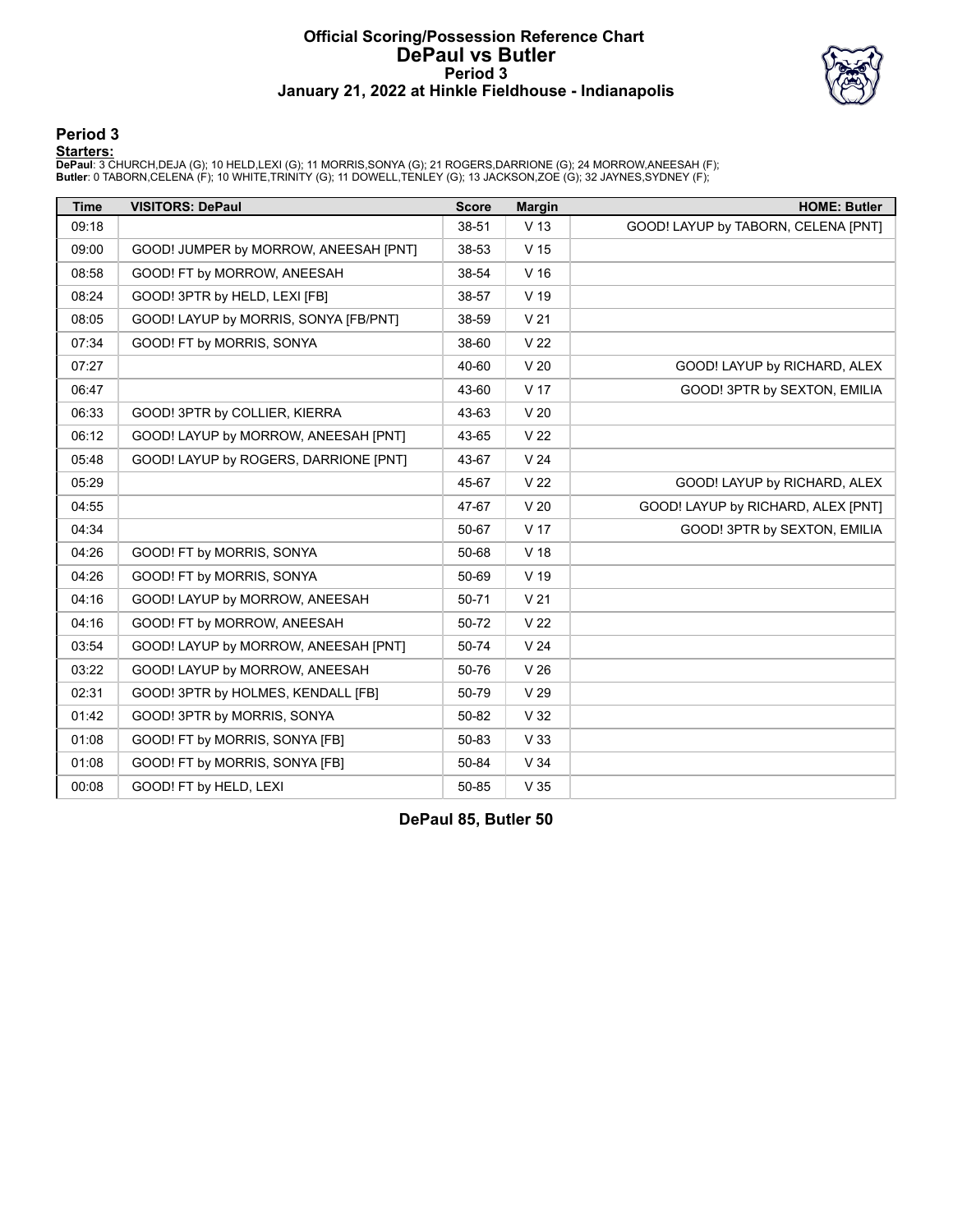### **Official Scoring/Possession Reference Chart DePaul vs Butler Period 4 January 21, 2022 at Hinkle Fieldhouse - Indianapolis**



### **Period 4**

<mark>Starters :</mark><br>DePaul: 3 CHURCH,DEJA (G); 10 HELD,LEXI (G); 11 MORRIS,SONYA (G); 21 ROGERS,DARRIONE (G); 24 MORROW,ANEESAH (F);<br>Butler: 0 TABORN,CELENA (F); 10 WHITE,TRINITY (G); 11 DOWELL,TENLEY (G); 13 JACKSON,ZOE (G); 32

| Time  | <b>VISITORS: DePaul</b>               | <b>Score</b> | <b>Margin</b>   | <b>HOME: Butler</b>                 |
|-------|---------------------------------------|--------------|-----------------|-------------------------------------|
| 09:48 |                                       | 52-85        | V <sub>33</sub> | GOOD! LAYUP by RICHARD, ALEX [PNT]  |
| 09:22 | GOOD! LAYUP by CHURCH, DEJA           | 52-87        | V <sub>35</sub> |                                     |
| 08:54 | GOOD! 3PTR by CHURCH, DEJA [FB]       | 52-90        | V38             |                                     |
| 08:20 | GOOD! JUMPER by MORROW, ANEESAH       | 52-92        | $V$ 40          |                                     |
| 07:37 |                                       | 54-92        | V38             | GOOD! JUMPER by RICHARD, ALEX [PNT] |
| 06:39 | GOOD! LAYUP by ROGERS, DARRIONE [PNT] | 54-94        | $V$ 40          |                                     |
| 06:21 |                                       | 57-94        | V <sub>37</sub> | GOOD! 3PTR by SEXTON, EMILIA        |
| 05:58 | GOOD! 3PTR by ROGERS, DARRIONE        | 57-97        | $V$ 40          |                                     |
| 05:17 |                                       | 60-97        | V <sub>37</sub> | GOOD! 3PTR by SEXTON, EMILIA        |
| 05:02 | GOOD! LAYUP by RIMMER, KEKE           | 60-99        | V <sub>39</sub> |                                     |
| 04:36 |                                       | 62-99        | V <sub>37</sub> | GOOD! LAYUP by JAYNES, SYDNEY       |
| 02:51 |                                       | 65-99        | V <sub>34</sub> | GOOD! 3PTR by DOWELL, TENLEY        |
| 01:39 |                                       | 67-99        | V <sub>32</sub> | GOOD! JUMPER by SEXTON, EMILIA [FB] |
| 01:24 | GOOD! JUMPER by ROGERS, DARRIONE      | 67-101       | V <sub>34</sub> |                                     |
| 01:04 |                                       | 69-101       | V <sub>32</sub> | GOOD! LAYUP by RICHARD, ALEX [PNT]  |
| 00:37 | GOOD! JUMPER by PURCELL, HANNAH       | 69-103       | V <sub>34</sub> |                                     |

**DePaul 103, Butler 69**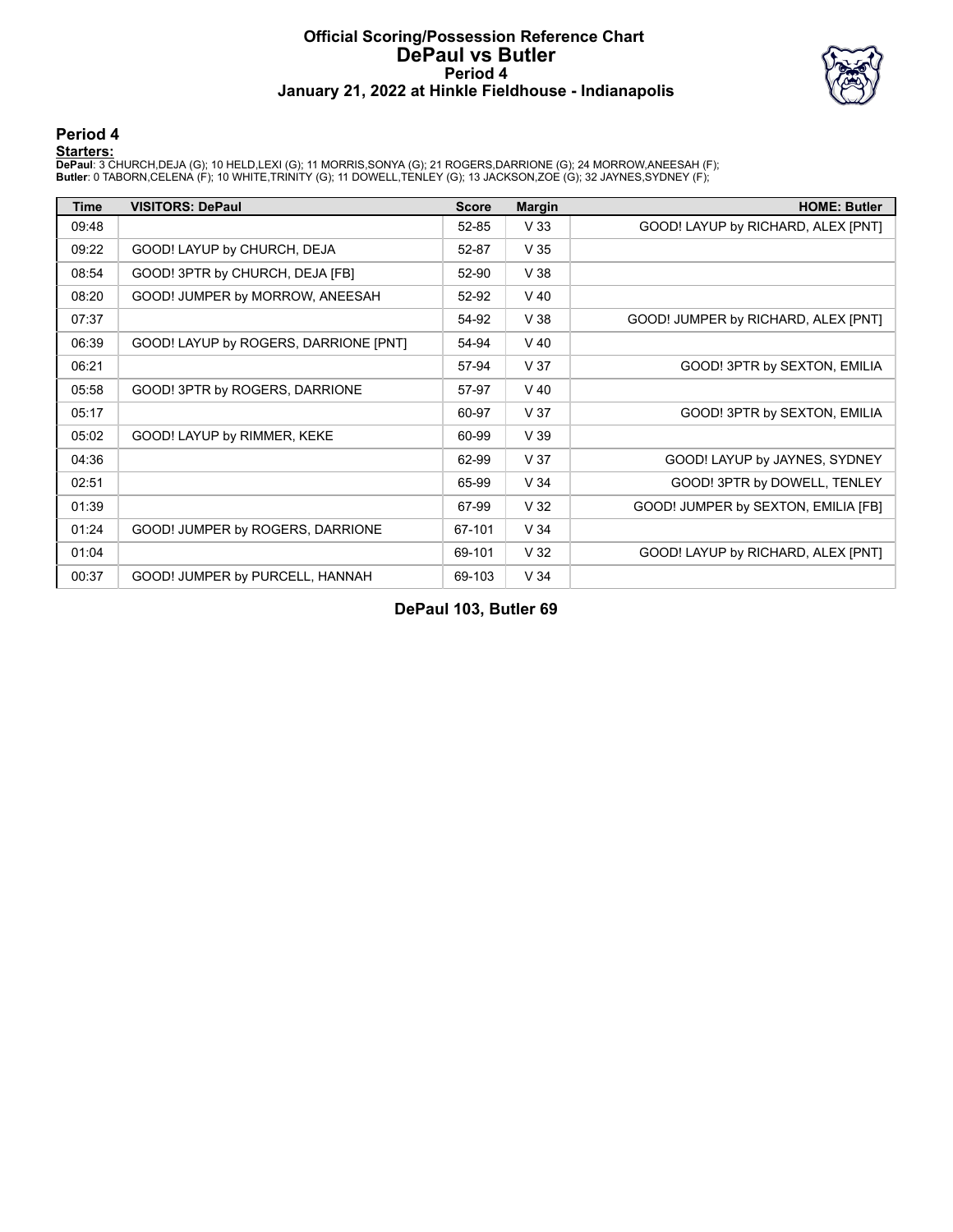### **Official Substitutions Log DePaul vs Butler Period 1 January 21, 2022 at Hinkle Fieldhouse - Indianapolis**



| <b>VISITORS: DePaul</b>      | <b>Time</b> | <b>Score</b> | <b>HOME: Butler</b>       |
|------------------------------|-------------|--------------|---------------------------|
| 3 CHURCH.DEJA                |             |              | 0 TABORN, CELENA          |
| 10 HELD, LEXI                |             |              | 10 WHITE, TRINITY         |
| 11 MORRIS, SONYA             |             |              | 11 DOWELL, TENLEY         |
| 21 ROGERS, DARRIONE          |             |              | 13 JACKSON, ZOE           |
| 24 MORROW, ANEESAH           |             |              | 32 JAYNES, SYDNEY         |
|                              | 04:58       | $13-9$       | SUB OUT: TABORN, CELENA   |
|                              | 04:58       |              | SUB OUT: JACKSON, ZOE     |
|                              | 04:58       |              | SUB IN: RICHARD, ALEX     |
|                              | 04:58       |              | SUB IN: WINGLER, KENDALL  |
| SUB OUT: 24 MORROW, ANEESAH  | 04:58       |              |                           |
| SUB IN: 4 COLLIER, KIERRA    | 04:58       |              |                           |
|                              | 03:39       | $17-9$       | SUB OUT: JAYNES, SYDNEY   |
|                              | 03:39       |              | SUB IN: ROSS, ELLEN       |
| SUB OUT: 21 ROGERS, DARRIONE | 03:25       | $17-9$       |                           |
| SUB IN: 24 MORROW, ANEESAH   | 03:25       |              |                           |
| SUB OUT: 3 CHURCH, DEJA      | 02:40       | $17-9$       |                           |
| SUB IN: 35 HOLMES, KENDALL   | 02:40       |              |                           |
|                              | 02:34       | $17-9$       | SUB OUT: DOWELL, TENLEY   |
|                              | 02:34       |              | SUB IN: SEXTON, EMILIA    |
|                              | 01:26       | $19 - 11$    | SUB OUT: WHITE, TRINITY   |
|                              | 01:26       |              | SUB OUT: RICHARD, ALEX    |
|                              | 01:26       |              | SUB OUT: ROSS, ELLEN      |
|                              | 01:26       |              | SUB IN: TABORN, CELENA    |
|                              | 01:26       |              | SUB IN: JACKSON, ZOE      |
|                              | 01:26       |              | SUB IN: JAYNES, SYDNEY    |
| SUB OUT: 11 MORRIS, SONYA    | 01:26       |              |                           |
| SUB IN: 21 ROGERS, DARRIONE  | 01:26       |              |                           |
|                              | 00:25       | $20 - 11$    | SUB OUT: WINGLER, KENDALL |
|                              | 00:25       |              | SUB IN: WHITE, TRINITY    |

**DePaul 25, Butler 11**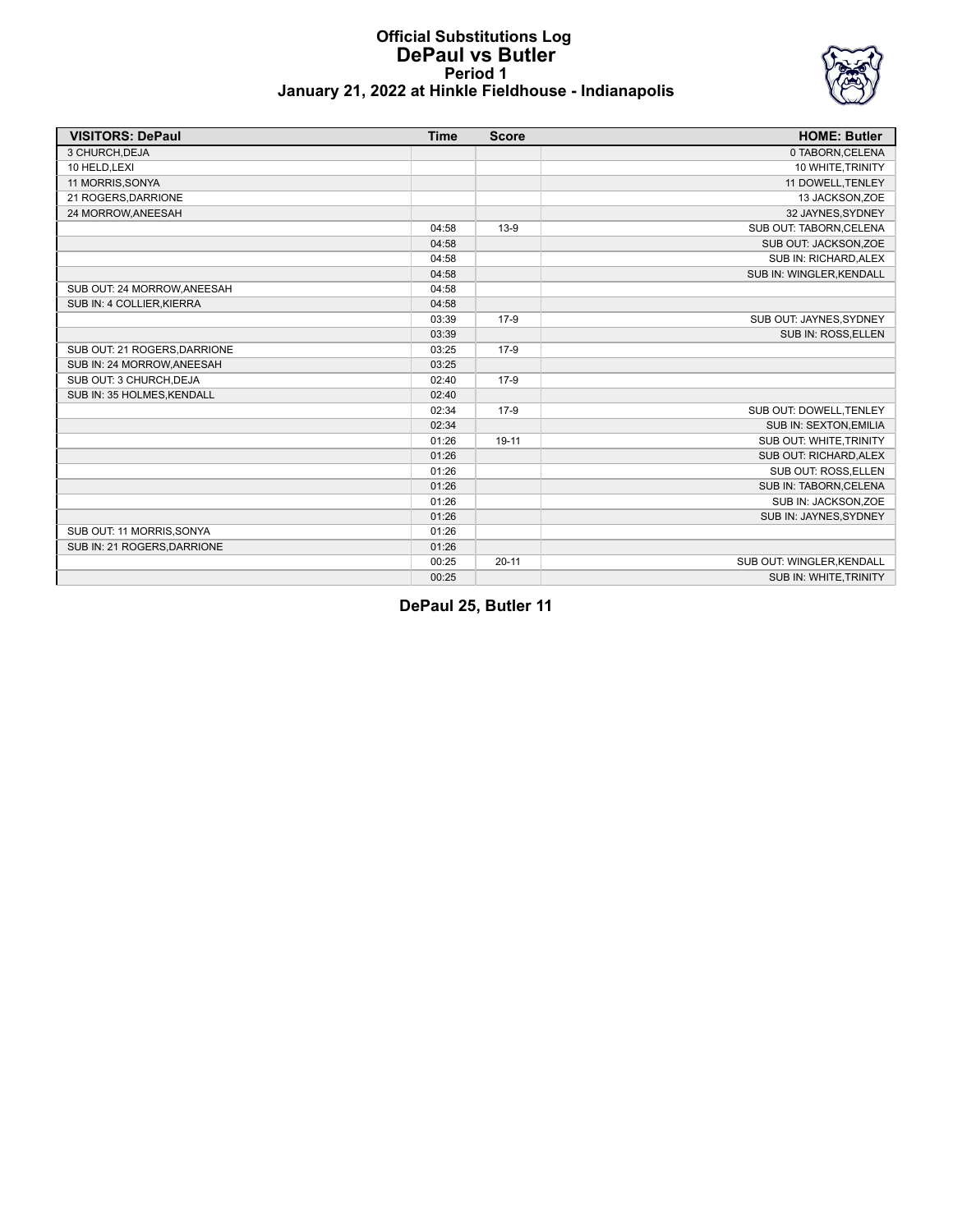### **Official Substitutions Log DePaul vs Butler Period 2 January 21, 2022 at Hinkle Fieldhouse - Indianapolis**



| <b>VISITORS: DePaul</b>      | <b>Time</b> | <b>Score</b>             | <b>HOME: Butler</b>      |
|------------------------------|-------------|--------------------------|--------------------------|
| 3 CHURCH, DEJA               |             |                          | 0 TABORN, CELENA         |
| 10 HELD, LEXI                |             |                          | 10 WHITE, TRINITY        |
| 11 MORRIS, SONYA             |             |                          | 11 DOWELL, TENLEY        |
| 21 ROGERS, DARRIONE          |             |                          | 13 JACKSON, ZOE          |
| 24 MORROW, ANEESAH           |             |                          | 32 JAYNES, SYDNEY        |
|                              | 10:00       | $\overline{\phantom{a}}$ | SUB OUT: JAYNES, SYDNEY  |
|                              | 10:00       |                          | SUB IN: DOWELL, TENLEY   |
| SUB OUT: 4 COLLIER, KIERRA   | 10:00       |                          |                          |
| SUB OUT: 10 HELD, LEXI       | 10:00       |                          |                          |
| SUB IN: 3 CHURCH, DEJA       | 10:00       |                          |                          |
| SUB IN: 11 MORRIS, SONYA     | 10:00       |                          |                          |
| SUB OUT: 11 MORRIS, SONYA    | 09:44       | $25-13$                  |                          |
| SUB IN: 10 HELD, LEXI        | 09:44       |                          |                          |
| SUB OUT: 35 HOLMES, KENDALL  | 08:40       | $27-17$                  |                          |
| SUB IN: 4 COLLIER, KIERRA    | 08:40       |                          |                          |
|                              | 07:42       | 29-17                    | SUB OUT: JACKSON, ZOE    |
|                              | 07:42       |                          | SUB IN: WINGLER, KENDALL |
| SUB OUT: 24 MORROW.ANEESAH   | 07:42       |                          |                          |
| SUB IN: 14 PURCELL, HANNAH   | 07:42       |                          |                          |
|                              | 06:48       | 34-19                    | SUB OUT: TABORN, CELENA  |
|                              | 06:48       |                          | SUB IN: JAYNES, SYDNEY   |
| SUB OUT: 21 ROGERS, DARRIONE | 06:16       | $36-19$                  |                          |
| SUB IN: 24 MORROW, ANEESAH   | 06:16       |                          |                          |
|                              | 05:39       | $36 - 21$                | SUB OUT: WHITE, TRINITY  |
|                              | 05:39       |                          | SUB OUT: DOWELL, TENLEY  |
|                              | 05:39       |                          | SUB IN: JACKSON, ZOE     |
|                              | 05:39       |                          | SUB IN: ROSS, ELLEN      |
| SUB OUT: 4 COLLIER, KIERRA   | 05:20       | 36-21                    |                          |
| SUB OUT: 14 PURCELL, HANNAH  | 05:20       |                          |                          |
| SUB IN: 21 ROGERS, DARRIONE  | 05:20       |                          |                          |
| SUB IN: 35 HOLMES, KENDALL   | 05:20       |                          |                          |
|                              | 03:33       | 39-23                    | SUB OUT: SEXTON, EMILIA  |
|                              | 03:33       |                          | SUB OUT: JACKSON, ZOE    |
|                              | 03:33       |                          | SUB IN: WHITE, TRINITY   |
|                              | 03:33       |                          | SUB IN: DOWELL, TENLEY   |
|                              | 02:54       | 42-26                    | SUB OUT: JAYNES, SYDNEY  |
|                              | 02:54       |                          | SUB IN: RICHARD, ALEX    |
| SUB OUT: 35 HOLMES, KENDALL  | 02:54       |                          |                          |
| SUB IN: 4 COLLIER, KIERRA    | 02:54       |                          |                          |
|                              | 00:13       | 49-34                    | SUB OUT: RICHARD, ALEX   |
|                              | 00:13       |                          | SUB OUT: ROSS, ELLEN     |
|                              | 00:13       |                          | SUB IN: JAYNES, SYDNEY   |
|                              | 00:13       |                          | SUB IN: TANNER, KATE     |
|                              | 00:13       |                          | SUB OUT: WHITE, TRINITY  |
|                              | 00:13       |                          | SUB IN: JACKSON, ZOE     |
|                              |             |                          |                          |

**DePaul 51, Butler 36**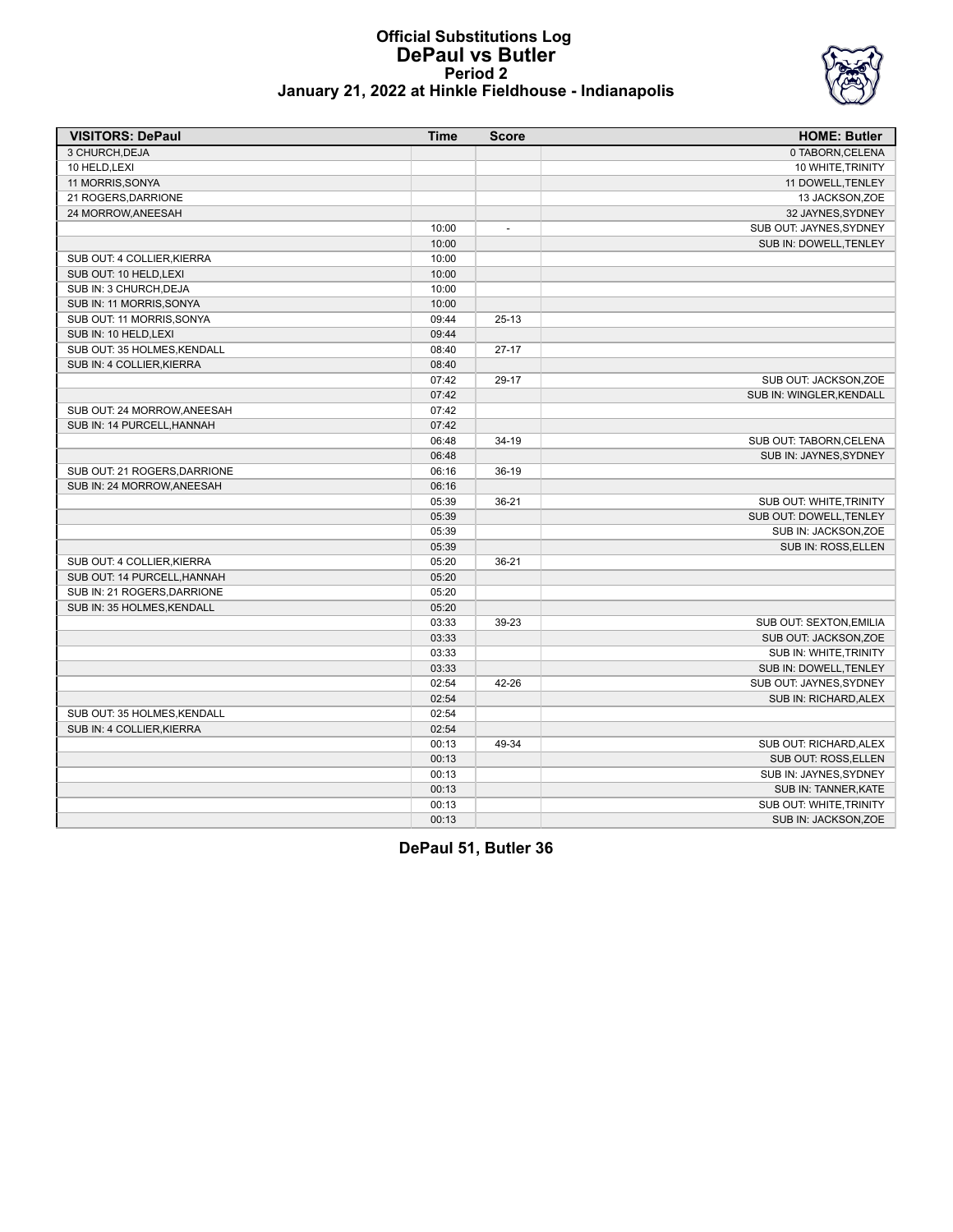

### **Official Substitutions Log DePaul vs Butler Period 3 January 21, 2022 at Hinkle Fieldhouse - Indianapolis**

| <b>VISITORS: DePaul</b>      | <b>Time</b> | <b>Score</b> | <b>HOME: Butler</b>       |
|------------------------------|-------------|--------------|---------------------------|
| 3 CHURCH, DEJA               |             |              | 0 TABORN, CELENA          |
| 10 HELD, LEXI                |             |              | 10 WHITE, TRINITY         |
| 11 MORRIS, SONYA             |             |              | 11 DOWELL, TENLEY         |
| 21 ROGERS, DARRIONE          |             |              | 13 JACKSON, ZOE           |
| 24 MORROW, ANEESAH           |             |              | 32 JAYNES, SYDNEY         |
|                              | 10:00       |              | SUB OUT: TANNER, KATE     |
|                              | 10:00       |              | SUB OUT: WINGLER, KENDALL |
|                              | 10:00       |              | SUB IN: TABORN, CELENA    |
|                              | 10:00       |              | SUB IN: WHITE, TRINITY    |
| SUB OUT: 4 COLLIER, KIERRA   | 10:00       |              |                           |
| SUB IN: 11 MORRIS, SONYA     | 10:00       |              |                           |
|                              | 07:34       | 59-38        | SUB OUT: TABORN, CELENA   |
|                              | 07:34       |              | SUB OUT: JACKSON,ZOE      |
|                              | 07:34       |              | SUB IN: SEXTON, EMILIA    |
|                              | 07:34       |              | SUB IN: RICHARD, ALEX     |
| SUB OUT: 3 CHURCH, DEJA      | 06:45       | 60-43        |                           |
| SUB IN: 4 COLLIER, KIERRA    | 06:45       |              |                           |
|                              | 04:26       | 67-50        | SUB OUT: SEXTON, EMILIA   |
|                              | 04:26       |              | SUB OUT: WHITE, TRINITY   |
|                              | 04:26       |              | SUB OUT: JAYNES, SYDNEY   |
|                              | 04:26       |              | SUB IN: JACKSON, ZOE      |
|                              | 04:26       |              | SUB IN: ROSS, ELLEN       |
|                              | 04:26       |              | SUB IN: WINGLER, KENDALL  |
|                              | 04:16       | 72-50        | SUB OUT: ROSS, ELLEN      |
|                              | 04:16       |              | SUB IN: SEXTON, EMILIA    |
|                              | 03:40       | 74-50        | SUB OUT: RICHARD, ALEX    |
|                              | 03:40       |              | SUB IN: JAYNES, SYDNEY    |
| SUB OUT: 10 HELD.LEXI        | 03:40       |              |                           |
| SUB IN: 3 CHURCH, DEJA       | 03:40       |              |                           |
|                              | 02:52       | 76-50        | SUB OUT: JACKSON, ZOE     |
|                              | 02:52       |              | SUB OUT: JAYNES, SYDNEY   |
|                              | 02:52       |              | SUB IN: WHITE, TRINITY    |
|                              | 02:52       |              | SUB IN: TANNER, KATE      |
| SUB OUT: 21 ROGERS, DARRIONE | 02:52       |              |                           |
| SUB IN: 35 HOLMES, KENDALL   | 02:52       |              |                           |
|                              | 02:11       | 79-50        | SUB OUT: DOWELL, TENLEY   |
|                              | 02:11       |              | SUB IN: ROSS, ELLEN       |
| SUB OUT: 11 MORRIS, SONYA    | 01:09       | 82-50        |                           |
| SUB IN: 21 ROGERS, DARRIONE  | 01:09       |              |                           |
| SUB OUT: 24 MORROW, ANEESAH  | 01:08       | 82-50        |                           |
| SUB IN: 10 HELD.LEXI         | 01:08       |              |                           |
|                              | 00:34       | 84-50        | SUB OUT: TANNER, KATE     |
|                              | 00:34       |              | SUB IN: RICHARD, ALEX     |

**DePaul 85, Butler 50**